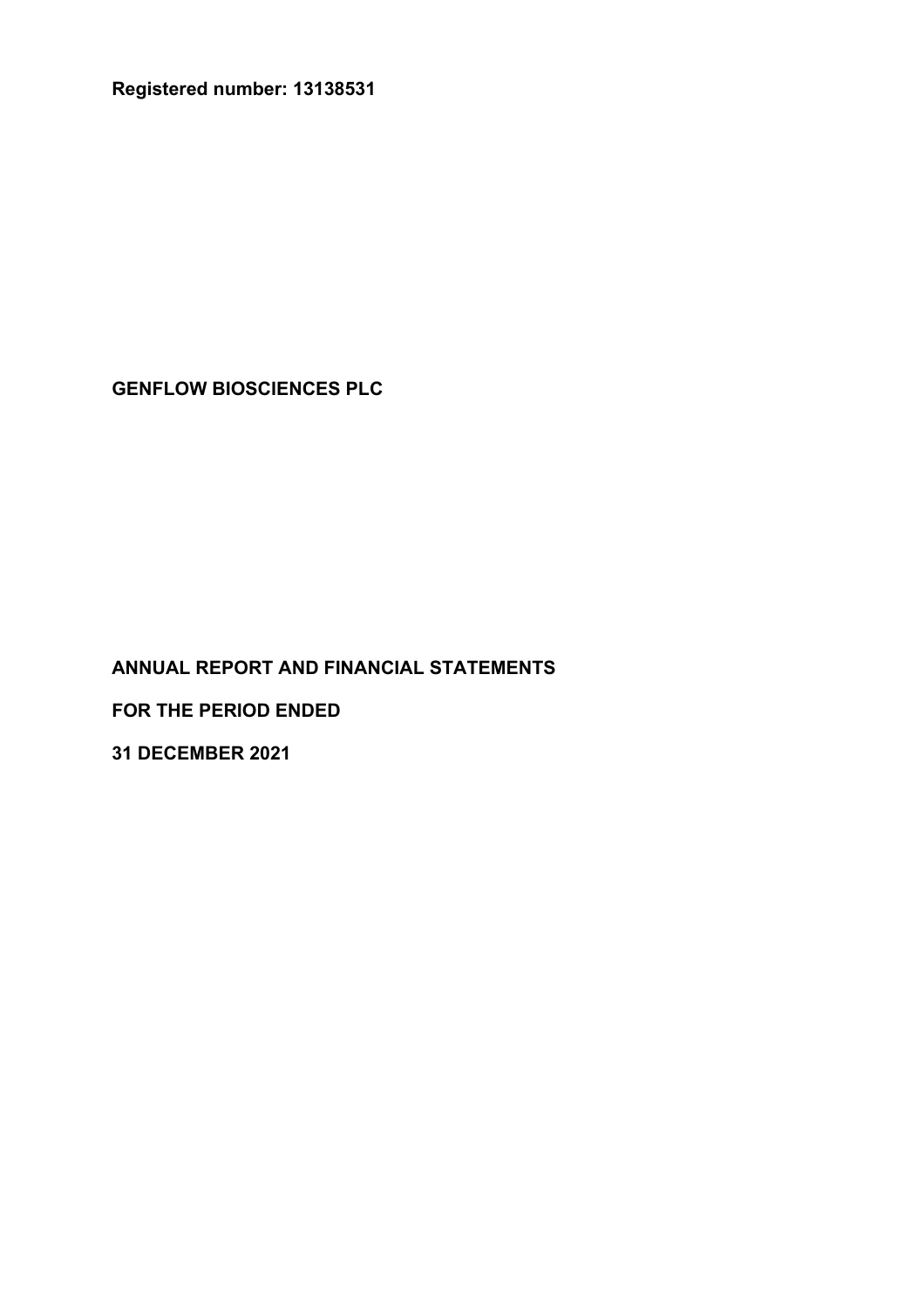## **CONTENTS**

|                                                                           | Page |
|---------------------------------------------------------------------------|------|
| <b>Company Information</b>                                                | 2    |
| <b>Chairman's Report</b>                                                  | 3    |
| <b>Strategic Report</b>                                                   | 5    |
| <b>Operating Risks and Uncertainties</b>                                  | 9    |
| <b>Directors' Report</b>                                                  | 11   |
| <b>Statement of Directors' Responsibilities</b>                           | 14   |
| <b>Corporate Governance Report</b>                                        | 15   |
| <b>Audit Committee Report</b>                                             | 21   |
| <b>Remuneration and Nomination Committee Report</b>                       | 22   |
| Independent Auditor's Report to the Members of Genflow Biosciences plc 25 |      |
| <b>Consolidated and Company Statement of Financial Position</b>           | 30   |
| <b>Consolidated Statement of Comprehensive Income</b>                     | 31   |
| <b>Consolidated Statement of Changes in Shareholders' Equity</b>          | 32   |
| <b>Company Statement of Changes in Shareholders' Equity</b>               | 33   |
| <b>Consolidated and Company Statement of Cash flows</b>                   | 34   |
| <b>Notes to the Financial Statements</b>                                  | 35   |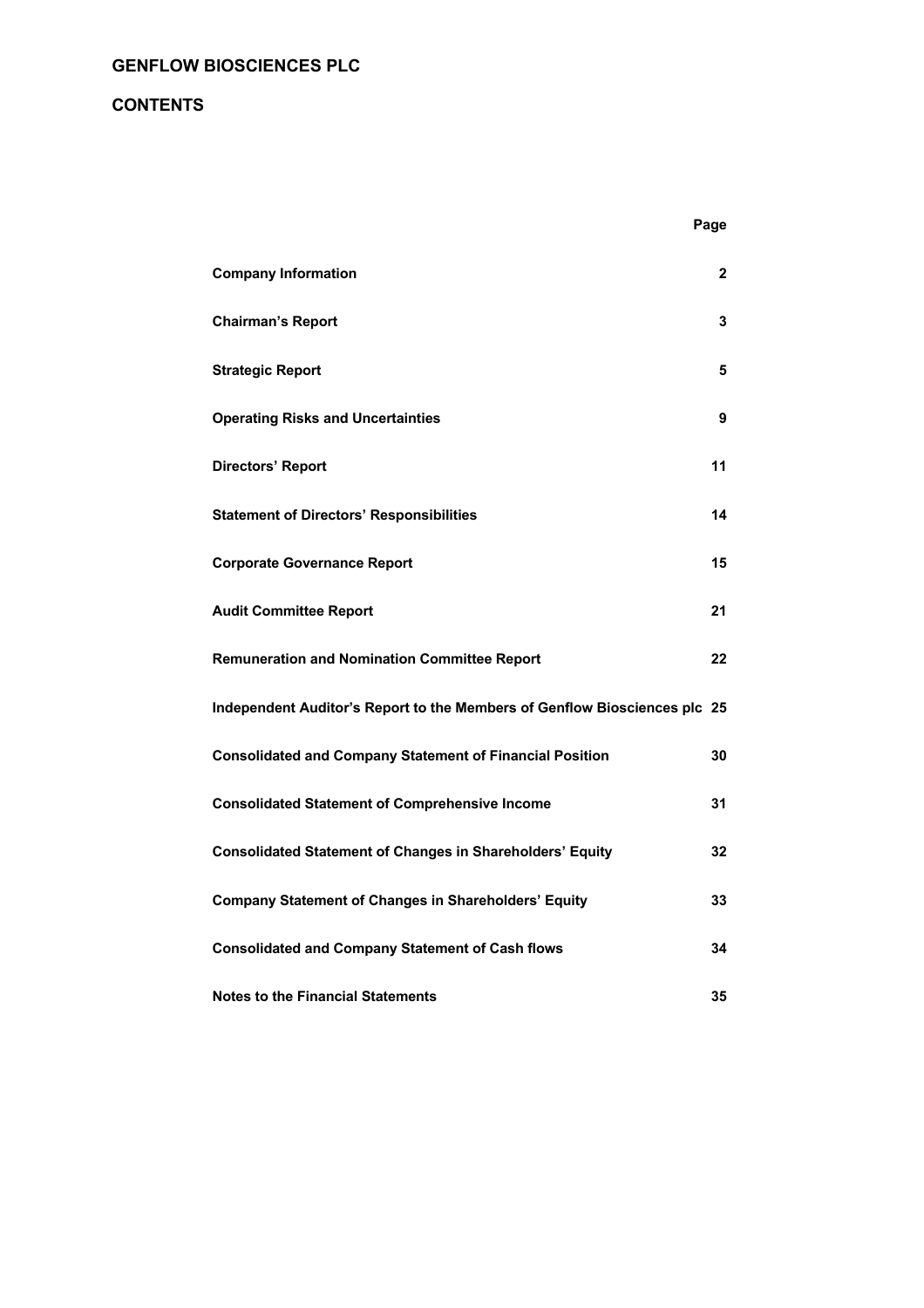## **COMPANY INFORMATION**

| <b>Directors</b>          | Yassine Bendiabdallah (Non-Executive Chairman)<br>Eric Leire (Executive Director)<br>Andrew Scott (Non-Executive Director)<br>Gabrielle Silver (Non-Executive Director)<br>Peter King-Lewis (Non-Executive Director) |
|---------------------------|----------------------------------------------------------------------------------------------------------------------------------------------------------------------------------------------------------------------|
| <b>Company Secretary</b>  | Westend Corporate LLP                                                                                                                                                                                                |
| <b>Registered Office</b>  | Suite 1<br>15 Ingestre Place<br>London<br>England<br>W1F 0DU                                                                                                                                                         |
| <b>Company Number</b>     | 13138531                                                                                                                                                                                                             |
| <b>Bankers</b>            | <b>Wise Business</b><br>56 Shoreditch High Street<br>London<br>E1 6JJ<br>United Kingdom                                                                                                                              |
| <b>Broker</b>             | Clear Capital Markets Ltd<br><b>Broadgate Tower</b><br>12 <sup>th</sup> Floor, Office 1213<br>20 Primrose Street<br>London<br>EC2A 2EW                                                                               |
| <b>Statutory Auditors</b> | PKF Littlejohn LLP<br>15 Westferry Circus<br>Canary Wharf<br>London<br>E14 4HD                                                                                                                                       |
| <b>Solicitors</b>         | Hill Dickinson LLP<br>The Broadgate Tower<br>20 Primrose Street<br>London<br>EC2A 2EW                                                                                                                                |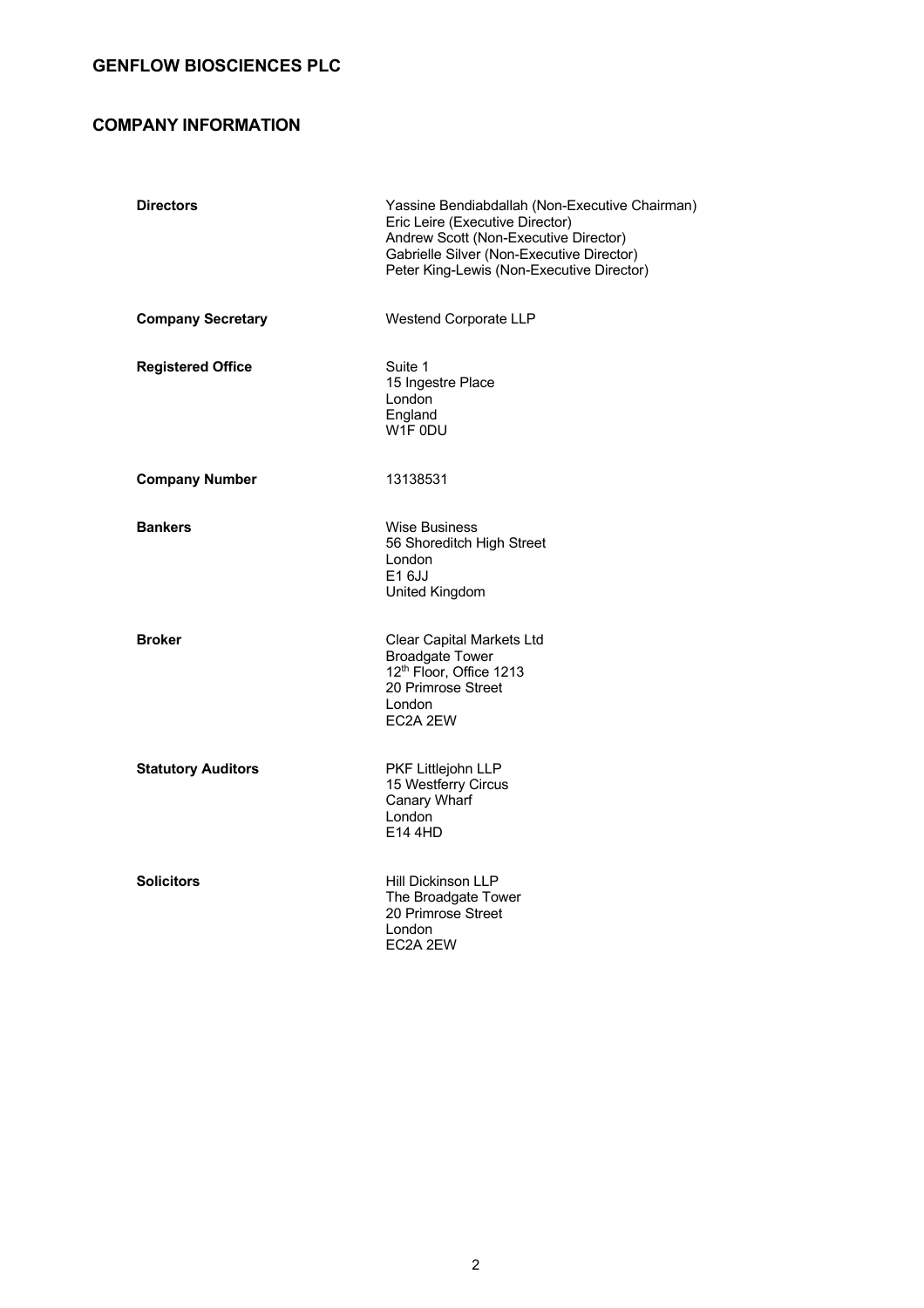### **CHAIRMAN'S STATEMENT**

Dear Shareholders,

### **Introduction**

I am pleased to present my first statement as the Chairman of Genflow Biosciences Plc (GENF) (the "Company").

The Company is a preclinical biotechnology company focused on the development of innovative biological interventions (namely gene therapies) which are aimed at tackling the effects of ageing, potentially slowing or halting the ageing process and so reducing the incidence of age-related diseases and thereby increasing health span. The Company is seeking to develop treatments that can be applied to both humans and dogs.

The Company has the benefit of two patent applications in relation to:

(i) SIRT6 gene mutations found in centenarians (being humans that live over 100 years ("**Centenarians**")) which the Company believes has the potential to enhance both health-span and possibly life expectancy, pursuant to an exclusive licence agreement entered into with the University of Rochester and Genflow Biosciences SRL (the Company's Belgian subsidiary); and

(ii) the method of administration and delivery of the Company's product into humans and dogs.

The Company primarily seeks to develop its lead compound, GF-1002 to combat the ageing process. GF-1002 is a suspension of an adeno-associated viral vector-based gene therapy for intravenous infusion. It is a recombinant selfcomplementary adeno-associated virus ("**AAV**") serotype 2 containing a transgene encoding the cDNA portion of a variant of the human SIRT6 gene found in Centenarians under the control of a cytomegalovirus promoter.

The past 15 years have seen extraordinary development of the scientific communities' understanding of ageing and more specifically, the causes underlying the cellular and molecular processes that deteriorate with age. The market opportunity in the longevity field of medicine is extremely wide and diverse because as life expectancy increases, so does the rate and variety of age-related diseases.

### **2021**

In January 2021, the Company was formed with the intention of being the parent company to Genflow Biosciences Corporation (now Genflow Biosciences Inc) and Genflow Biosciences SRL (the Group's main operating company).

Between formation and Admission (defined below), the Company raised £832,700 through pre-IPO financing (despite the challenging economic environment brought on by the pandemic). This money was used to : (i) establish a laboratory at the Gosselies Biopark in Belgium; (ii) build an intellectual property portfolio; (iii) generate an operating version of its own SIRT6 specific AAV construct; (iv) conduct initial in vitro and in vivo pre-clinical proof-of-concept studies; (v) set up a scientific advisory group; (vi) build a pipeline of gene therapy candidates (GF-1002 and GF-2001); (vii) define its pre-clinical and clinical development programmes; and (viii) obtain SME status from European Medicine Agency and research grants from the Wallonia region.

In spite of the Covid-19 restrictions we have been able to continue our pre-clinical program with success, gathering promising pre-clinical data for the future clinical use of the variant of sirtuin 6 gene to slow or reverse ageing process.

On 19 May 2021, a patent application (US 63/188,573) relating to the GF-1002 compound ("**GF-1002 Patent Application**") and its administration to treat humans and pets was filed by the University of Rochester, the Trustees of Columbia University in the City of New York and Albert Einstein College of Medicine. The parties to the GF-1002 Patent Application have entered into a mutual ownership agreement pursuant to which the University of Rochester has provided the Company's wholly-owned subsidiary Genflow Biosciences SRL with an exclusive licence in relation to these patent rights pursuant to an exclusive worldwide patent licence agreement ("**Exclusive Licence Agreement**"). The GF-1002 Patent Application principally relates to the cDNA of the variant of the human sirtuin 6 gene found in Centenarians. This represents the broadest possible scope for a "gene patent application" since it encompasses *any* use of the variant, including specifically, the Group's product GF-1002, but also any product that contains the variant for use in any application. As a consequence, a third party seeking to use the variant would need an authorisation, and a licence from, the Group.

### **2022**

On 17 January 2022, the Company successfully listed its 292,506,618 issued Ordinary Shares on to the Standard Segment of the London Stock Exchange ("Admission"). An incredibly exciting milestone for the Company, making it the first longevity focussed company listed in Europe.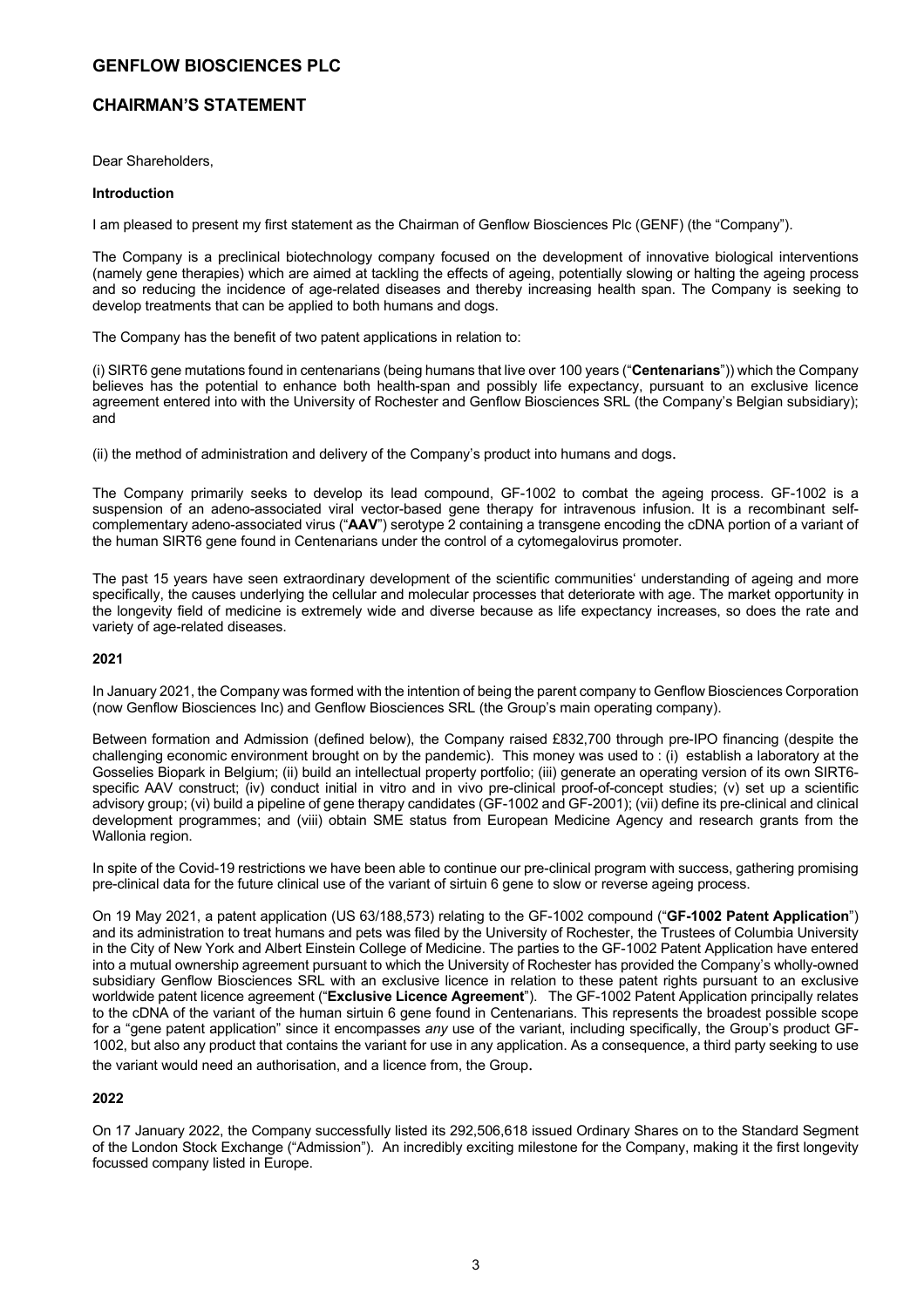### **CHAIRMAN'S STATEMENT**

### **Group Strategy**

Our strategy is to continue to build and grow an effective longevity-specialised biotechnology company. We are extremely pleased by the progress made, and support provided, during this period in advancing the Group's strategic priorities.

While we continue to develop and embed a strong governance framework across the culture of our organisation, we also take a balanced approach to ensure that our processes are efficient and support our growth strategy.

The Group's strategy is further details in the Strategic Report on Page 5.

### **Governance and the Board**

As at 31 December 2021, the board of directors consisted of myself and Eric Leire, the Company's CEO. Following Admission, the board was strengthened by the appointment of three additional non-executive directors, Prof Andrew Scott, Dr Peter King-Lewis and Dr Gabrielle Silver.

The role of the board of the Company includes ensuring the societal impact, sustainability and viability of the Company which has never been more critical than in the uncertain times of 2021. We will continue to monitor and assess the capabilities needed at Board level to set and deliver the Group's strategy, apply robust governance practices and ensure succession plans are in place, and we will look to strengthen these capabilities and diversity, where appropriate

### **Forward look**

This past year has been transformative for the Company. We remain encouraged by the scientific progress being made and the interest and support shown by our investors and the healthcare professionals in our SIRT6 gene therapies. We continue to push the boundaries of our gene delivery technologies, and develop the CMC capabilities of the Group. Our vision remains to become a leading longevity-focussed biopharmaceutical company.

Genflow's achievements in 2021 and early 2022 reflect the exciting business model and robust position of the Company as well as the hard work and dedication of all our colleagues in a time of exceptional challenge. I would like to thank everyone at Genflow for their contribution during the period, and our investors for their continued support.

**Yassine Bendiabdallah**  Non-Executive Chairman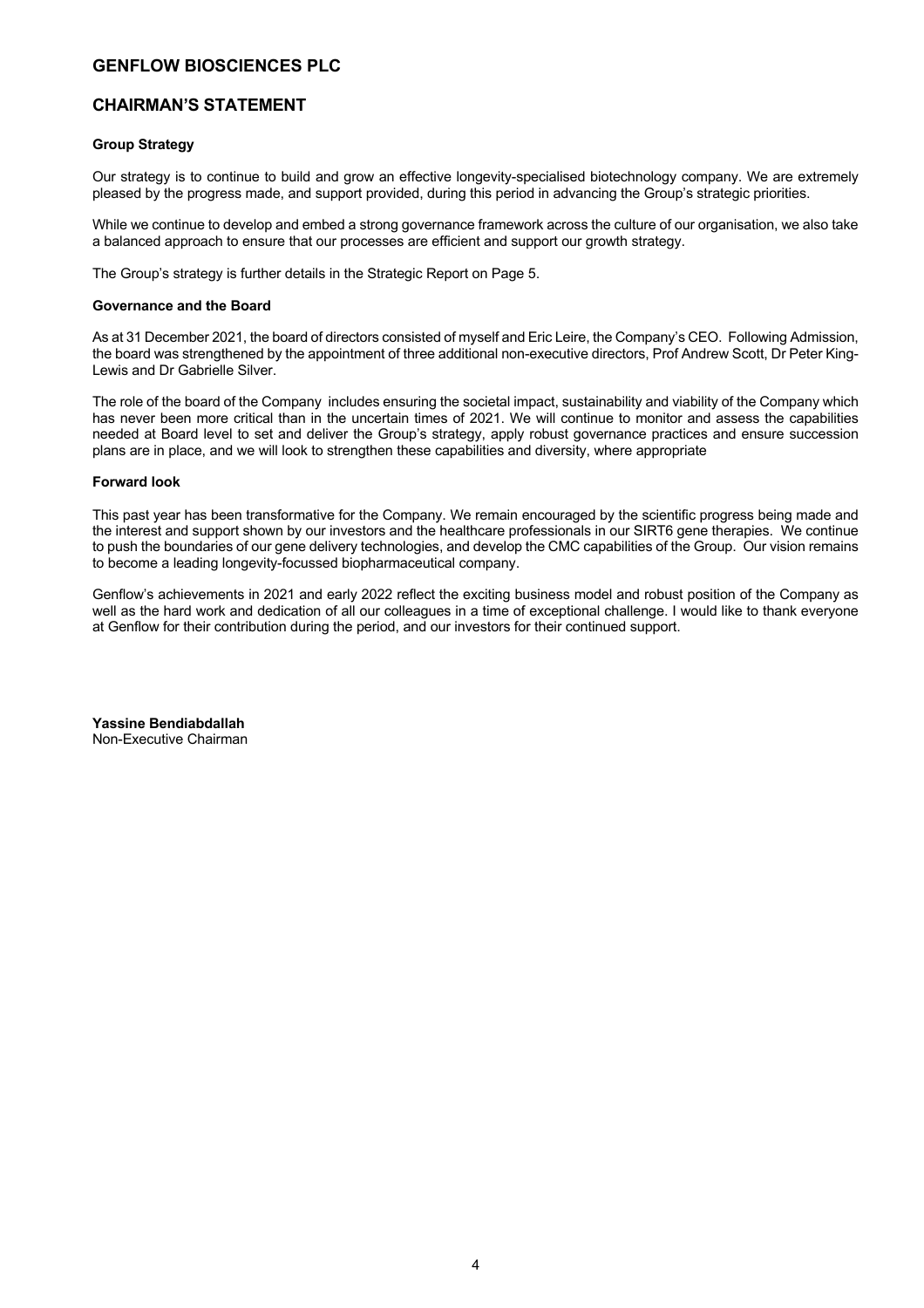### **STRATEGIC REPORT**

### **Introduction**

We are a pre-clinical biotechnology company committed to using gene therapy technologies to develop drugs that potentially halt, slow or reverse the ageing process. We are developing therapeutics targeting ageing in humans with an additional focus on a veterinary program for dogs. Our products will aim at improving the health span (living healthier for longer) and potentially, life expectancy. Our objective is to develop gene therapies that address the growing medical need to prevent and delay age-related diseases by using adeno-associated viruses ("AAV") vectors to deliver copies of a sirtuin-6 (SIRT6) gene variant found in Centenarians.

### **Research and Development Update**

The Company's focus is the creation of innovative interventions in gene therapies that provide hope for halting, slowing or even reversing the ageing process. The Group seeks to streamline and accelerate pre-clinical, regulatory, clinical, and production pathways.

In 2021, the Group conducted an initial discovery phase of the GF-1002 pre-clinical programme. The GF-1002 pre-clinical programme focused on the assessment of various combination of gene of interest / Adeno Associated Virus (AAV)<sup>1</sup> vector constructs, the conduct in vitro proof-of-concept efficacy on telomere<sup>2</sup> length and on senescence<sup>3</sup>, and the delivery of in vivo proof of concept in mice and in mice model of Werner Syndrome.

The work achieved in collaboration with the University of Genova confirmed that the sirtuin 6 gene variant from Centenarians can be expressed with the Company's functional plasmid<sup>4</sup> and has allowed the Company to fine tune the design of its proprietary AAV vector.

The following IMPD-enabling step of the GF-1002 pre-clinical programme will mainly replicate the in vivo mice studies in dogs, assess GF-1002 in non-GLP<sup>5</sup> preliminary non-human primate studies and in GLP long term non-human primate studies, and evaluate the safety and distribution of GF-1002 in non-human primates and non -GLP toxicity studies in mice.

In parallel, the Company will work on the optimisation of the AAV vector manufacturing process including analytical assays and characterisation. The Company will also look to up-scale the production of GF-1002, to toxicity batch and to GMP<sup>6</sup> scale.

During the pre-clinical programme, the Company will seek frequent and early interactions with regulatory authorities including the EMA and the FDA.

The pre-clinical programme will also include preliminary preparation of the clinical trial in Werner Syndrome with the production of a trial synopsis, the identification of investigators and the feasibility evaluation of the future clinical site.

During Covid-19, we adapted to remote working with the business remaining fully operational whilst continuing our scientific development program in laboratories to deliver scientific data assessing the safety and efficacy of the centenarian variant of the SIRT6 gene.

Over the last year, the Company has been working on expanding the pipeline from a single gene therapy (GF-1002) to three additional potential drug candidates and will announce these in due course, with any other significant developments.

### **Intellectual Property**

On 16 June 2021, Genflow Biosciences SRL entered into an exclusive worldwide patent license with the University of Rochester concerning the GF-1002 compound and its administration to treat humans and pets. The GF-1002 patent application principally relates to the cDNA of the variant of the human sirtuin 6 gene found in Centenarians. This represents the broadest possible scope for a "gene patent application" since it encompasses any use of the variant, including specifically, the Group's product GF-1002, but also any product that contains the variant for use in any application.

On 16 July 2021, a provisional patent application (US 63/222,557) ("**Method of Delivery Patent Application**") was made for the method of administration and delivery of the GF-1002 compound into humans and dogs, more specifically the method of *in vivo* administration of SIRT6 gene via AAV to generate episomal transient expression of the sirtuin 6 gene for the purpose of extending lifespan and increasing health span.

<sup>1</sup> Adeno-associated virus (AAV) is a non-enveloped virus that can be engineered to deliver DNA to target cells.

<sup>2</sup> A telomere is the end of a chromosome. Telomeres are made of repetitive sequences of non-coding DNA that protect the chromosome from damage.

<sup>3</sup> Senescence is a process by which a cell ages and permanently stops dividing but does not die.

<sup>4</sup> A plasmide is a genetic structure in a cell that can replicate independently of the chromosomes.

<sup>5</sup> Good Laboratory Practice (GLP)

<sup>6</sup> Good Manufacturing Practice (GMP)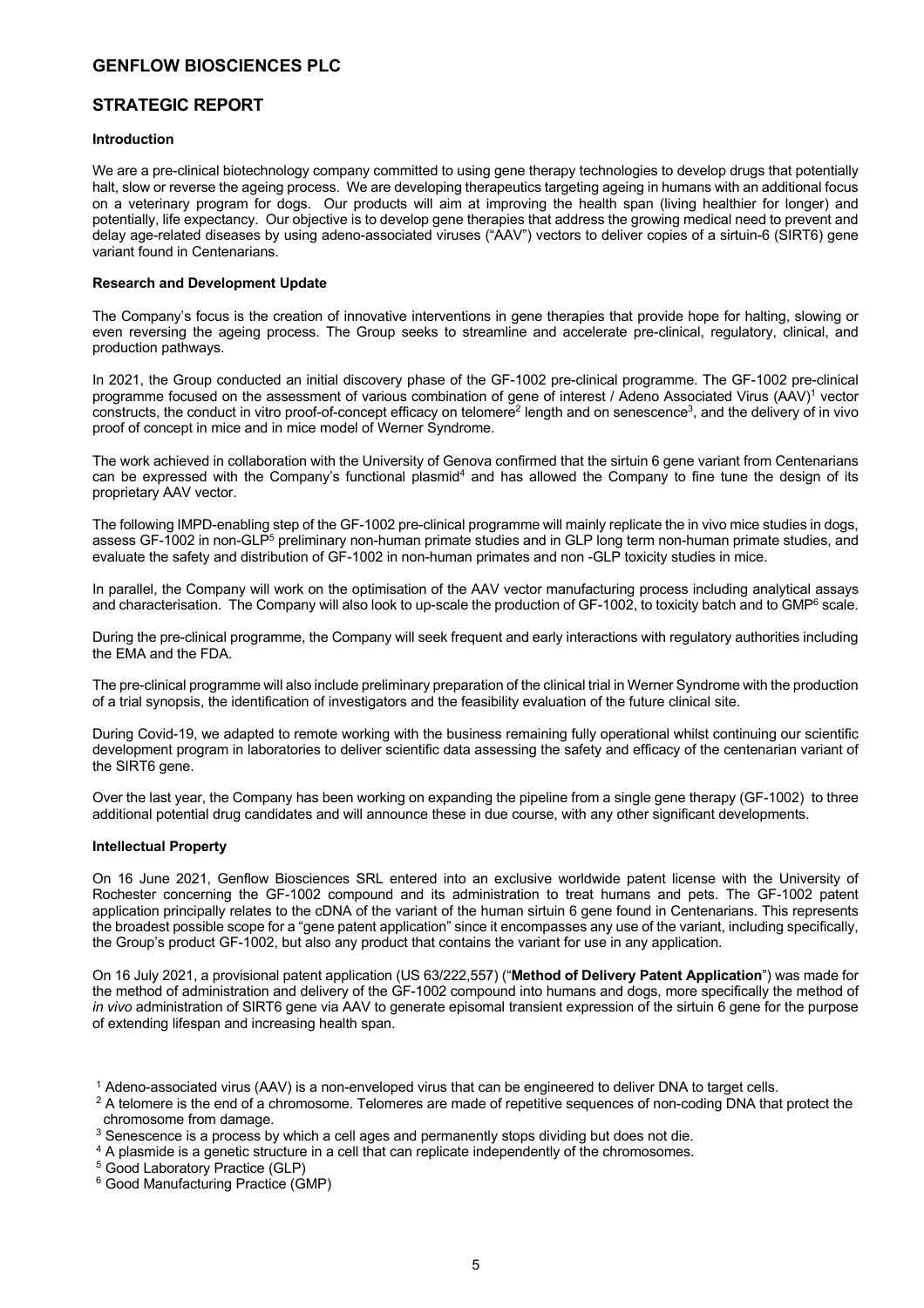### **STRATEGIC REPORT Strategic development**

Since incorporation the Company has entered into several scientific collaborations with top-tier longevity research institutions. The Company entered into a collaboration agreement with St Anne's University Hospital - International Clinical Research Center ("ICRC"), in Brno, Czech Republic on 31 May 2021 in which the parties agreed to collaborate on a pre-clinical programme to assess the effect of SIRT6 delivery on cellular senescence and metabolism in vitro and in vivo.

The Company also entered into a collaboration agreement with IVEX Lab OÜ ("IVEX") who are based in Estonia on 8 April 2021 in which the Company and IVEX agreed to collaborate on the development of AAV vectors for SIRT6 therapy and on the large-scale production of AAV vectors for in vivo study in animal models.

In March 2022 the Company commenced a scientific research collaboration with the University of Rochester's Aging Research Center ("RoAR"). The collaboration will initially research the potential of Sirtuin-6 in reversing the ageing process in liver tissue, which is the first step towards a true rejuvenation gene therapy across a range of tissues. The collaborative research will be spearheaded by a member of the Company's scientific advisory board, Dr Vera Gorbunova, who is also a co-director of RoAR and an internationally acclaimed leading scientist in the areas of DNA repair and the ageing process.

Genflow has established what the Directors believe is a strong scientific advisory board ("Scientific Advisory Board") experienced in the field of longevity. The role of the Scientific Advisory Board is to provide the Company with specific guidance on its research & development programmes. Furthermore, the Company can benefit from constant external perspectives which the members of the Scientific Advisory Board can bring to steer its research & development strategies. Details of the Scientific Advisory Board members are as follows:

### *Dr Eric Verdin*

Dr Eric Verdin, M.D. has been Chief Executive Officer and President of Buck Institute For Age Research since November 18, 2016. Dr. Verdin served as an Associate Director and Senior Investigator at the Gladstone Institute of Virology and Immunology and a Professor of Medicine at the University of California. Dr. Verdin's laboratory work focuses on the role of protein acetylation in biological processes, particularly in modulating the immune response. Specifically, his laboratory studies histone deacetylase enzymes (HDACs) that remove acetyl groups from histones and non-histone proteins.

### *Dr Vera Gorbunova*

Dr Vera Gorbunova, PhD is the Co-director of the Rochester Ageing Research Center, University of Rochester New York. Dr Gorbunova is an endowed Professor of Biology at the university and a co-director of the Rochester Ageing Research Center. Her research is focused on understanding the mechanisms of longevity and genome stability and on the studies of exceptionally long-lived mammals. Her work received awards from the Ellison Medical Foundation, the Glenn Foundation, American Federation for Ageing Research, and from the National Institutes of Health. Her work was awarded the Cozzarelli Prize from PNAS, the prize for research on ageing from ADPS/Alianz, (France), the Prince Hitachi Prize in Comparative Oncology, (Japan), and the Davey prize from Wilmot Cancer Center.

### *Dr Matthew Hirschey*

Dr Matthew Hirschey, PhD is an Assistant Professor in the Departments of Medicine (Division of Endocrinology, Metabolism and Nutrition) and Pharmacology & Cancer Biology at Duke University Medical Center and a faculty member of the Sarah W. Stedman Nutrition and Metabolism Center and the newly formed Duke Molecular Physiology Institute. His research focuses on mitochondrial metabolism, with a particular interest in how cells use metabolites and chemical modifications to sense metabolism. He and his lab study the regulation of this process by a family of enzymes called sirtuins, and how sirtuins maintain energy homeostasis. His work has appeared in several leading journals, including Nature, Science, Cell Metabolism and Molecular Cell. He has received several awards including an Innovator Award from the American Heart Association, a New Scholar in Ageing Award from the Ellison Medical Foundation, and the Helmholtz Young Investigator in Diabetes (HeIDi) Award. His work is supported by grants from the American Heart Association, the Mallinckrodt Foundation, Friedreich's Ataxia Research Alliance, the Ellison Medical Foundation, and the National Institutes of Health.

### *Dr Manlio Vinciguerra*

Dr Manlio Vinciguerra, PhD is a Principal Investigator at the International Clinical Research Center (ICRC), Brno, Czech Republic. Previously he held a position of Senior Lecturer at the Institute for Liver and Digestive Health at University College London (UCL), London, United Kingdom. He received his PhD in Internal Medicine (2004) and research training at the University of Geneva, Switzerland, and at the European Molecular Biology Laboratory (EMBL), in Italy and in Germany (2005- 2011). He obtained a degree in Biomolecular Sciences from the University of Catania, Italy, in 1999. Dr. Vinciguerra unravelled important cellular signalling and epigenetics mechanisms involved in metabolic and infectious processes, stress and ageing in the heart and in the liver, such as PI3K/AKT/mTOR pathway and sirtuins, using a systems biology approach in cells and rodent models. He is a member of Who's Who in Gerontology.

In order to aligned the objectives of the SAB members with that of the Group, a portion of the SAB member's remuneration is in the form of Ordinary Shares in the Company.

### **Investment To Date**

In January 2022, the Company successfully completed a £3.7 million equity fundraising consecutive with Admission (in addition to the funds already raised at pre-IPO).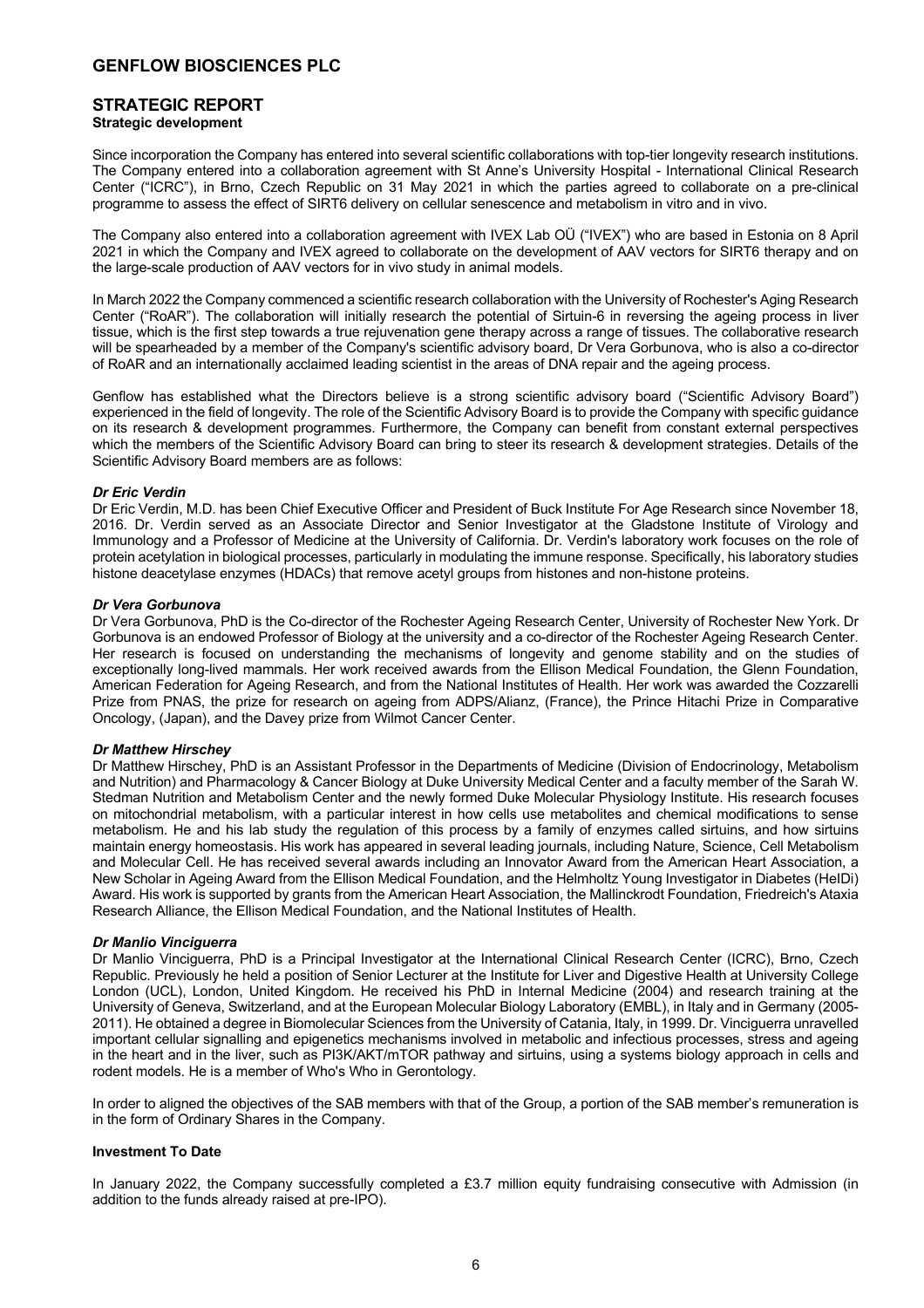### **STRATEGIC REPORT**

The proceeds of this equity fundraising (in addition to other amounts raised) enable the Group to execute its business plan for the next two years, which is broadly progressing our lead compound to clinical trial authorisation, broadening our drug candidate pipeline and strengthening our IP position. The Board will continue to monitor other potential significant opportunities in the expanding longevity sector.

On 16 March 2022, the Company announced that the Group has received confirmation from the Wallonia region in Southern Belgium that it is to receive a non-dilutive research grant award of up to €3.375m. This grant will allow the Group to further extending its cash runway to support commercialisation activities.

### **Organisational progress**

Since incorporation, the Company has made significant progress in its commitment to best practice in Corporate Governance.

Prior to Admission, the board of directors consisted of Yassine Bendiabballah and Eric Leire. However, following Admission, the board was strengthened by the appointment of three further non-executive independent directors, Prof Andrew Scott, Dr Peter King-Lewis and Dr Gabrielle Silver.

On Admission, the Company enhanced its corporate governance policies to those more appropriate for a listed company by putting in place:

- An effective board of directors that is collectively responsible for ensuring success in the long term, led by a chairman who is committed to continuous improvement
- A board that features a balance of competencies, experience, diversity, company knowledge and independence
- Directors that are able to dedicate sufficient time to their responsibilities, receive a great induction and have the opportunity to regularly update their skillset
- Regular evaluation of the board performance as well as that of the individual directors and committees.

The Company's Corporate Governance policy has been further detailed in the Corporate Governance Report on page 15.

Following Admission the Company has also engaged Westend Corporate LLP to provide ongoing professional corporate and accounting support services.

### **Being a great place to work**

Underlying our strategy is our dedication to ensuring we are able to attract and retain great talent by being, and remaining a great place to work. As our business grows, we believe our success will require ideas that can only come from people encouraged to be themselves at work, enabled to contribute to their full potential, and empowered to challenge conventional thinking. For us that means being an inclusive and diverse workplace, attracting and retaining the best people. Genflow is yet to hire employees other than Directors, however we are committed to implementing the aforementioned strategy from the start of our journey.

### **Gender diversity**

The Company's culture allows and encourages every person to make a unique and positive contribution to the organisation irrespective of their differences. The Company encourages contributions from all groups and actively seeks to employ a diverse workforce.

*Roles by gender 2021*

|                           | Female | Male |
|---------------------------|--------|------|
| Non-executive Director    |        |      |
| <b>Executive Director</b> | -      |      |

### **Financial Overview**

As at 31 December 2021 the Group had cash reserves of £224,004 and is debt free.

On 17 January 2022, the Company successfully listed its 292,506,618 issued Ordinary Shares on to the Standard Segment of the London Stock Exchange. The fundraise at the time of Admission consisted of issuing 47,036,500 Ordinary Shares at 8p, receiving placing proceeds of £3,451,516 net of commissions.

Group administration expenses for the 2021 period totaled £938,096 which primarily consisted of professional, legal and consulting fees of £405,285 and PR and marketing costs of £138,933. These costs are largely associated with Admission and are considered off-one expenses. Expenditure on research and development was £86,044 for the period.

Other Comprehensive Income was charged with a translation loss of £14,065 upon converting the Subsidiary's results for the period since acquisition to GBP.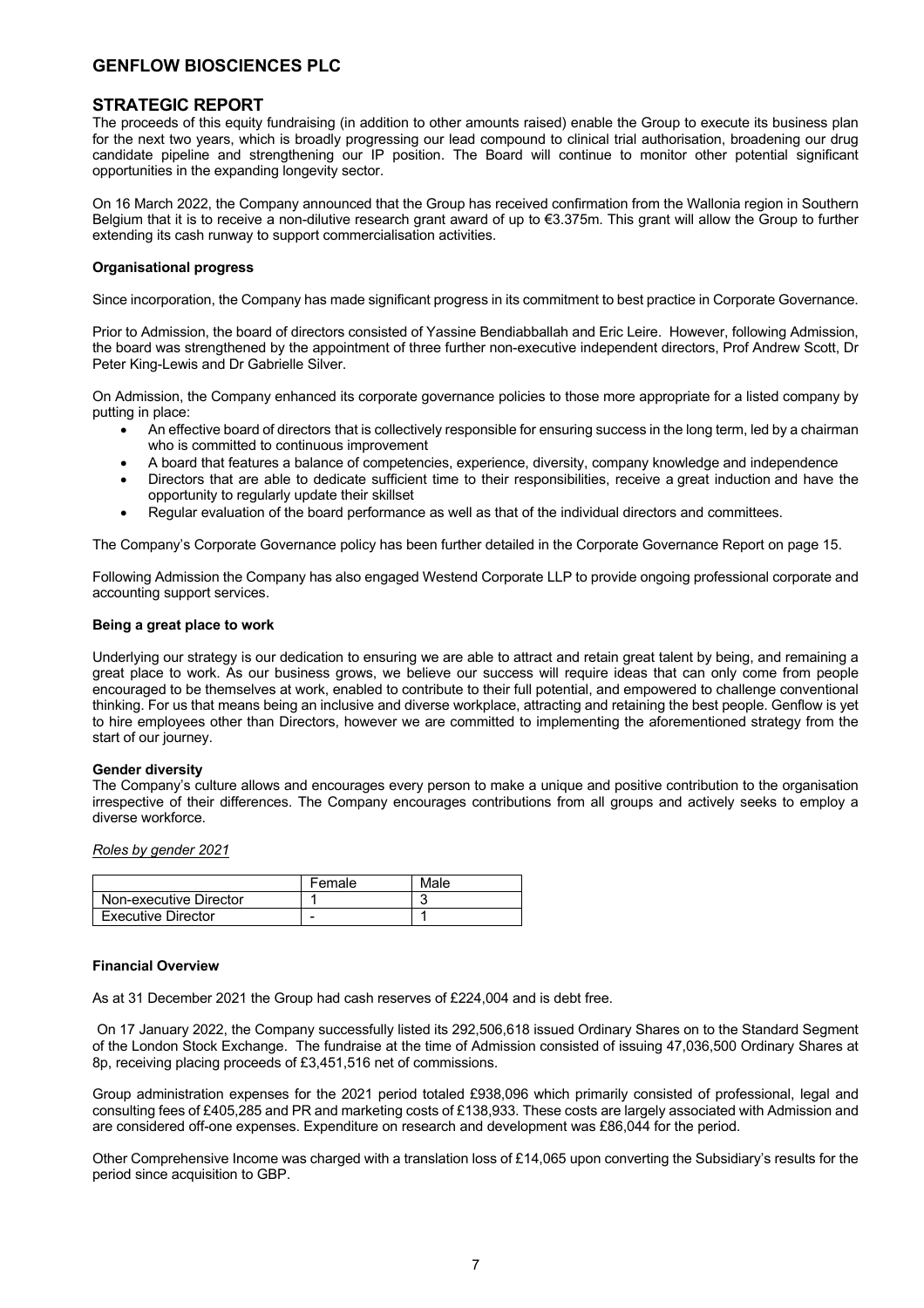### **STRATEGIC REPORT**

### **Key Performance Indicators ("KPIs")**

The Board monitors the activities and performance of the Group on a regular basis. The Board uses financial indicators based on budget versus actual to assess the performance of the Group. The indicators set out below will be used by the Board to assess performance.

The main KPIs for the Group at this stage are the level of cash and cash equivalents and the monitoring of progress of key milestones in the R&D phase. These allow the Board to monitor costs and plan future research and development activities.

|                                          | 2021<br>ZUZ 1 |
|------------------------------------------|---------------|
| ∘and<br>eau<br>.<br>casu<br>טווס<br>cası | .uu<br>-----  |

Due to the Group being in the early stages of research and development, it is yet to reach its key milestones such as completing clinical trials involving dogs and primates. However, the Group continues to hit soft-milestones as its journey progresses.

### **Outlook**

Our key objectives for 2022 are:

- Delivering proof-of-concept for Centenarian SIRT6 delivered by AAV in different animal models.
- Interacting with different health agencies , European Medicine Agency (EMA and MHRA); more specifically: to obtain Orphan Drug Designation for Werner Syndrome and successfully conducting our first scientific advice with WME.
- Continuing the constitution of the Chemistry, Manufacturing and Controls (CMC) section of our Investigational Medicinal Product Dossier (IMPD).
- Broadening our scientific collaborations with top-tier longevity research institutions.
- Exploiting new patent and other IP opportunities.

### **Statement by the directors in performance of their statutory duties in accordance with s172(1) of the Companies Act 2006**

The Director's believe they have acted in the way most likely to promote the success of the Group for the benefit of its members as a whole, as required by s172(1) of the Companies Act 2006. The requirements of s172 are for the Directors to:

- Consider the likely consequences of any decision in the long term;
- Act fairly between the members of the Company;
- Maintain a reputation for high standards of business conduct;
- Consider the interests of the Group's employees;
- Foster the Group's relationships with suppliers and others; and
- Consider the impact of the Group's operations on the community and environment.

The application of the s172 requirements are demonstrated throughout this report and the financial statements as a whole, with the following examples representing some of the key decisions made in 2021 and up to the date of the approval of these financial statements:

- Admission of the Company's Ordinary Shares to the Standard Segment of the Official List and the raising of £3.7m (less expenses) in addition to the £832,700 raised at pre-IPO to be used to fund the Group's core strategy. The funds will allow the Group to further its strategy more expediently.
- Entering into Collaboration Agreements to widen the Group's ability to obtain valuable research and to tap into the knowledge of other organisations.
- Secured arrangements with SAB members who are experts in sub-sectors of the longevity field, to enhance the skills and experience required for the Company as it progresses.
- Entering into the licence agreement with Rochester University New York. The exclusivity gives the Group, the licensee, the incentive to invest in developing the market potential of this technology.
- Expanding organisational capability through appointing experienced Board members to govern and lead the Company.

Principles 2 and 3 of the Corporate Governance Statement on pages 15-20 provides further evidence for how Section 172(1) has been applied to strategic issues, risks or opportunities across key stakeholder groups.

By order of the Board

**Eric Leire** Chief Executive Officer 28 April 2022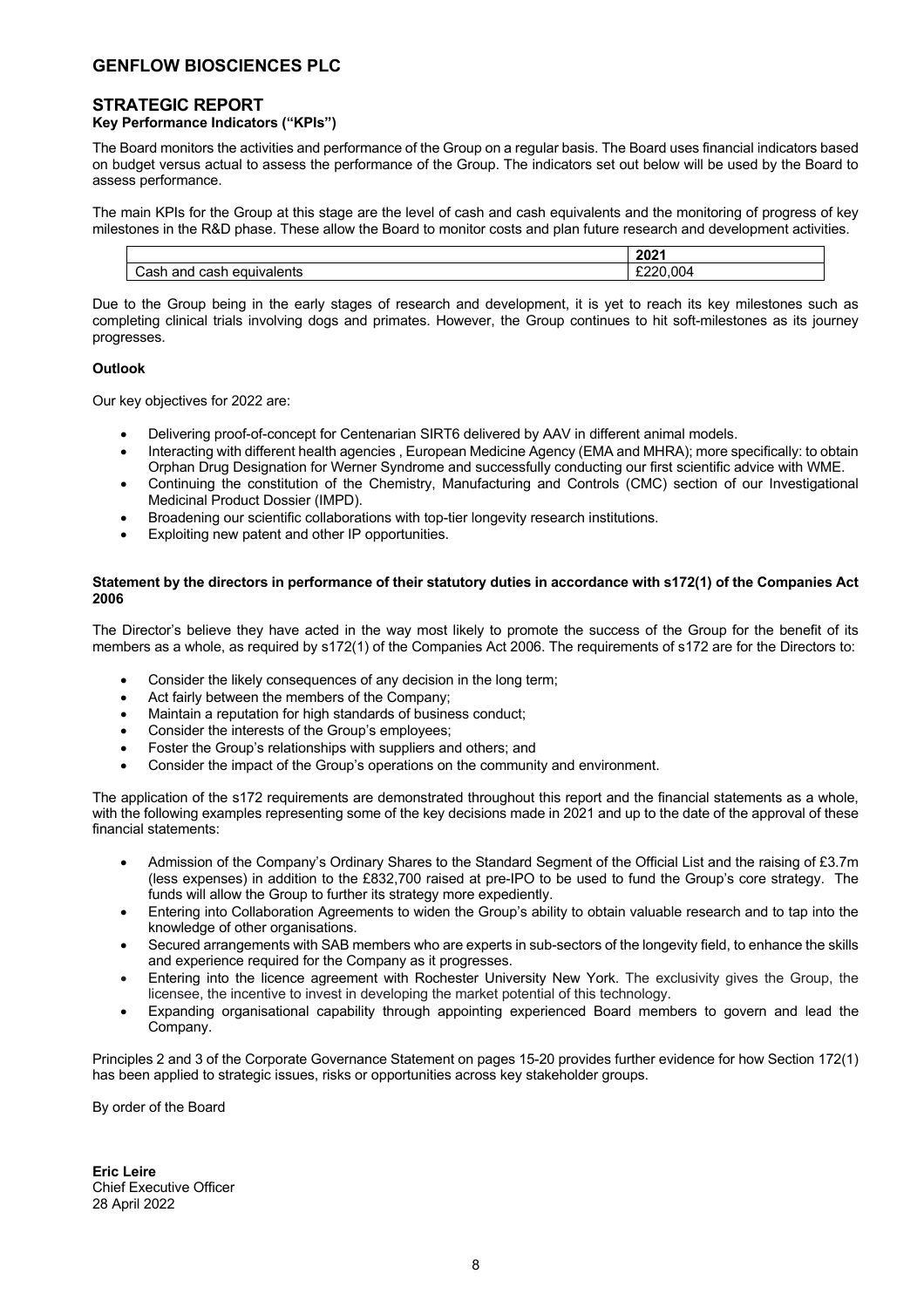## **OPERATING RISKS AND UNCERTAINTIES**

Set out below are the key operating risks and uncertainties affecting the Group.

### *The Exclusive Licence Agreement risk*

The success of the Group's business is highly dependent upon the Exclusive Licence granted to Genflow BE by the University of Rochester. Under the terms of the Exclusive Licence Agreement, Genflow BE is required to maintain high standards and meet various development milestones and expenditure requirements.

If the Group fails to meet its obligations under the Exclusive Licence Agreement or if the Exclusive Licence is terminated for any reason, it could have a material adverse effect on the business, results of operations, financial condition and prospects of the Group.

**Mitigation:** The Company put in place a mitigation strategy upon entering into the License Agreement by designing a licensing agreement that aligns the interests of all parties involved. Furthermore, the licensee's obligations included in the agreement are realistic and proportionate to meet with appropriate monitoring by the Board.

### *IP risk*

There is no guarantee that the patent applications will result in granted patents or provide the appropriate level of protection. The Exclusive Licence granted to Genflow BE pursuant to the Exclusive Licence Agreement is conditional upon the success of the GF-1002 patent application. Should the GF-1002 patent application not be successful, then the Group will not have any right to commercialise GF-1002 which could have a material adverse effect on the business, results of operations, financial condition and prospects of the Group.

Additionally, the commercial success of the Group is dependent, in part, on non-infringement of patents by other third parties. An adverse judgment against the Group may give rise to significant liability in monetary damages, legal fees and a requirement to cease manufacturing, marketing or selling products.

**Mitigation:** The Company minimises this risk by engaging ICOSA Europe, an reputable independent IP law firm to conduct a Freedom To Operate (FTO) analysis. This FTO search determined that pending applications do not infringe any of the claims of other issued or pending patent applications. A constant monitoring of third parties' activities will reduce this risk and enable the Group to quickly react in case of infringement. Moreover, the Group has the right to file infringement complaints with the courts and to defend its patent rights.

### *Risks related to future funding requirements*

The funds raised by the Company at the time of Admission are intended to support the Group's pre-clinical development activities. Additional capital will have to be raised to support clinical trial activities through established and highly-regulated pathways to assess safety, tolerability and efficacy of each of its products before applications can be made to individual countries or markets. Furthermore, such clinical trials are typically expensive, complex and can take considerable time to complete.

Whilst the Company believes that it is raising sufficient funds to enable it to undertake all work preparatory to large animal studies over the next 18 months, the Company will need to raise further funds to complete the development and commercialisation of its products and to proceed with any future product candidates.

**Mitigation:** The Company keeps close control over budgeted vs actual expenditure to minimise over spending and to track progress against milestones. The Group will also seek to look at alternative funding such as grants. The Group also has further fundraising at its disposal, however, it cannot be guaranteed that further funding from investors will be available when required.

### *Risk related to dependence on key personnel*

The Group will be highly dependent on the expertise and experience of the Directors, senior management and the Scientific Advisory Board and in particular Dr Eric Leire and Dr Vera Gorbunova. Recruiting and retaining qualified personnel (such as Dr Eric Leire and Dr Vera Gorbunova), consultants and advisers with the relevant gene therapy expertise will be important to its success.

**Mitigation:** The Company minimises this risk by bringing additional competencies within the management team, offering an attractive remuneration package and including share-based compensation within the remuneration packages of Board members and key personnel. Furthermore, the Company is entering into scientific collaborations with organisations in UK, Europe and USA which allows the Company to utilise the experience of personnel within these organisations.

### *Research and development risk*

The Group operates in the biotechnology development sectors and will carry out complex scientific research. If the research, preclinical testing or clinical trials of any of its product candidates fail, meaning that these candidates will not be licensed or marketed, this would result in a complete absence of revenue from these failed candidates. Additionally, any positive results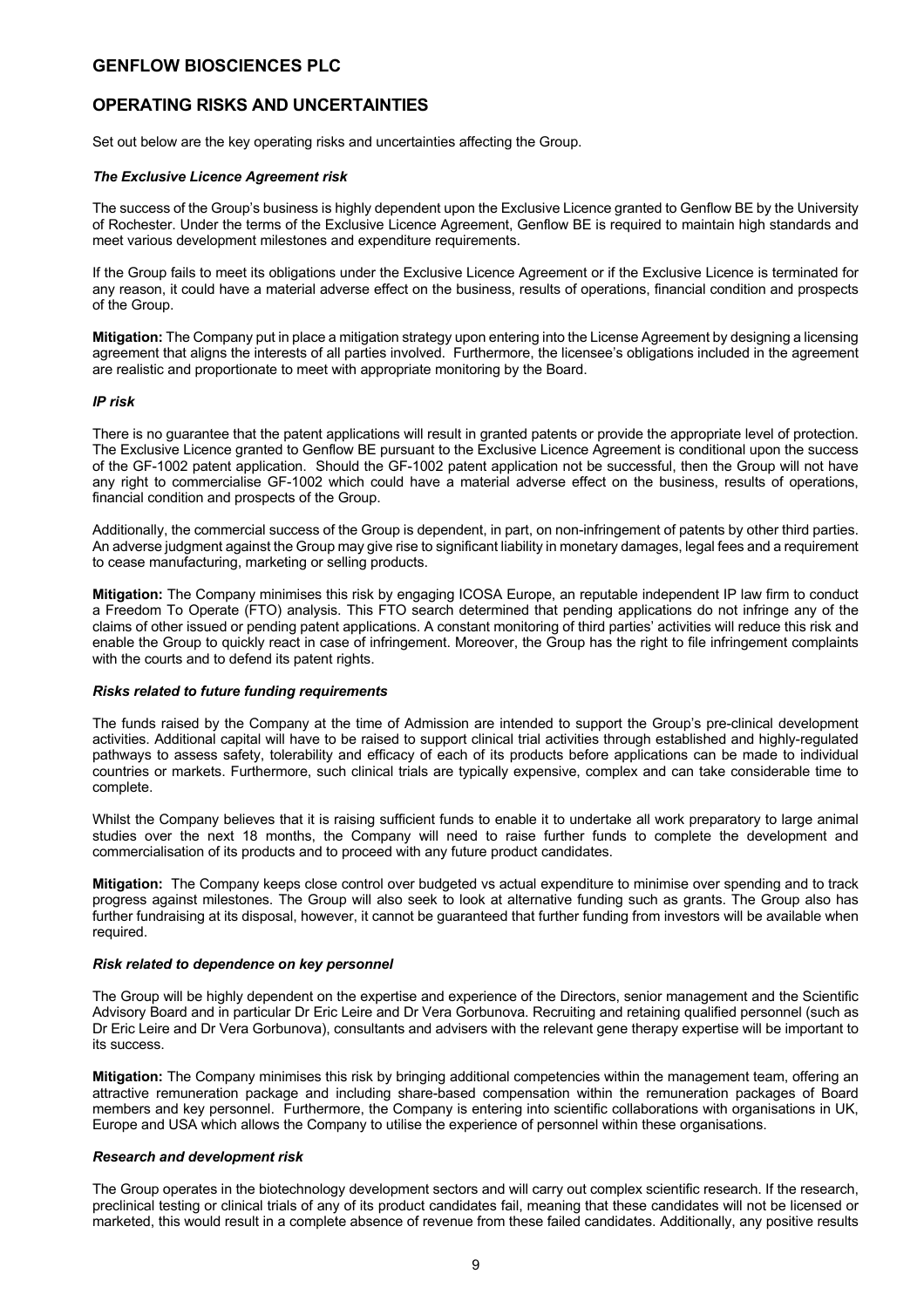### **OPERATING RISKS AND UNCERTAINTIES**

from trials carried out on animals may not necessarily transfer to humans. For example, the mouse model study for Werner Syndrome cannot yet be seen to be fully reliable.

**Mitigation**: The Company will minimise this risk by broadening its drug candidate portfolio. Furthermore, the Company establishing a culture of collaboration with other research organisations with complementary expertise. Translational projects such as pre-clinical development of SIRT6-AAV require the integration of many scientific disciplines and breaking down of the 'cultural' barriers that sometimes exist between the disciplines.

### *Timeline risk*

Failure can occur at any stage of clinical development and, as a result, enforced delays to the clinical development plan could hinder or prevent commercialisation of the Group's product candidates. Many markets where the Group intends to market its future products, including the US, Europe and Asia, expect proposed new pharmaceutical products to pass stringent standards. As a result, clinical trial design is extremely important, but costly and time-consuming, in order to satisfy national government regulatory authorities, clinical investigators, hospital ethics committees, institutional review boards, customers and distributors.

**Mitigation:** The Company intends to minimise this risk by retaining the skills and knowledge of the Scientific Advisory Board and monitoring R&D progress against budget and millstones. The Company will also apply for Orphan Drug Designation which provides a form of scientific advice, allowing sponsors to get answers to their questions on the types of studies needed to demonstrate the medicine's quality, benefits and risks, and information on the significant benefit of the medicine.

### *Risk related to the use of Adeno Associated Viruses*

There is a risk that safety issues may arise when the Group's products are tested. This risk is common to all new classes of clinical treatment and, as with all other biotechnology product companies, there is a general risk that trials may not be successful.

**Mitigation:** The Company minimises this risk by engineering its AAVs as safer non immunologic gene delivery vectors. Furthermore, in parallel to the design of improved AAVs, the Company is also exploring other 'back-up' gene delivery methods such as exosomes.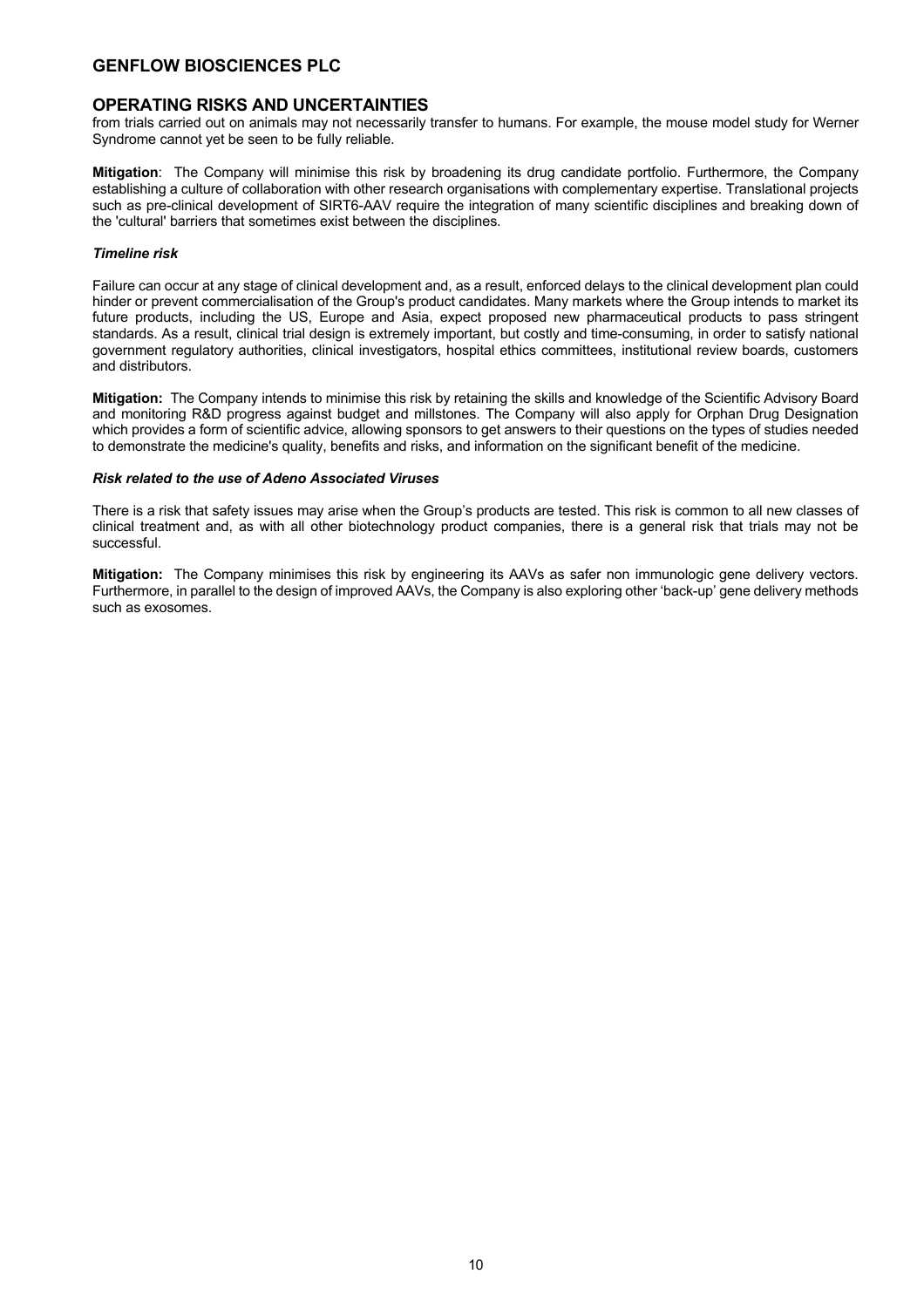### **DIRECTORS' REPORT**

The Directors present their Report, together with the Group financial statements and Independent Auditor's Report, for the period ended 31 December 2021.

#### **Principal Activities and Business Review**

The Company is a preclinical biotechnology company focused on the development of innovative biological interventions (namely gene therapies) which are aimed at tackling the effects of ageing, potentially slowing or halting the ageing process and so reducing the incidence of age-related diseases and thereby increasing health span. The Company is seeking to develop treatments that can be applied to both humans and dogs.

A detailed review of the business of the Group during the period and an indication of likely future developments may be found in the Chairman's Statement on pages 3 and 4.

Principal risks and uncertainties are discussed on pages 9 to 10.

Section 172 of The Companies Act has been considered in the Corporate Governance report on pages 15 to 20. The Board is committed to consideration of all stakeholders in their decision making and conduct of the Group's business.

#### **Results and Dividends**

The loss of the Group for the period ended 31 December 2021 from continued operations amounts to £988,195.

The Directors do not recommend the payment of a dividend for the period.

#### **Directors**

The Directors who held office during the period and up to the date of signature of the financial statements were as follows:

| Yassine Bendiabdallah | (Appointed 6 June 2021)                             |
|-----------------------|-----------------------------------------------------|
| Eric Leire            | (Appointed 23 March 2021)                           |
| <b>Garth Palmer</b>   | (Appointed 18 January 2021, resigned 23 March 2021) |
| Andrew Scott          | (Appointed 17 January 2022)                         |
| Gabrielle Silver      | (Appointed 17 January 2022)                         |
| Peter King-Lewis      | (Appointed 17 January 2022)                         |

Directors' remuneration is disclosed in Note 8 to the financial statements.

### **Directors' Interests**

The Directors who served during the period ended 31 December 2021 had the following beneficial interests in the shares of the Company at period end:

|                       | 31 December 2021       |                |                        | As at the date of this report |
|-----------------------|------------------------|----------------|------------------------|-------------------------------|
| <b>Director</b>       | <b>Ordinary Shares</b> | <b>Options</b> | <b>Ordinary Shares</b> | <b>Options</b>                |
| Eric Leire $(1)$      | 120,000,000            |                | 120,150,360            |                               |
| Yassine Bendiabdallah |                        |                | 362,500                |                               |
| <b>Andrew Scott</b>   |                        |                | 300,000                |                               |
| Gabrielle Silver      |                        |                | 562,500                |                               |
| Peter King-Lewis      |                        |                | 300,000                |                               |

(1) Eric's wife, Ms J Pattison, holds 150,360 Ordinary Shares.

#### **Substantial Shareholdings**

The Company is aware that, as at 28 April 2022, other than the Directors, the interests of Shareholders holding three per cent or more of the issued share capital of the Company were as shown in the table below:

| <b>Shareholder</b>  | <b>Shares held</b> | Percentage<br>holdings | оf |
|---------------------|--------------------|------------------------|----|
| Eric Leire          | 120.000.000        | 41.0%                  |    |
| Adrian Beeston      | 17.475.000         | 6.0%                   |    |
| Theseus Capital Ltd | 15.550.000         | 5.3%                   |    |
| Sarah Beeston       | 10.000.000         | $3.4\%$                |    |

#### **Political Contribution**

The Group did not make any contributions to political parties during the period.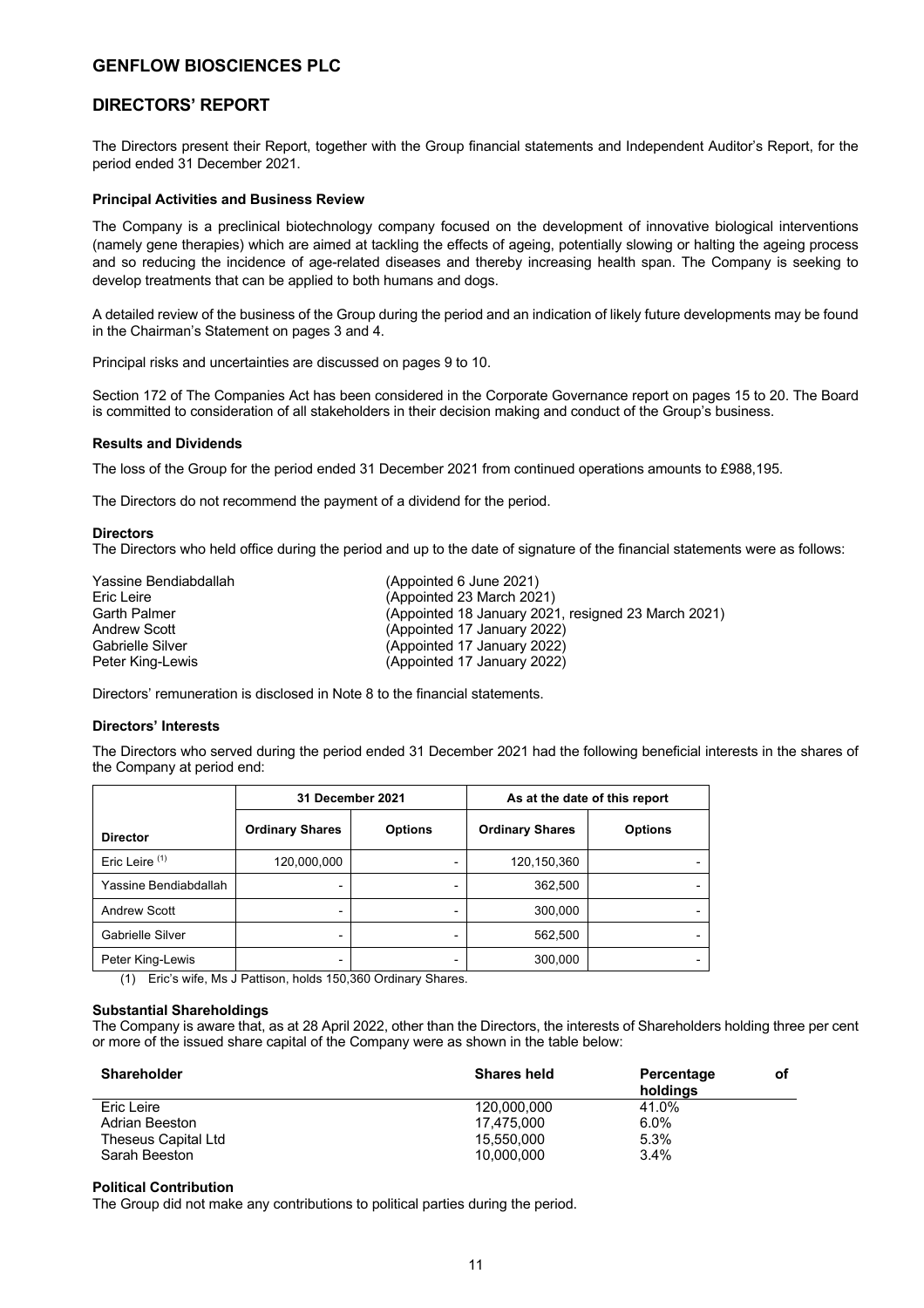### **DIRECTORS' REPORT**

### **Corporate Responsibility**

### *Environmental*

As a development stage biopharmaceutical business, the Group's operations are at a relatively small scale. As such, the Group's environmental impact is relatively small when compared with larger businesses in the sector. Nevertheless, the Board recognises its responsibility to protect the environment (particularly as the business scales up) and is fully committed to conserving natural resources and striving for environmental sustainability, by ensuring that its facilities (and the facilities of academic and contracted collaborators) are operated to optimise energy usage; minimise waste production; and protect nature and people.

The Group is currently deemed to be a low energy user meaning it has consumed less that 40MWh of energy during the reporting period. This includes the combustion of gas, consumption of fuel for transport and the purchase of electricity for its own use. As such, it is exempt from disclosing actual kWh of energy emitted during the period from its operations and activities.

As the Group's operations scale up, it will continue to monitor its energy use and its status as a low energy user. The Group will seek to collect, structure, and effectively disclose related performance data for the material, climate-related risks and opportunities identified where relevant.

### *Social*

The Board is committed to creating a positive, inclusive and welcoming work environment for its employees, workers, job applicants and academic and business partners. The Group ensures that people receive equal treatment, regardless of gender, gender-identity, age, disability, religion, belief, political views, sexual orientation, marital status, nationality or race, physical or mental health.

The Directors believe that diversity is fundamental to the Group and to the success of developing innovative therapeutic treatments. The Board is committed to creating a diverse environment, where the rights and differences of everyone, directly or indirectly operating within the Group, are valued.

### *Health and safety*

The Company operates a comprehensive health and safety programme to ensure the wellbeing and security of its employees. The Board will at all times work to ensure that the Group complies with the highest standards of ethical and safety standards. In addition, the Group uses hazardous, or potentially hazardous, chemical and biological materials during its research and development cycles. These materials are necessary for the core research activities undertaken by the Group. The Group is committed to ensuring that hazardous chemicals and biological materials are acquired, stored, transferred, modified, handled, and disposed of in a way that minimises any potential adverse effects to human health and to the environment. Their use is based on both an understanding of the hazards they present and on the corresponding controls aimed at managing the risk of exposure. The Group complies with the local and national guidelines in all matters of health and safety.

For scientific and regulatory reasons, animal studies remain a crucial part of the Group's work to deliver safe and effective therapies, which benefit animal and patients' health and the wellbeing of our society. At present it is not possible, either due to lack of suitable alternatives, or because animal studies are required by regulatory authorities, for the Group to eliminate the need for animal studies in its work. The Group recognises the ethical responsibility to treat all animals respectfully, while striving to minimise their pain or distress, and to avoid it completely when possible. To this end, the Group strictly complies with all applicable international and local legislation and regulatory guidelines and, furthermore, is committed to following the high standards of internationally recognised practices on the humane treatment of animals. The Group upholds and embraces the "3Rs" of animal research, namely:

- the replacement of animals when possible and/or acceptable;
- the reduction of the numbers of experiments and of animals required by each experiment; and
- the minimisation of pain and distress, by means of refinement of animal studies procedures.

### **Principal Risks and Uncertainties**

The management of the business and the execution of the Group's strategy are subject to a number of risks. Risks are formally reviewed by the Board, and appropriate processes are put in place to monitor and mitigate them. The principal business risks affecting the Group are set out on pages 9 and 10.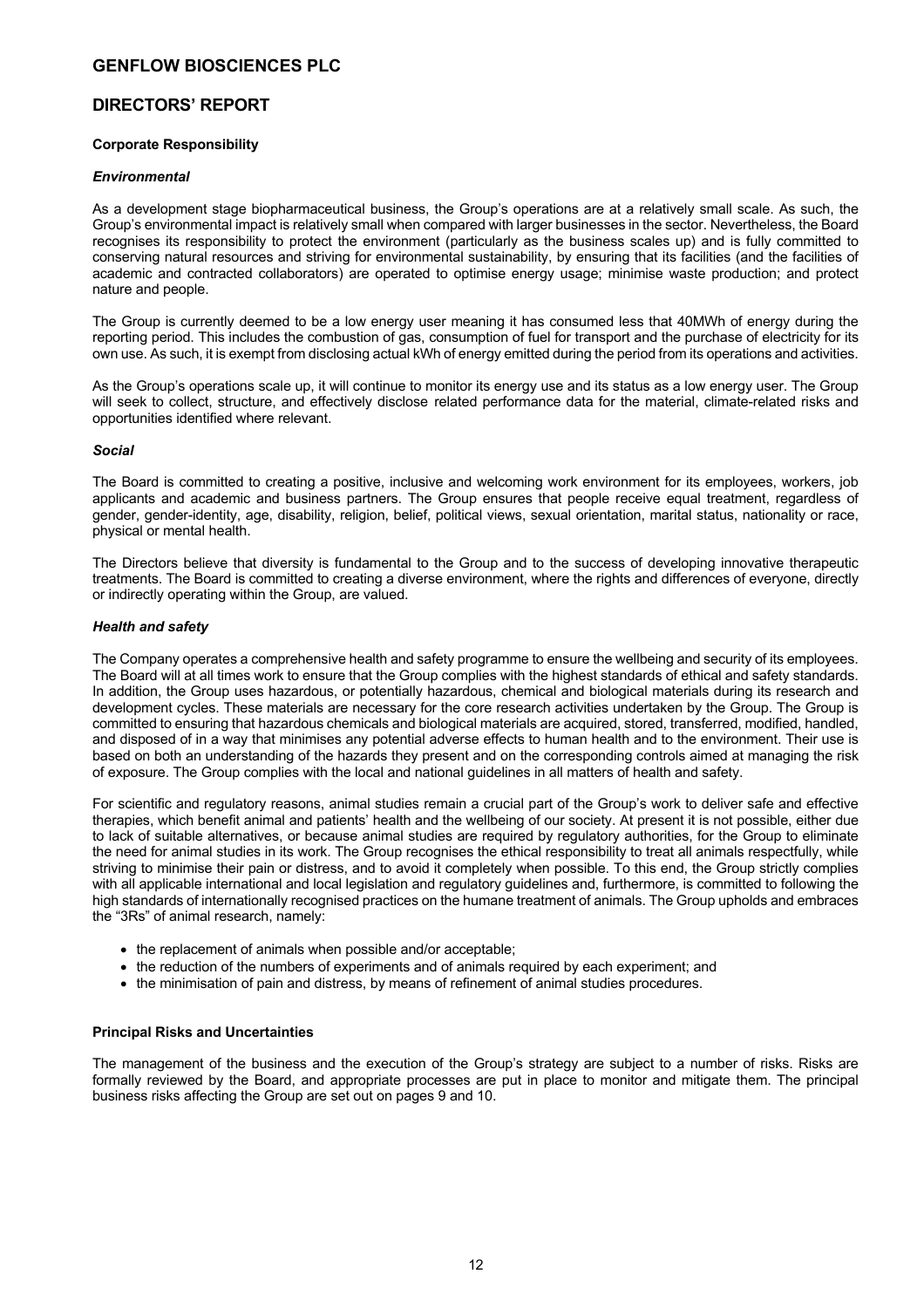### **DIRECTORS' REPORT**

### **Financial Risk Management**

The Group's operations expose it to a variety of financial risks that include the effect of changes in foreign currency exchange rates, funding risk, credit risk, liquidity risk and interest rate risk. The Group has a risk management programme in place that seeks to limit the adverse effects on the financial performance of the Group. The Group does not use derivative financial instruments to manage foreign currency risk and, as such, no hedge accounting is applied.

Details of the Group's financial risk management policies are set out in Note 3 to the financial statements.

### **Internal Controls**

The Board recognises the importance of both financial and non-financial controls and has reviewed the Group's control environment and any related shortfalls during the period. Since the Group was established, the Directors are satisfied that, given the current size and activities of the Group, adequate internal controls have been implemented. Whilst they are aware that no system can provide absolute assurance against material misstatement or loss, in light of the current activity and proposed future development of the Group, continuing reviews of internal controls will be undertaken to ensure that they are adequate and effective.

### **Going Concern**

On Admission, the Company received net placing proceeds (after commission) of £3,451,516 from the issuance of 47,036,500 Ordinary Shares. Management has prepared a forecast covering 12 month post-period end and believe that current cash reserves will adequately cover the working capital requirements of the Group, in addition to meeting research and development commitments. As such, the Directors have a reasonable expectation that the Group has, and will have access, to adequate resources to continue in operational existence for the foreseeable future and, therefore, continue to adopt the going concern basis in preparing the Annual Report and financial statements. Further details on their assumptions and their conclusion thereon are included in the statement on going concern in Note 2 of the financial statements.

### **Viability statement**

In accordance with provision 30 of the 2018 UK Corporate Governance Code, the Directors have assessed the prospects of the Group over a longer period than the 12 months required by the going concern provision. The Directors consider the timeline of 18 months to be appropriate. A longer period of assessment introduces greater uncertainty since the variability of potential outcomes increases as the period considered extends. A shorter period of assessment impacts the Group's ability to put the right capacity in the right place on time.

Following Admission, the Company received net proceeds of £3,451,516 and post period end, the Group has received notification that it had been awarded a non-dilutive research grant award of up to €3.375m from the regional government of Wallonia in southern Belgium. Management hope to use the funds to expedite certain phases of its planned research and development. Management has prepared forecast covering 18 month post-year end and believe that current cash reserves will adequately cover the working capital requirements of the Group in addition to meeting research and development commitments.

### **Directors' and Officers' Indemnity Insurance**

During the financial period, the Company maintained insurance cover for its Directors and Officers under a Directors' and Officers' liability insurance policy. The Company has not provided any qualifying indemnity cover for the Directors.

### **Events after the reporting period**

Events after the reporting period are set out in Note 22 to the financial statements.

### **Provision of Information to Auditor**

So far as each of the Directors is aware at the time this report is approved:

- there is no relevant audit information of which the Company's auditor is unaware; and
- the Directors have taken all steps that they ought to have taken to make themselves aware of any relevant audit information and to establish that the auditor is aware of that information.

### **Auditor**

PKF Littlejohn LLP has signified its willingness to continue in office as auditor.

This report was approved by the Board on 28 April 2022 and signed on its behalf.

**Yassine Bendiabdallah**  Non-Executive Chairman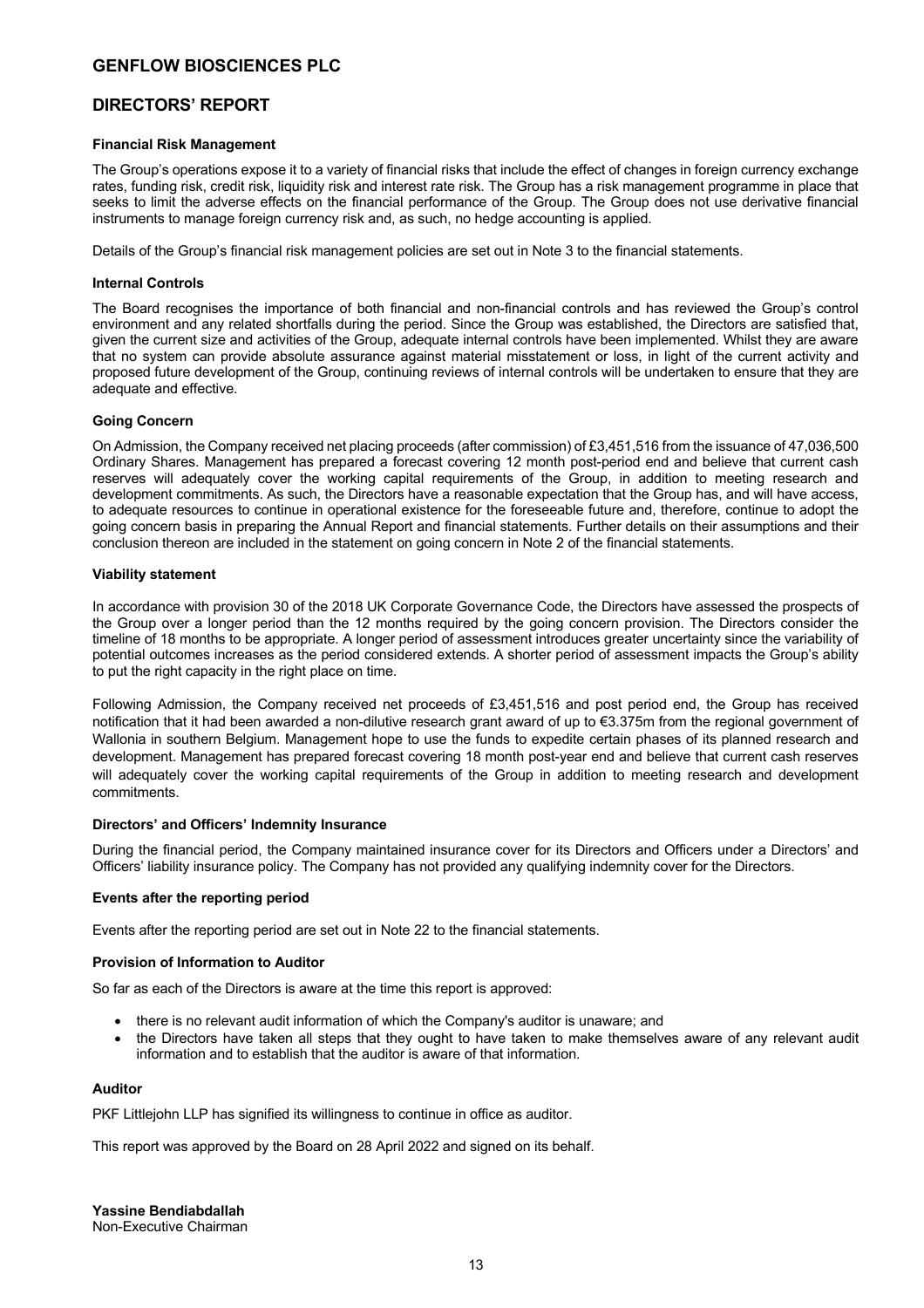## **STATEMENT OF DIRECTORS' RESPONSIBILITIES**

The Directors are responsible for preparing the Annual Report and the financial statements in accordance with applicable law and regulation.

Company law in the United Kingdom requires the Directors to prepare Group and Company financial statements for each financial period which give a true and fair view of the state of affairs of the Company and the Group and of the profit or loss of the Group for that period. Additionally, the Financial Conduct Authority's Disclosure Guidance and Transparency Rules require the Directors to prepare the Group financial statements in accordance with international financial reporting standards in accordance with the requirements of the Companies Act 2006; the Company financial statements are prepared on the same basis.

In preparing the Group and Company financial statements, the Directors are required to:

- select suitable accounting policies and then apply them consistently;
- make judgements and estimates that are reasonable and prudent:
- state whether applicable accounting standards have been followed, subject to any material departures disclosed and explained in the financial statements;
- prepare the financial statements on the going concern basis unless it is inappropriate to presume that the group and company will continue in business.

So far as each Director is aware, there is no relevant audit information of which the Company's auditors are unaware, and the Directors have taken all the steps that they ought to have taken as Directors in order to make themselves aware of any relevant audit information and to establish that the Company's auditors are aware of that information.

The Directors are responsible for keeping adequate accounting records that are sufficient to show and explain the Company's transactions and disclose with reasonable accuracy at any time the financial position of the Group and Company and enable them to ensure that the financial statements comply with the Companies Act 2006.

They are also responsible for safeguarding the assets of the Group and Company and for taking reasonable steps for the prevention and detection of fraud and other irregularities.

The maintenance and integrity of the Company's website is the responsibility of the Directors: the work carried out by the auditors does not involve consideration of these matters and, accordingly, the auditors accept no responsibility for any changes that may have occurred to the financial statements since they were initially presented on the website.

Legislation in the United Kingdom governing the preparation and dissemination of the financial statements may differ from legislation in other jurisdictions.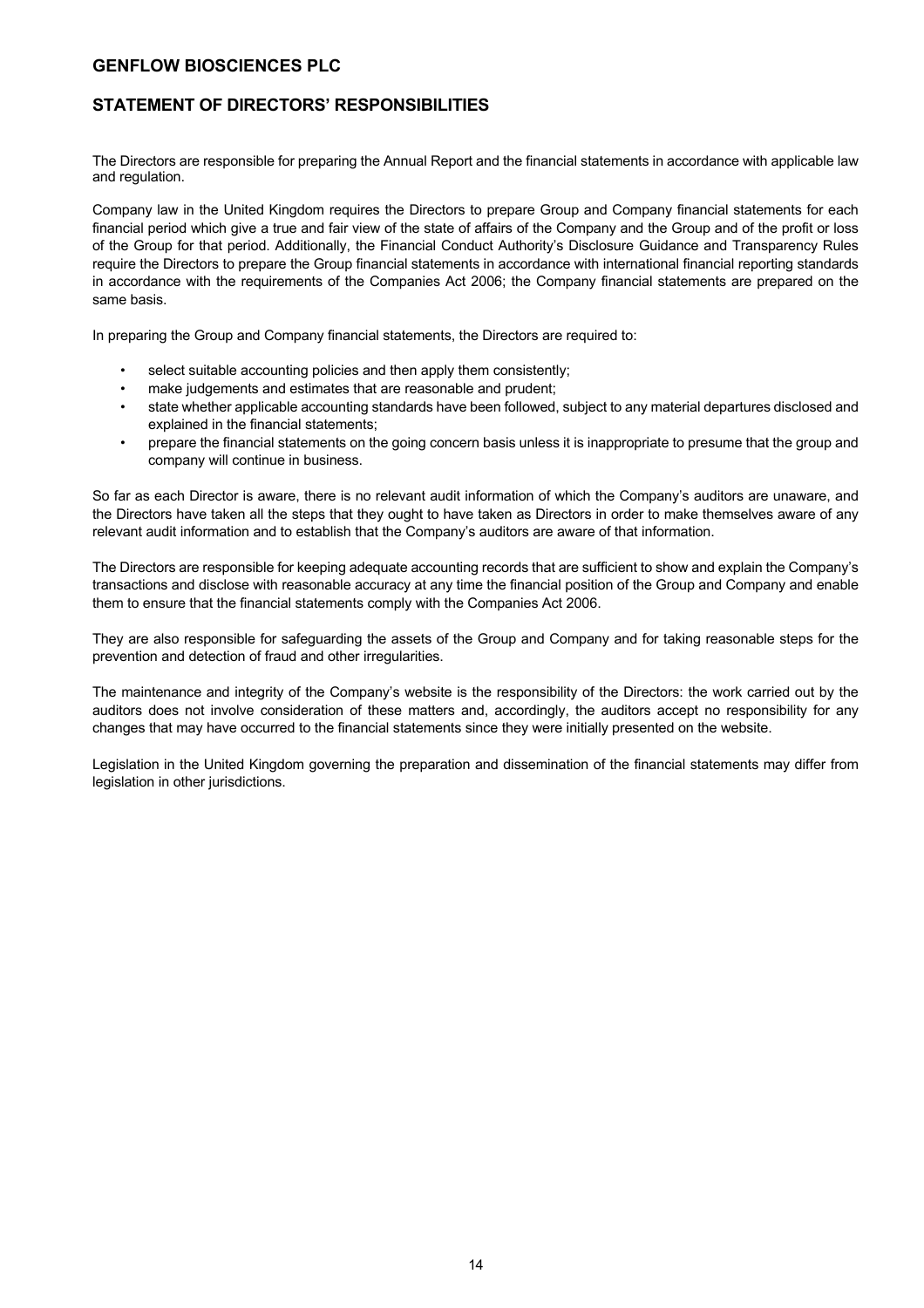## **CORPORATE GOVERNANCE REPORT**

The Company follows the QCA Corporate Governance Code ("the Code") as its code of corporate governance. The Code is published by the Quoted Companies Alliance ("QCA") and is available at www.theqca.com.

### **Corporate Governance Report**

The QCA Code sets out 10 principles that should be applied. These are listed below together with a short explanation of how the Group and Company applies each of the principles:

### **Principle One**

*Business Model and Strategy* 

The Board has concluded that the highest medium and long term value can be delivered to its shareholders by the adoption of a focussed strategy for the Group.

The Group's strategy is to focus on the development of innovative biological interventions (namely gene therapies) which are aimed at tackling the effects of ageing, potentially slowing or halting the ageing process and so reducing the incidence of agerelated diseases and thereby increasing health span. The Company is seeking to develop treatments that can be applied to both humans and dogs. Further details on the Group strategy is set out in the Strategic Report on page 5.

### **Principle Two**

*Understanding Shareholder Needs and Expectations* 

The Board is committed to maintaining good communication and having constructive dialogue with its shareholders. Shareholders are encouraged to attend the Company's Annual General Meeting. Investors also have access to current information on the Company though its website, www.genflowbio.com, and via communication with directors, in particular, Eric Leire, (Chief Executive Officer) who is responsible for shareholder liaison.

The Company's annual report, Notice of Annual General Meetings (AGM) are sent to all shareholders and can be downloaded from the Company's website. Copies of the interim report and other investor presentations are, or will be, available on the Company's website.

At the AGM, separate resolutions are proposed on each substantial issue. For each proposed resolution, proxy forms are issued which provide voting shareholders with an opportunity to vote in advance of the AGM if they are unable to vote in person. The Company's registrars count the proxy votes which are properly recorded and the results of the AGM are announced through an RNS. The Board is keen to ensure that the voting decisions of shareholders are reviewed and monitored and that approvals sought at the Company's AGM are, as much as possible, within the recommended guidelines of the QCA Code.

Shareholders are kept up to date via regulatory news flow ("RNS") on matters of a material substance and regulatory nature. Periodic updates are provided to the market and any deviations to these updates are announced via RNS.

Non-deal roadshows may be arranged throughout the period to meet with existing shareholders and potential new stakeholders to maintain, as much as possible, transparency and dialogue with the market. Additionally investor presentations can be found on the Company's website.

### **Principle Three**

*Considering wider stakeholder and social responsibilities* 

The Board recognises that the long term success of the Company is reliant upon the efforts of the management and employees of the Company and its scientific advisory board, contractors, suppliers, regulators and other stakeholders. As the Group grows and develops, the Board have plans to put in place a range of processes and systems to ensure that there is close oversight and contact with its key resources and relationships. For example, all employees of the Company will participate in a structured Company-wide annual assessment processes which are designed to ensure that there is an open and confidential dialogue with each person in the Company to help ensure successful two way communication with agreement on goals, targets and aspirations of the employee and the Company. The Board recognises that these feedback processes will help to ensure that the Company can respond to new issues and opportunities that arise to further the success of employees and the Company. The Company has close ongoing relationships with a broad range of its stakeholders and provides them with the opportunity to raise issues and provide feedback to the Company.

### **Principle Four**

*Risk Management* 

In addition to its other roles and responsibilities, the Audit Committee is responsible to the Board for ensuring that procedures are in place and are being implemented effectively to identify, evaluate and manage the significant risks faced by the Company. The risk assessment matrix below sets out those risks, and identifies their ownership and the controls that are in place. This matrix is updated as changes arise in the nature of risks or the controls that are implemented to mitigate them. The Audit Committee reviews the risk matrix and the effectiveness of scenario testing on a regular basis. The following principal risks and controls to mitigate them, have been identified: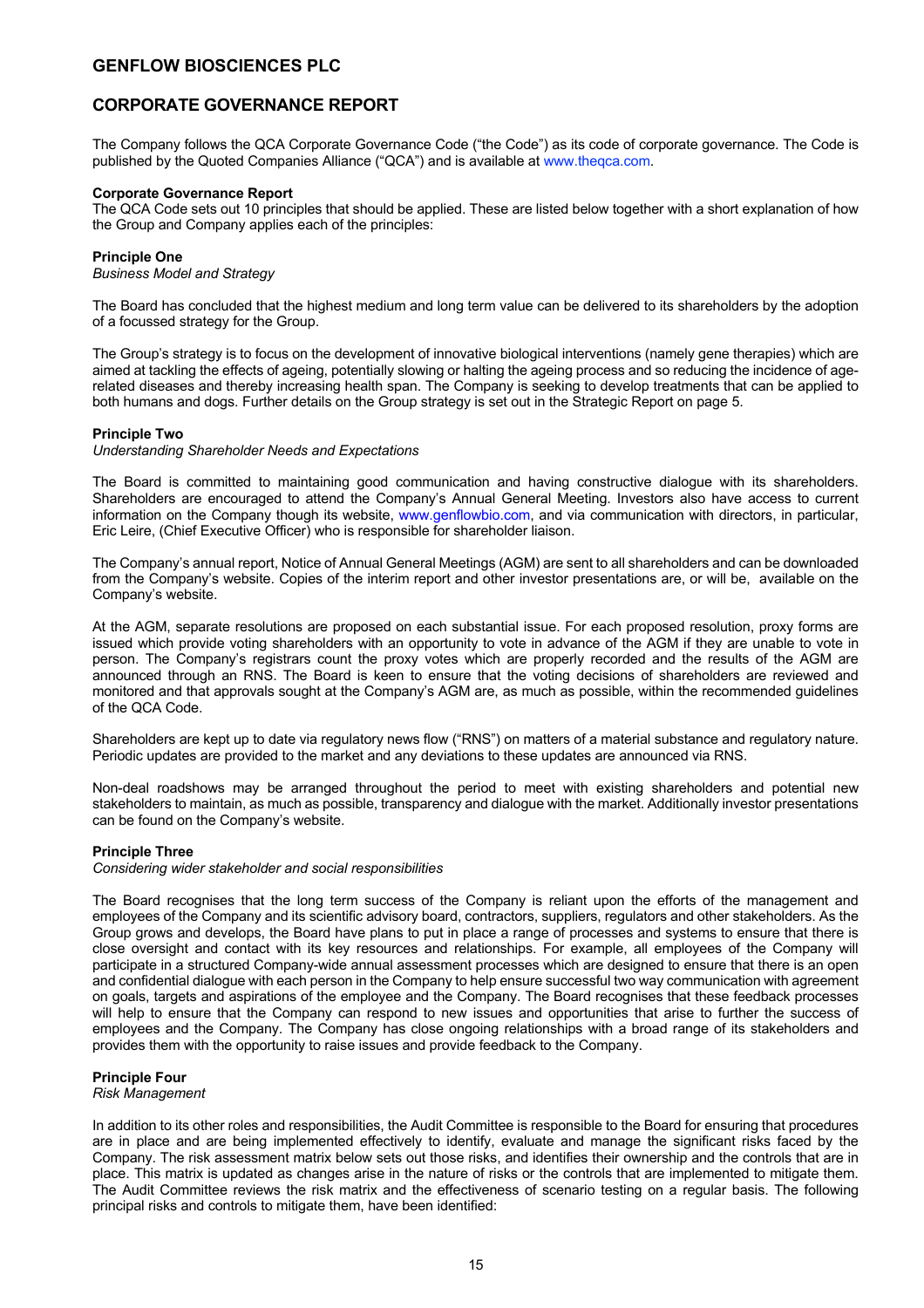# **CORPORATE GOVERNANCE REPORT**

| <b>Activity</b>                             | <b>Risk</b>                                                                                                                                                                                        | Impact                                                                                                                                                                                                                                | Control(s)                                                                                                                                                                                                                          |
|---------------------------------------------|----------------------------------------------------------------------------------------------------------------------------------------------------------------------------------------------------|---------------------------------------------------------------------------------------------------------------------------------------------------------------------------------------------------------------------------------------|-------------------------------------------------------------------------------------------------------------------------------------------------------------------------------------------------------------------------------------|
| <b>Environmental Risk</b>                   | Negative environmental<br>impact of operations                                                                                                                                                     | The Group's operations<br>are at a relatively small<br>scale. As such, the<br>Group's environmental<br>impact is relatively small.                                                                                                    | Ongoing monitoring to<br>ensure that its facilities and<br>the facilities of academic<br>and contracted<br>collaborators are operated<br>to optimise energy usage<br>minimise waste production<br>and protect nature and<br>people. |
| <b>Research and</b><br>development risk     | The research, preclinical<br>testing or clinical trials of<br>any product candidates<br>could fail, meaning that<br>these candidates will not<br>be licensed or marketed.                          | This could result in a<br>complete absence of<br>revenue from these failed<br>candidates.                                                                                                                                             | Ongoing monitoring of<br>results, assessment by<br>independent experts on<br>viability of studies and the<br>retention of the SAB<br>members.                                                                                       |
| <b>Availability of licenses</b>             | Failure to meet<br>obligations under the<br>Exclusive Licence<br>Agreement could result<br>in its termination.                                                                                     | The Group would not<br>have any right to<br>commercialise GF-1002<br>which could have a<br>material adverse effect<br>on the business, result of<br>operations, financial<br>condition and prospects<br>of the Group.                 | Ongoing monitoring of the<br>Company's obligations<br>under the Exclusive<br>Licence Agreement<br>including the payments of<br>amounts due and reporting<br>obligations.                                                            |
| <b>Grant and infringement</b><br>of patents | There is no guarantee<br>that the Patent<br>Applications will result in<br>granted patents. Also,<br>the Company may not be<br>able to monitor<br>infringement of its<br>patents by third parties. | The Group will not have<br>any right to<br>commercialise GF-1002<br>if patents are not<br>obtained. The<br>commercial success of<br>the Group is dependent,<br>in part, on non-<br>infringement of patents<br>by other third parties. | Provide ongoing assistance<br>as may be required by the<br>applicants to the Patent<br>Application.                                                                                                                                 |
| Dependence on key<br>personnel              | The Group will be highly<br>dependent on the<br>expertise and experience<br>of the Directors, senior<br>management and the<br>Scientific Advisory<br>Board.                                        | A loss of key personnel<br>could result in a loss of<br>knowledge and<br>personnel taking their<br>knowledge to<br>competitors.                                                                                                       | Recruiting and retaining<br>and incentivising qualified<br>personnel, consultants and<br>advisers with the relevant<br>gene therapy expertise.                                                                                      |
| <b>Strategic</b>                            | Market downturn<br>Failure to deliver<br>commerciality                                                                                                                                             | Change in macro<br>economic conditions<br>Inability to secure offtake                                                                                                                                                                 | Ongoing monitoring of<br>economic events and<br>markets<br>Active marketing and                                                                                                                                                     |
|                                             |                                                                                                                                                                                                    | agreements                                                                                                                                                                                                                            | experienced management                                                                                                                                                                                                              |
| <b>Financial</b>                            | Misappropriation of<br>Funds                                                                                                                                                                       | Fraudulent activity and<br>loss of funds                                                                                                                                                                                              | Robust financial controls<br>and split of duties                                                                                                                                                                                    |
|                                             | <b>IT Security</b>                                                                                                                                                                                 | Loss of critical financial<br>data                                                                                                                                                                                                    | Regular back up of data<br>online and locally                                                                                                                                                                                       |
|                                             | Ability to raise further<br>capital                                                                                                                                                                | The Group may be<br>required to reduce the<br>scope of its investments<br>or anticipated expansion                                                                                                                                    | Ongoing monitoring of<br>economic events and<br>markets                                                                                                                                                                             |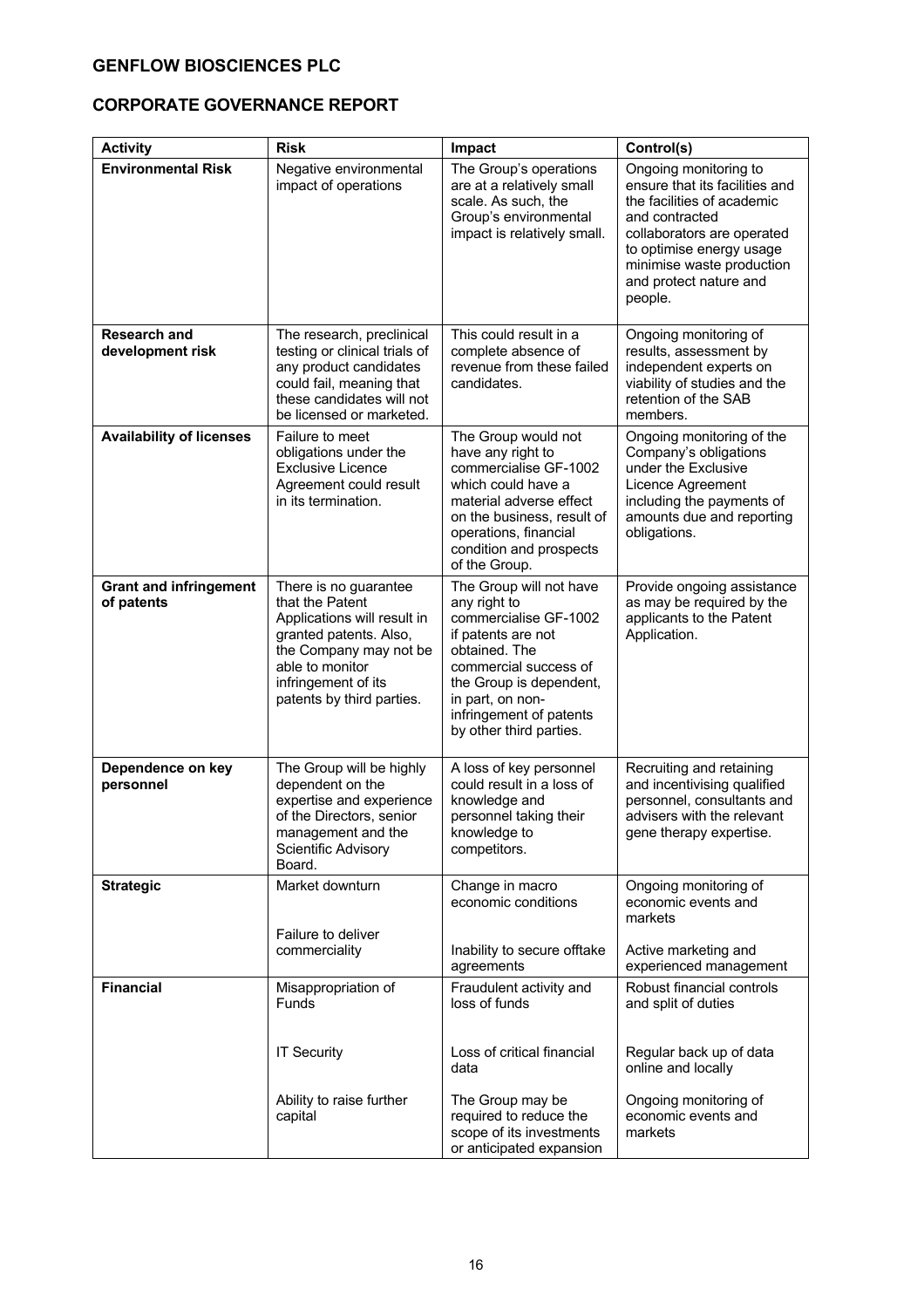## **CORPORATE GOVERNANCE REPORT**

| The Group's activities will<br><b>Regulatory risk</b><br>The Group will need to<br>Proactive engagement with<br>be adversely affected by<br>Government at all levels.<br>obtain various approvals<br>regulatory factors such<br>from a number of<br>as the suspension of<br>regulatory authorities in<br>order to market its future<br>licences and changes to<br>regulatory requirements<br>products.<br>that will govern any novel<br>gene therapy. |  |
|-------------------------------------------------------------------------------------------------------------------------------------------------------------------------------------------------------------------------------------------------------------------------------------------------------------------------------------------------------------------------------------------------------------------------------------------------------|--|
|-------------------------------------------------------------------------------------------------------------------------------------------------------------------------------------------------------------------------------------------------------------------------------------------------------------------------------------------------------------------------------------------------------------------------------------------------------|--|

The Directors have established procedures, as represented by this statement, for the purpose of providing a system of internal control. An internal audit function is not considered necessary or practical due to the size of the Company and the close day to day control exercised by the executive director. However, the Board will continue to monitor the need for an internal audit function. The Board works closely with and has regular ongoing dialogue with the outsourced finance function and has established appropriate reporting and control mechanisms to ensure the effectiveness of its control systems.

### **Principle Five**

### *A Well Functioning Board of Directors*

As at the date hereof, the Board comprises, one Executive Director Eric Leire and one Non-Executive Chairman Yassine Bendiabdallah. Three further Non-Executive Directors, Dr Gabrielle Silver, Prof. Andrew Scott and Dr Peter King-Lewis, were appointed to the Board on Admission on 17<sup>th</sup> January 2022.

Details of the current Directors are set out within Principle Six below. Executive and Non-Executive Directors are subject to re-election at intervals as set out in the Company's articles of association (Article 29.1). The service agreement and letters of appointment of all Directors are available for inspection on reasonable notice at the Company's registered office during normal business hours.

The Board meets in person at least twice per year and has quarterly Board calls. Post period end and on Admission, it has established an Audit Committee, the members of which are included in Principle Six below. A Remuneration Committee and Nomination Committee has been established on Admission and seeks to follow the guiding principles laid out by the Quoted Company Alliance (QCA). No Board member may influence decisions relating to their own specific remuneration.

Yassine Bendiabdallah, Dr Gabrielle Silver, Prof. Andrew Scott and Dr Peter King-Lewis are considered to be Independent Directors and as such the Company is in compliance with the requirement to have a minimum of two independent nonexecutive directors on its Board. Prior to Admission, the Company only had one Independent Director and therefore, was not able to comply with this requirement. The Board notes that the expectation of the QCA Code is that the Chairman will not have an executive capacity and that the role of the Chairman and Chief Executive Officer ("CEO") are not held by the same person. The Board shall review further appointments as scale and complexity grows.

The Company shall report annually on the number of Board and committee meetings held during the period and the attendance record of individual Directors. To date in the current financial period the Directors have a 100% record of attendance at such meetings. Directors meet formally and informally both in person and by telephone. Formal board meetings held and attended during the period are detailed below:

|                                  | <b>Meetings Attended</b> |  |
|----------------------------------|--------------------------|--|
| Garth Palmer (Resigned 22/03/21) |                          |  |
| Eric Leire                       |                          |  |
| Yassine Bendiabdallah            |                          |  |

### **Principle Six**

### *Appropriate Skills and Experience of the Directors*

Post-Admission, the Board consists of five Directors and, in addition, the Company has engaged the services of Westend Corporate LLP to act as the Company Secretary and to provide general financial and corporate assistance. The Company believes that the current balance of skills in the Board as a whole, reflects a very broad range of commercial and professional skills across geographies and industries and two of the Directors have experience in public markets.

The Board shall review annually the appropriateness and opportunity for continuing professional development whether formal or informal.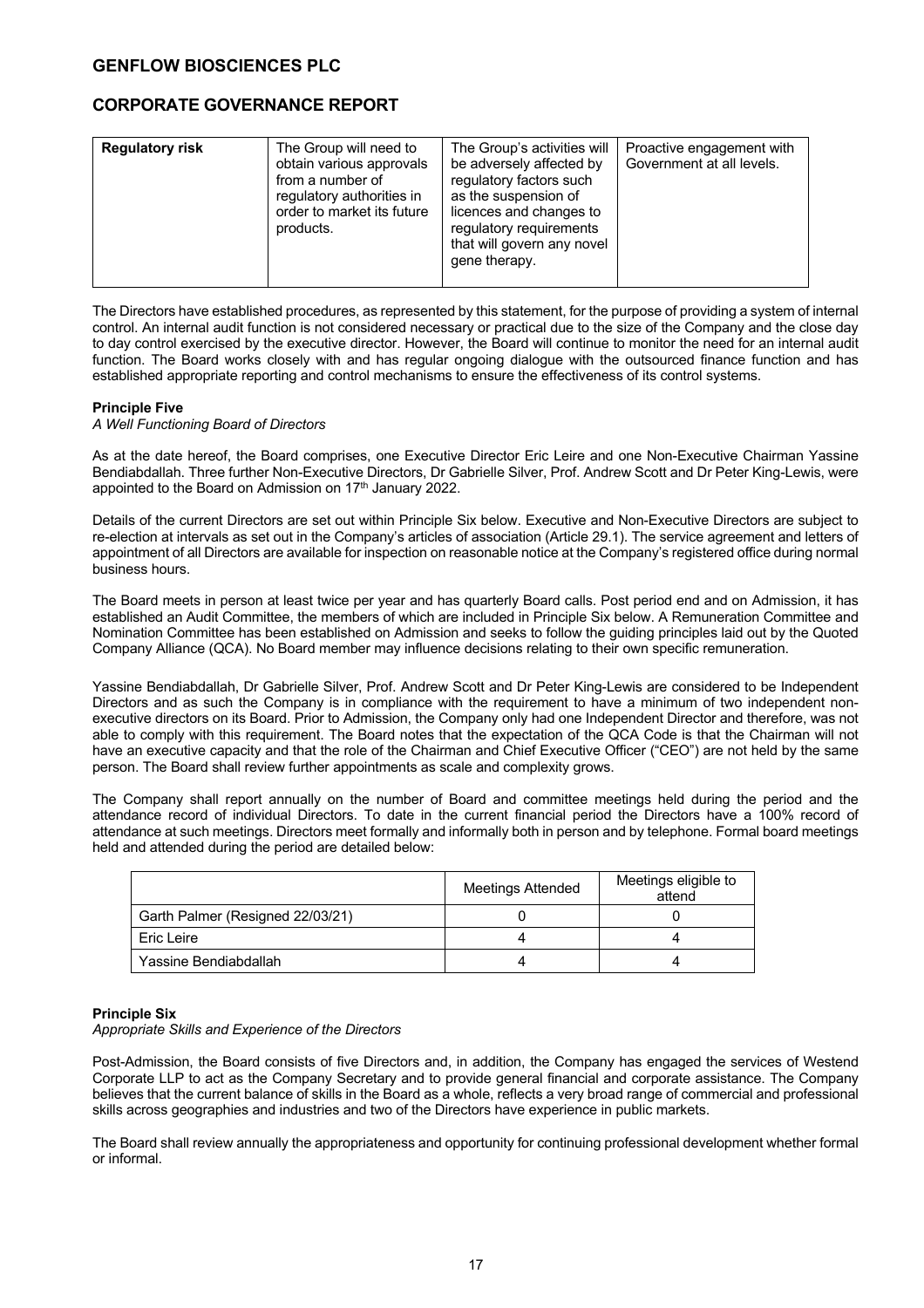## **CORPORATE GOVERNANCE REPORT**

### **Dr Yassine Bendiabdallah Non-Executive Chairperson** *(appointed 6 June 2021)*

Dr Yassine Bendiabdallah (MPharm, PhD, IP) is a Functional Medicine Healthy Ageing Specialist and an expert in Bioidentical Hormone therapy (BHRT). His previous academic degree as an anti-cancer drug discovery scientist with Cancer Research UK at University College London has earned him various distinctions and publications in peer-reviewed academic journals. After a few years in academia, he embarked on an entrepreneurial journey and co-founded the Zen Healthcare group of pharmacies and wellness clinics with multiple sites in London and worldwide partnerships. His current role is a clinical director and clinician with interests including age reversal therapies, functional approaches to medicine and intravenous micronutrient therapies. He also co-founded Pasithea Therapeutics, an innovative biotech company and mental health group of clinics and is currently Chief Operations Officer and head of UK Clinics. He is a director and board member of a number of companies within the healthcare industry.

Dr Yassine Bendiabdallah is the chairman of the Audit Committee and Remuneration and Nomination Committee.

### **Dr Eric Leire Chief Executive Officer** *(appointed 23 March 2021)*

Dr Eric Leire, MD, MBA, brings to the Company a solid biotechnology expertise through his experience in the pharmaceutical industry (Pfizer, Schering Plough and Pharmacia), biotechnology (CEO of several private and public biotech companies such as APT Therapeutics and Paringenix), academia (Research Associate at the Harvard AIDS Institute) and Private Equity (partner at Biofund Venture Capital). He is the inventor of several patents. He also serves on the board of several biotechnology companies such as Pherecydes (ALPH.PA), Inhatarget, Immunethep, BSIM Therapeutics. Furthermore, Eric has been CEO of several cell and gene therapy companies such as Enochian Biosciences (Nasdaq: ENOB) and DanDrit Biotechnologies (OTC.QB: DDRT). He has also served as Non-Executive Director on the board of several cell and gene therapy companies such as Genizon (Canada) or FIT Biotechnology (Finland). He holds an MD from Grenoble University and an MBA from HEC, Paris and Kellogg, Northwestern University.

### **Professor Andrew Scott Non-Executive Director** *(appointed 17 January 2022)*

Professor Andrew J Scott is Professor of Economics and a Research Fellow at the Centre for Economic Policy Research. Andrew previously held positions at Oxford University, the London School of Economics and Harvard University. His MA is from Oxford, his M.Sc. from the London School of Economics and his D.Phil from Oxford University. His research focuses on longevity, an ageing society, and fiscal policy and debt management and has been published widely in leading journals. His book, "The 100-Year Life" has been published in 15 languages and was runner up in both the FT/McKinsey and Japanese Business Book of the Year Awards. He was Managing Editor for the Royal Economic Society's Economic Journal and Non-Executive Director for the UK's Financial Services Authority. He is currently on the advisory board of the UK's Office for Budget Responsibility, the Cabinet Office Honours Committee (Science and Technology), co-founder of The Longevity Forum and the World Economic Forum's council on Healthy Ageing and Longevity.

Professor Andrew J Scott is a member of the Audit Committee.

### **Dr Peter King-Lewis Non-Executive Director** *(appointed 17 January 2022)*

Dr Peter King-Lewis studied Medicine at St Bartholomew's Hospital in London. Prior to that he served for ten years as a Submarine Seaman Officer and Diver in The Royal Navy. Having completed Post Graduate Training in General Practice (St Bartholomew's, St Thomas', The Chelsea and Westminster and The Priory Roehampton) he founded a Private General Practice in Central London. Continuing his interest in Hyperbaric Medicine he was an HSE approved Medical Examiner of Divers. He has a strong interest in Bioidentical Hormones and has practiced Acupuncture alongside more conventional medicine. Dr King-Lewis also started and runs OfficeGP Ltd which provides Primary Care in the workplace for a variety of companies. During the last 27 years he has also been the President of The Independent Doctors Federation and Hon Sec, President and Trustee of the Chelsea Clinical Society.

Dr Peter King-Lewis is a member of the Remuneration and Nomination Committee.

### **Dr Gabrielle Silver Non-Executive Director** *(appointed 17 January 2022)*

Dr. Silver was formerly the Chief Executive of CHS Healthcare, the leading independent provider of hospital discharge services and Continuing Healthcare in the UK. She oversaw the successful sale of CHS to a trade buyer in 2021. Prior to joining CHS Healthcare, she ran Specialty Operations for McKesson UK. She has headed the global healthcare practice at Brunswick, advising clients across the life sciences sector with a focus on corporate positioning, crisis management and campaigns. She previously led the GE Global Strategic Marketing Organization with a focus on Neuroscience and Primary Care offerings. She also spent nine years in global roles within the pharmaceutical sector, including Eisai and Bristol Myers Squibb, where she was responsible for the development, launch and commercialisation of innovative therapies in the fields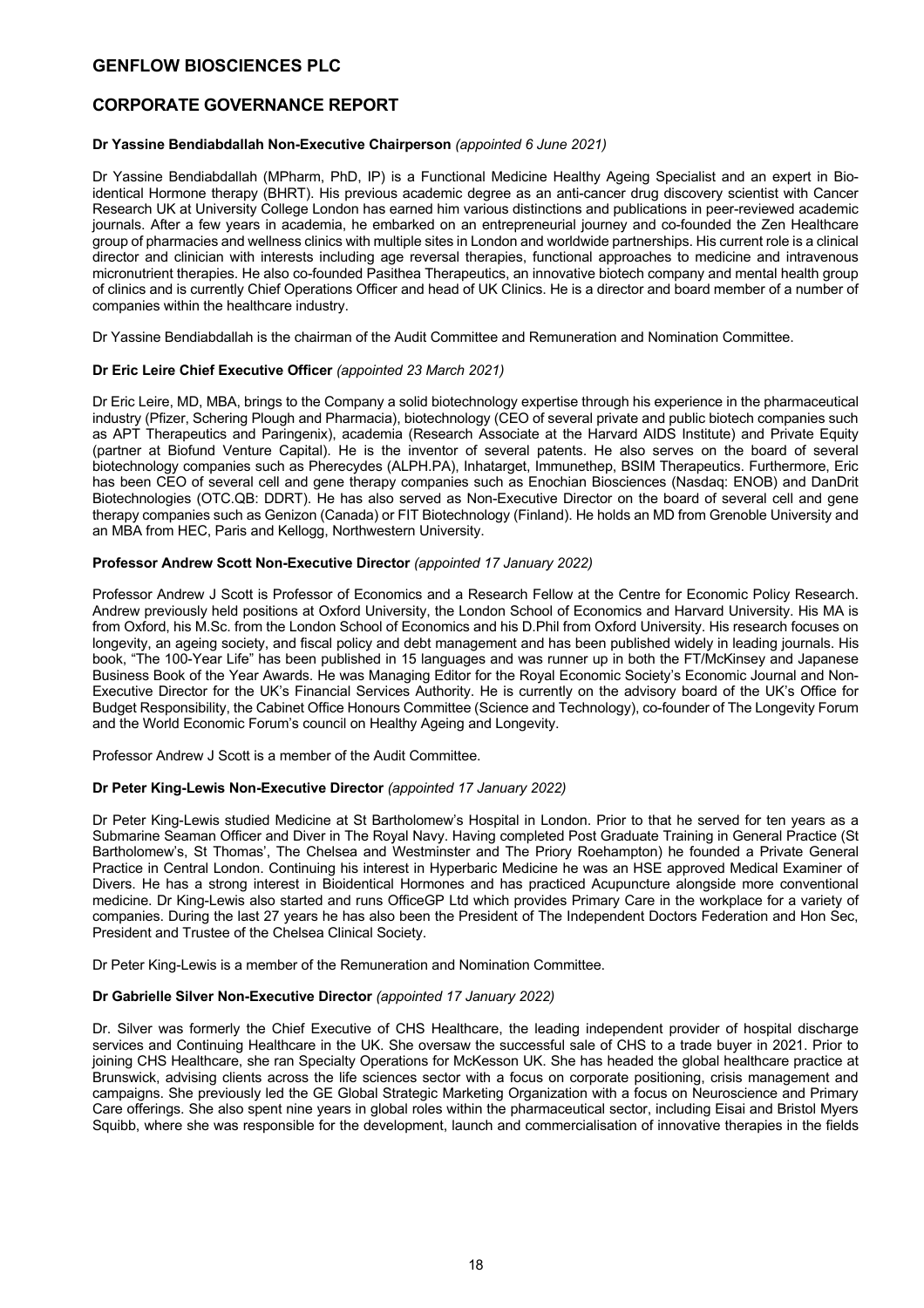## **CORPORATE GOVERNANCE REPORT**

of neuroscience, psychiatry and pain management. Having qualified as a doctor in London, and practiced as an anaesthetist, she is fully familiar with the UK public sector.

Dr. Silver received her BSc in Anatomical Science from the University of Bristol and her medical degree from the Royal Free Hospital School of Medicine in London. She also serves as an Independent Director at Opiant Pharmaceuticals, a NASDAQ listed biopharmaceutical company, focused on developing drugs for addiction disorders. She also serves as nonexecutive director at the Royal National Orthopaedic Hospital in London.

Dr Gabrielle Silver is a member of the Remuneration and Nomination Committee.

Internal evaluation of the Board, the Committees and individual Directors is to be undertaken on an annual basis in the form of peer appraisal and discussions to determine the effectiveness and performance of the various governance components, as well as the Directors' continued independence.

The results and recommendations that come out of the appraisals for the directors shall identify the key corporate and financial targets that are relevant to each Director and their personal targets in terms of career development and training. Progress against previous targets shall also be assessed where relevant.

### **Principle Eight**

### *Corporate Culture*

The Board recognises that its decisions regarding strategy and risk will impact the corporate culture of the Company as a whole and that this will impact the performance of the Company. The Board is very aware that the tone and culture set by the Board will greatly impact all aspects of the Company as a whole and the way that its scientific advisory board members, research collaborators and employees behave. The corporate governance arrangements that the Board has adopted are designed to ensure that the Company delivers long term value to its shareholders and that shareholders have the opportunity to express their views and expectations for the Company in a manner that encourages open dialogue with the Board. A large part of the Company's activities are centred upon what needs to be an open and respectful dialogue with employees, clients and other stakeholders.

Therefore, the importance of sound ethical values and behaviours is crucial to the ability of the Company to successfully achieve its corporate objectives. The Directors believe that diversity is fundamental to the Group and to the success of developing innovative therapeutic treatments. The Board is committed to creating a diverse environment, where the rights and differences of everyone, directly or indirectly operating within the Group, are valued.

The Board places great import on this aspect of corporate life and seeks to ensure that this flows through all that the Company does. The directors consider that at present the Company has an open culture facilitating comprehensive dialogue and feedback and enabling positive and constructive challenge. The Company has adopted, with effect from the date of Admission, a code for Directors' and employees' dealings in securities which is appropriate for a company whose securities are traded and is in accordance with the requirements of the Market Abuse Regulation which came into effect in 2016.

Issues of bribery and corruption are taken seriously, The Company has a zero-tolerance approach to bribery and corruption and has an anti-bribery and corruption policy in place to protect the Company, its employees and those third parties to which the business engages with. The policy is provided to staff upon joining the business and training is provided to ensure that all employees within the business are aware of the importance of preventing bribery and corruption. Each employment contract specifies that the employee will comply with the policies. There are strong financial controls across the business to ensure on going monitoring and early detection.

### **Principle Nine**

### *Maintenance of Governance Structures and Processes*

Ultimate authority for all aspects of the Company's activities rests with the Board, the respective responsibilities of the Chairman and Chief Executive Officer arising as a consequence of delegation by the Board. The Board has adopted appropriate delegations of authority which set out matters which are reserved to the Board. The Chairman is responsible for the effectiveness of the Board, while management of the Company's business and primary contact with shareholders has been delegated by the Board to the Chief Executive Officer.

### *Audit Committee*

The Audit Committee was established on Admission on 17<sup>th</sup> January 2022 and comprises Prof. Andrew Scott and Dr Yassine Bendiabdallah, who chairs this committee. This committee has primary responsibility for monitoring the quality of internal controls and ensuring that the financial performance of the Company is properly measured and reported. It receives reports from the executive management and auditors relating to the interim and annual accounts and the accounting and internal control systems in use throughout the Company. The Audit Committee shall meet not less than twice in each financial year and it has unrestricted access to the Company's auditors.

#### *Remuneration and Nomination Committee*

The Remuneration and Nomination Committee was established on Admission on 17<sup>th</sup> January 2022 and comprises Dr Peter King-Lewis, Dr Gabrielle Silver and Dr Yassine Bendiabdallah, who chairs this committee. The Remuneration and Nomination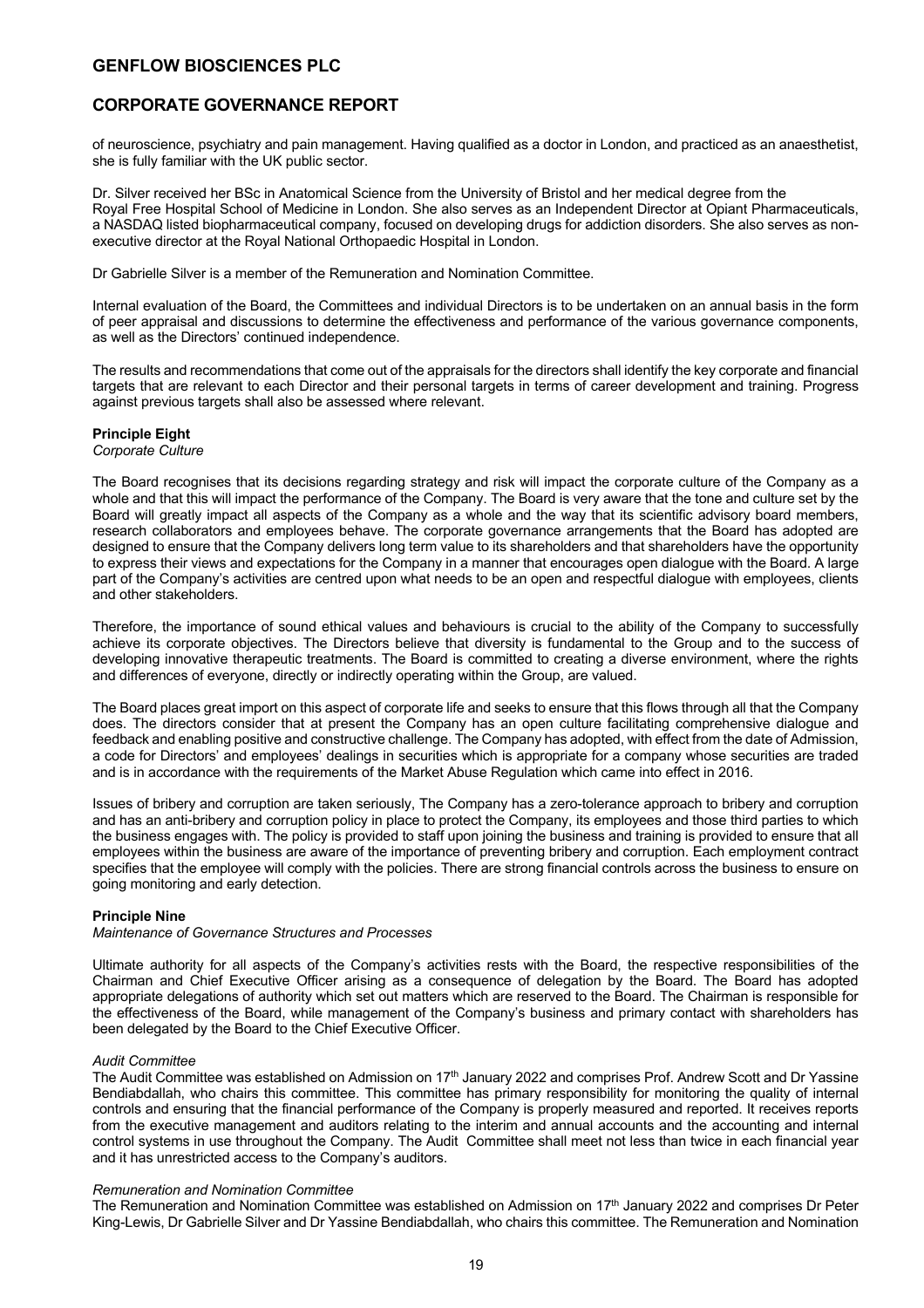## **CORPORATE GOVERNANCE REPORT**

Committee reviews: remuneration, including making recommendations to the Company and the Board on the Company's policy on executive remuneration, including setting the overarching principles, parameters and governance framework of each of the Company's Executive Directors and certain senior executives; and the composition and make-up of the Board and any committees of the Board and evaluating the balance of skills, knowledge and experience and the size, structure and composition of the Board and committees of the Board, retirements and appointments of additional and replacement directors and committee members and will make appropriate recommendations to the Board on such matters.

#### *Non-Executive Directors*

The Board has adopted guidelines for the appointment of Non-Executive Directors which have been in place and which have been observed throughout the period. These provide for the orderly and constructive succession and rotation of the Chairman and Non-Executive Directors insofar as both the Chairman and Non-Executive Directors will be appointed for an initial term of three years and may, at the Board's discretion believing it to be in the best interests of the Company, be appointed for subsequent terms. The Chairman may serve as a Non-Executive Director before commencing a first term as Chairman.

In accordance with the Companies Act 2006, the Board complies with: a duty to act within their powers; a duty to promote the success of the Company; a duty to exercise independent judgement; a duty to exercise reasonable care, skill and diligence; a duty to avoid conflicts of interest; a duty not to accept benefits from third parties and a duty to declare any interest in a proposed transaction or arrangement.

### **Principle Ten**

#### *Shareholder Communication*

The Board is committed to maintaining good communication and having constructive dialogue with its shareholders in compliance with regulations applicable to companies whose shares trade on the Standard Segment of the London Stock Exchange. All shareholders are encouraged to attend the Company's Annual General Meeting where they will be given the opportunity to interact with the Directors.

Copies of all Annual Reports, Notices of Meetings, Circulars sent to shareholders and Prospectus (in respect of the last 5 years) are included on the Company's website www.genflowbio.com/

**Yassine Bendiabdallah** 

Non-Executive Chairman

28 April 2022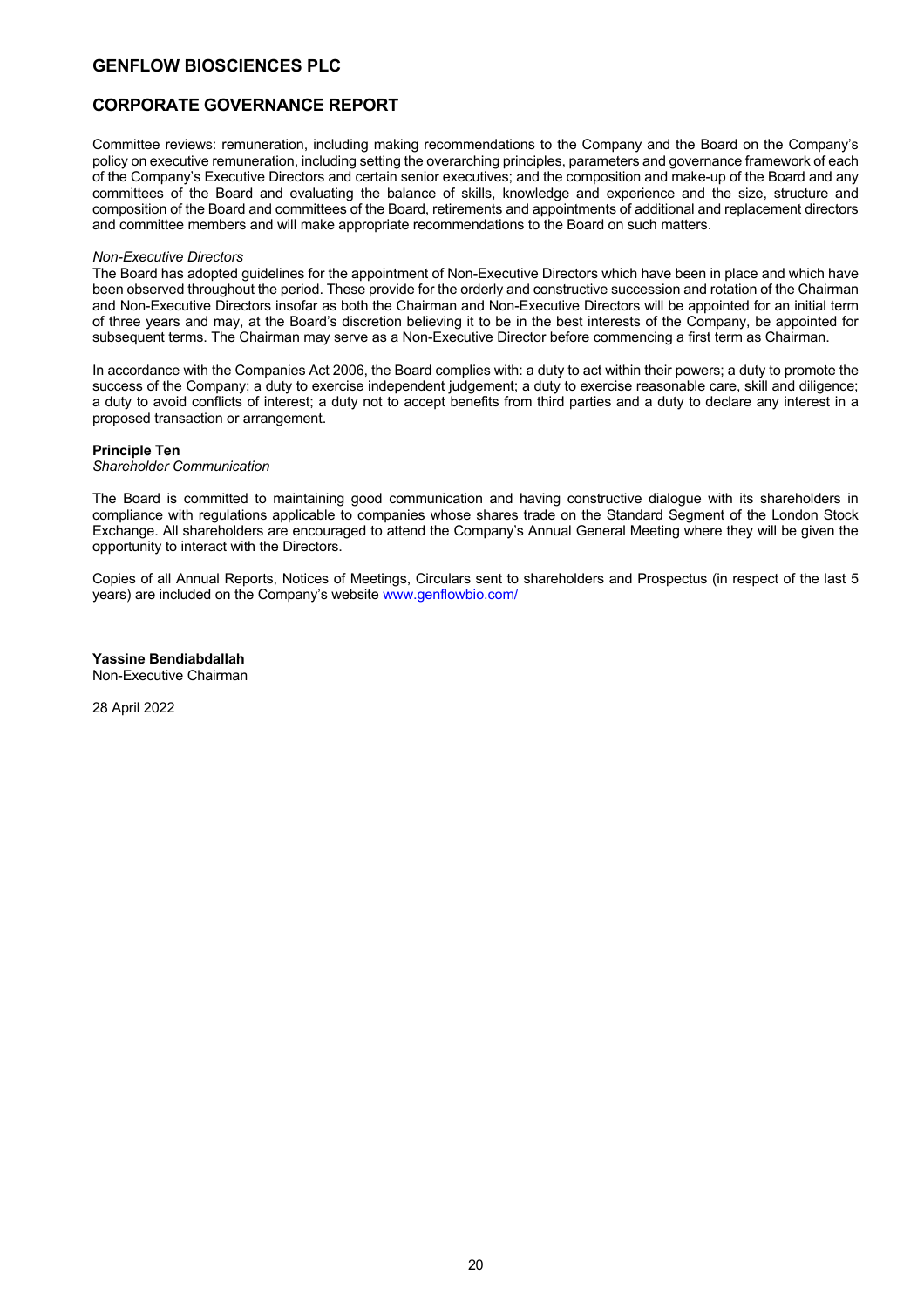## **AUDIT COMMITTEE REPORT**

Dear Shareholders,

I am pleased to present the Group's first Audit Committee report since its formation on 18<sup>th</sup> January 2022.

### **Meeting Attendance**

The Audit Committee's first meeting took place in February 2022. Y Bendiabdallah chaired the meeting with and A Scott and the Group's auditors in attendance.

### **Composition of the Audit Committee**

In line with the QCA, the Committee comprises two independent Non-Executive Directors, including the Chair. The members of the Audit Committee are Y Bendiabdallah and A Scott.

A Scott is Professor of Economics and a Research Fellow at the Centre for Economic Policy Research. He is currently on the advisory board of the UK's Office for Budget Responsibility. In the opinion of the Board, A Scott has significant, recent and relevant financial experience to fulfil the requirements of the role. All current members of the Audit Committee have held, or currently hold, board-level positions in Biotech with international reach.

The Audit Committee's membership, as a whole, has competence relevant to the sector in which the Group operates and is able to function effectively with the appropriate degree of challenge.

### **Committee Duties**

The Audit Committee is committed to:

- Monitoring the integrity of the financial statements and financial performance;
- Reviewing financial statements, significant financial returns to regulators and any financial information of a sensitive nature;
- Reviewing and challenging internal financial controls and risk management systems including the review of matters of a non-financial nature;
- Reviewing and challenging accounting policies, accounting methods and adherence to accounting standards;
- Reviewing and making recommendation with regards to the external auditor, including appointment, independence, objectivity, effectiveness. Performance and renumeration;
- Consulting with the external auditor on the scope of their work and reviewing all major points arising from the audit;
- Ensuring full functionality of the whistleblowing policy.

### **External Auditor**

The external auditor, PKF Littlejohn LLP ("PKF"), was appointed after consideration by the audit committee and scrutiny of their independence, objectivity and capabilities. The Audit Committee also received and reviewed a report from the external auditor setting out to its satisfaction how its independence and objectivity is safeguarded when providing non-audit services. The value of non-audit services provided by PKF in respect of the period ending 31 December 2021 amounted to £54,000 for transactional services. During the period there were no circumstances where PKF was engaged to provide services prohibited by the FRC's 2016 ethical standard or which might have led to a conflict of interest.

#### **Financial Statements**

The Audit Committee reviewed and agreed the external auditor's strategy and approach in advance of their audit for the period ended 31 December 2021, and reviewed reports on the outcome of the audit.

### **Going Concern and Viability**

The Audit Committee reviews supporting papers from management to support the Going Concern and Viability statements set out in note 2.4 and the Directors report. This includes sensitivity analysis over key assumptions. Following this review, the Audit Committee recommended to the Board the approval of both statements.

### **Internal Audit**

The Group does not have a formal internal audit function due to the size of the Group and the low number of transactions during the period. The Audit Committee considers this is appropriate given the close involvement of the executive director and external accountant on a day-to-day basis. However, the need for an internal audit function will be kept under review by the Audit Committee on behalf of the Board.

### **The year ahead**

On 17<sup>th</sup> January 2022, upon the Group's admission of the Company's shares on the Standard Segment of the LSE, the Company established its Audit Committee. The Audit Committee is focused on maintaining a framework of internal control, the effectiveness of which will be regularly reviewed by the Audit Committee in light of an ongoing assessment of significant risks facing the Company and the Group. The Audit Committee is committed to assisting the Board in discharging its duties regarding the financial statements, accounting policies and the maintenance of proper internal business, and operational and financial controls.

This report was approved by the Board on 28 April 2022.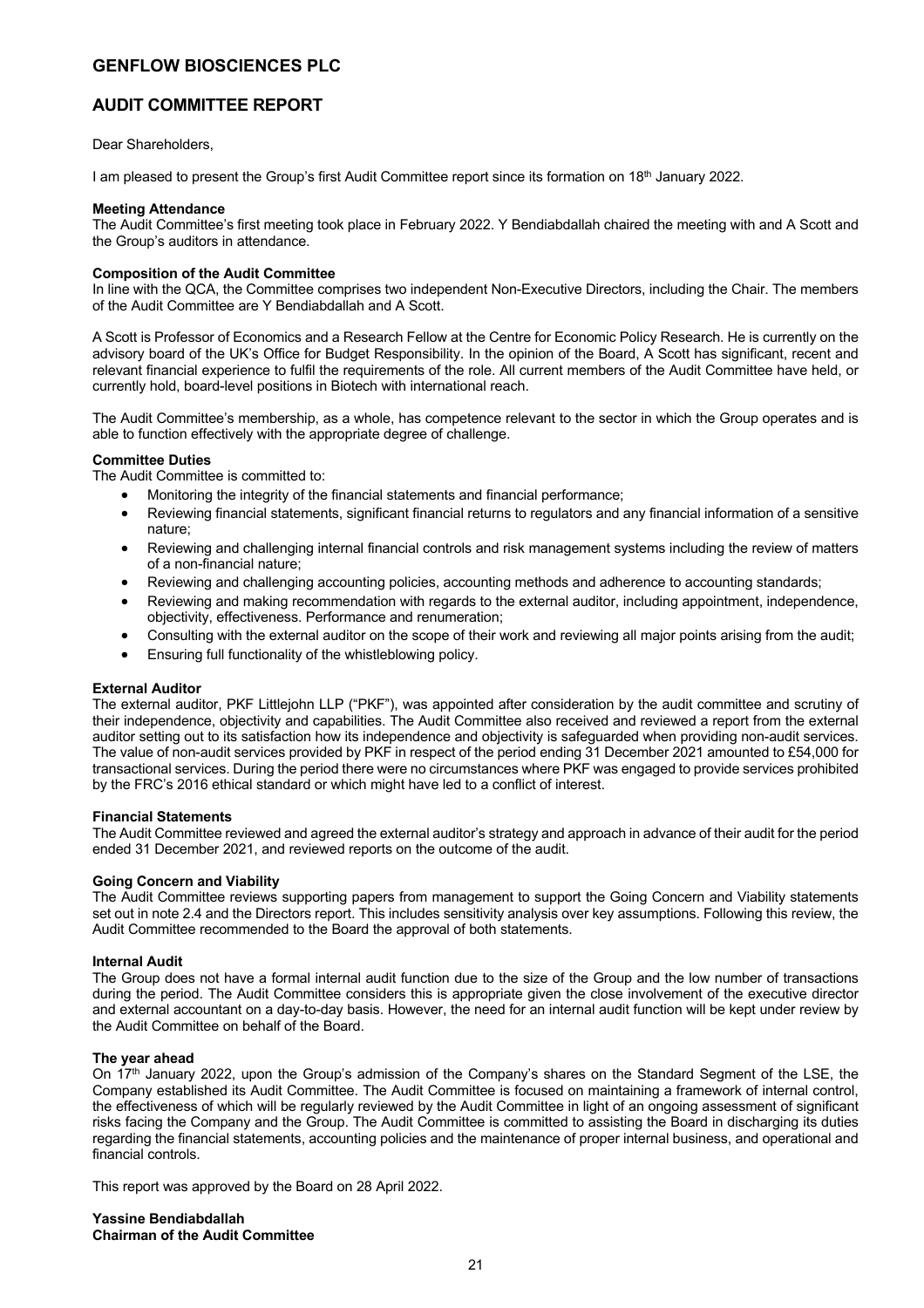### **REMUNERATION AND NOMINATION COMMITTEE REPORT**

### Dear Shareholders,

I am pleased to present the Group's first Remuneration and Nomination Committee report since its formation upon the Group's admission to the Standard Segment of the LSE.

### **Committee Composition and Meeting Attendance**

The Committee is made up of Independent, Non-Executive Directors and shall meet not less than twice in each financial year. The Remuneration and Nomination Committee's first meeting is planned for 2022.

### **Committee Duties**

The Remuneration Committee is responsible for:

- Determining and agreeing with the Board the framework or broad policy for the remuneration of the executive offices and other senior managers;
- Take into account all factors which it deems necessary including the level of the Company's remuneration relative to other companies to ensure that members of the company are provided with appropriate incentives to encourage enhanced performance and are, in a fair and reasonable manner, rewarded for their individual contributions to the success of the Company; and
- Determining each year whether awards will be made, and if so, the overall amounts of such awards, the individual awards to executive directors and other senior executives and the performance targets to be used.

### **Implementation of a Remuneration Policy**

A key task of the newly established Remuneration and Nomination Committee is to establish a remuneration policy which will comprise of a bonus scheme and incentive awards.

### **Directors notice periods**

The executive Director is subject to a twelve month notice period and all non-executive Directors are subject to a three month notice period.

### **Loss of office**

None of the Directors contractually have claim to compensation for loss of office.

### **Base salary**

The Committee's objective is to provide a competitive base salary reflective of the skills and experience of the relevant individual. These will be reviewed annually or on a significant change of responsibilities or change in market practice or a change in the size or complexity of the business. The Remuneration Committee also takes into account external market data and pay and employment conditions elsewhere in the Group and industry when considering increases to base salary levels. There are no performance criteria associated with receiving this benefit.

### **Pension**

Pensions are provided to aid recruitment and retention by allowing the Executive Directors to make provision for long-term retirement benefits. These are comparable with similar roles in similar companies. A Pension scheme has been set-up post period end where by Executive Directors receive 3% per cent of their base salary. There is no performance criteria associated with receiving this benefit.

### **Non-Executive Directors**

Non-executive directors each receive a market rate basic fee, subject to time commitment requirements, for holding the office of non-executive director which is set by the board as a whole.

### **Share performance**

During the period the Company's shares were unquoted, however, they were successfully admitted to trading on the Standard Segment of the London Stock Exchange in January 2022. As such, the Company has not reported on its share performance for the period to 31 December 2021.

### **Voting at General Meeting**

The Company is yet to hold its first Annual General Meeting which must be held within six months of the year end. A notice of the Annual General Meeting will be issued to shareholders in due course.

### **Annual Report on directors' remuneration**

#### **Executive Directors (audited)**

The remuneration of the executive directors for the period ended 31 December 2021 was as shown in the table below: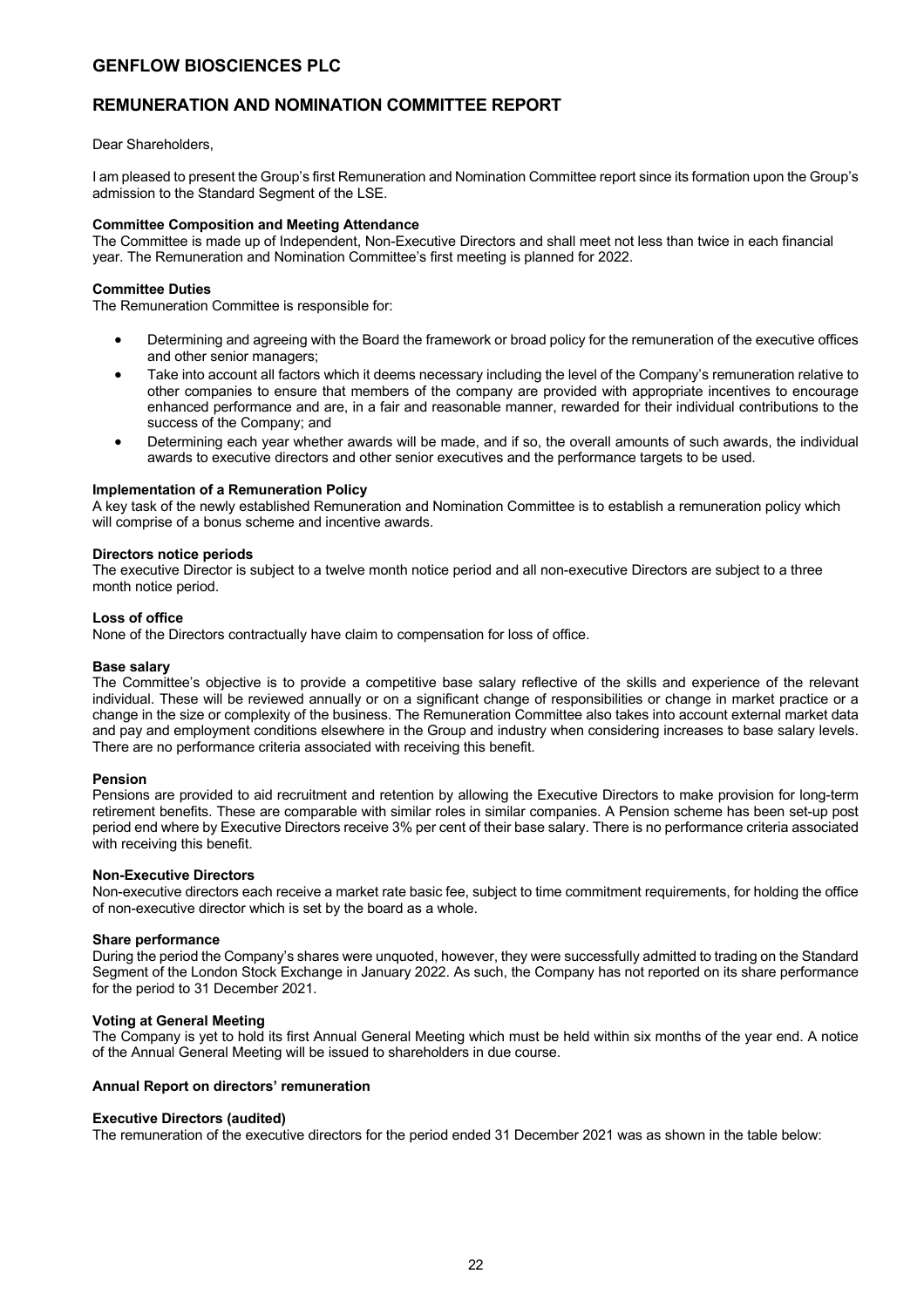### **REMUNERATION AND NOMINATION COMMITTEE REPORT**

|            |                             |                       |                              | 31 December 2021                           |                                   |                |
|------------|-----------------------------|-----------------------|------------------------------|--------------------------------------------|-----------------------------------|----------------|
|            | Directors'<br>fees<br>£'000 | <b>Bonus</b><br>£'000 | Taxable<br>benefits<br>£'000 | <b>Pension</b><br><b>benefits</b><br>£'000 | <b>Options</b><br>issued<br>£'000 | Total<br>£'000 |
| Eric Leire | 148.017                     | -                     | $\overline{\phantom{a}}$     | ٠                                          | -                                 | 148.017        |
|            | 148.017                     |                       | $\blacksquare$               |                                            |                                   | 148.017        |

The Company has not presented the annual percentage change in the amount paid to the CEO due to there be no comparable information available.

### **Non-Executive Directors (audited)**

The basic fee for the non-executive directors for 2021 is £30,000.

The remuneration of the non-executive directors for the period ended 31 December 2021 was as shown in the table below: **31 December 2021**

|                       |                             |                          |                          | .                          |                          |              |
|-----------------------|-----------------------------|--------------------------|--------------------------|----------------------------|--------------------------|--------------|
|                       | Directors'<br>fees<br>£'000 | <b>Bonus</b>             | Taxable<br>benefits      | <b>Pension</b><br>benefits | <b>Options</b><br>issued | <b>Total</b> |
|                       |                             | £'000                    | £'000                    | £'000                      | £'000                    | £'000        |
| Yassine Bendiabdallah | 18.424                      | $\overline{\phantom{a}}$ | $\overline{\phantom{0}}$ | $\overline{\phantom{0}}$   | $\overline{\phantom{a}}$ | 18.424       |
|                       | 18.424                      | ۰                        | $\blacksquare$           |                            | ۰                        | 18.424       |

### **Payments made to past Directors (audited)**

No payments were made during 2020.

### **Statement of Directors' shareholding and share interests (audited)**

The tables below set out the Directors' interests (including those of their connected persons) in Genflow Biosciences Plc shares as at 31 December 2021.

#### Executive Directors

### **Shares owned outright**

 $\blacksquare$  Eric Leire  $^{(1)}$  120,000,000

(1) Eric indirectly holds a further 150,360 Ordinary Shares by way of his wife's shareholding.

There were no changes in the Executive Directors' interests between the period end and the date of this report.

### Non-Executive Directors

### **Shares owned outright**

Yassine Bendiabdallah

As at the date of this report, Non-executive Directors' interests were as follows;

### **Shares owned outright**

| Yassine Bendiabdallah   | 362,500 |
|-------------------------|---------|
| <b>Andrew Scott</b>     | 300,000 |
| <b>Gabrielle Silver</b> | 562,500 |
| Peter King-Lewis        | 300,000 |
|                         |         |

### **Group spend on pay**

During the period, the Group's administration expenses totalled £938,096 of which 17.7% represented remuneration paid to Directors of the Company.

### **The year ahead**

The Committee was formed on 17 January 2022 and has been charged by the Board to ensure that the Group's pay and benefits practices are competitive, able to attract high calibre people and to ensure those people are suitably incentivised to perform and remain with the Group over the long term. The Committee hold its first review in 2022 to ensure that remuneration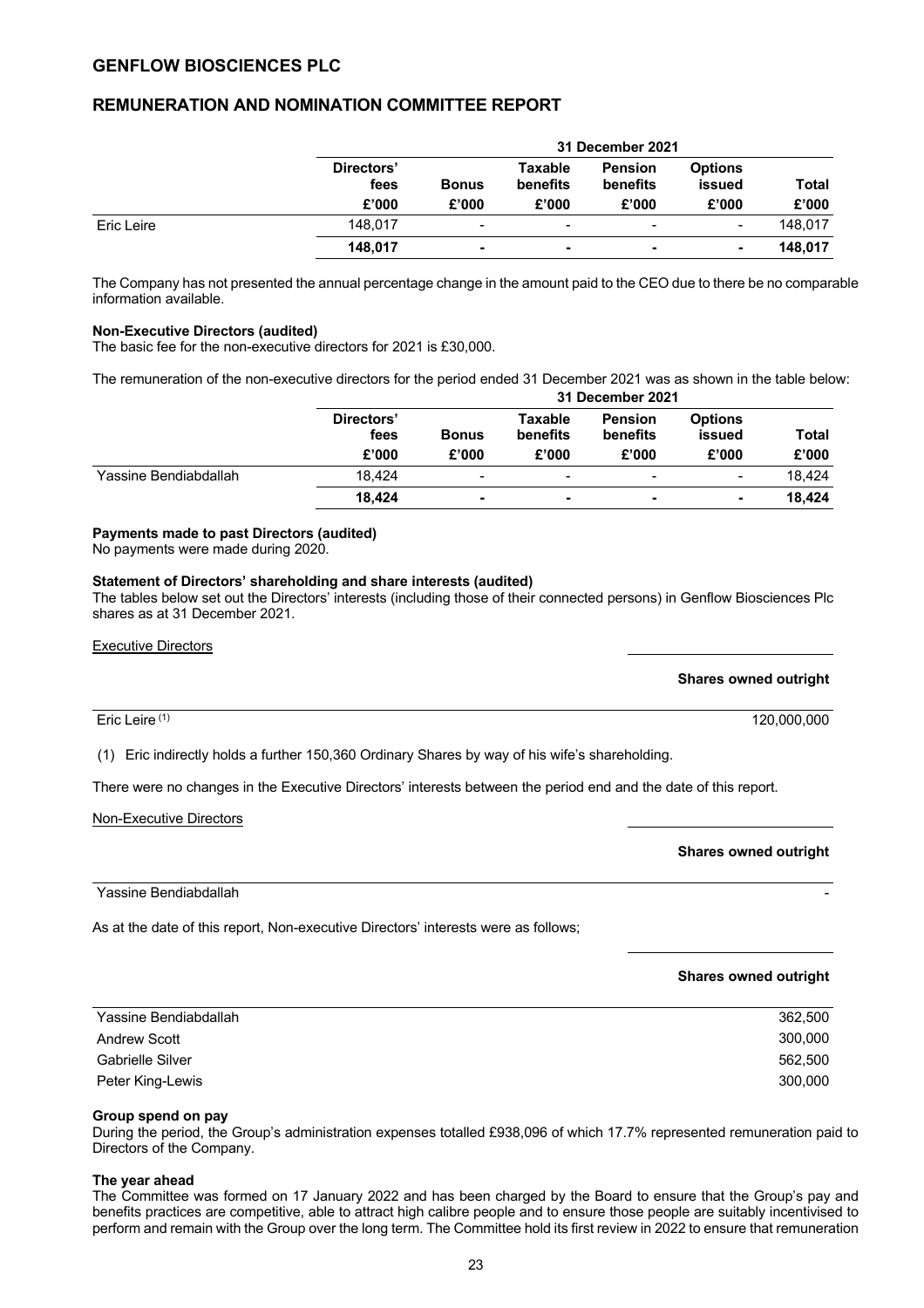## **REMUNERATION AND NOMINATION COMMITTEE REPORT**

throughout the business is still structured appropriately to incentivise performance and reward behaviour in the spirit of ownership throughout the organisation.

The Committee and I are focused on ensuring that reward at the Company continues to be closely aligned with the delivery of long-term shareholder value.

This report was approved by the Board on 28 April 2022.

**Yassine Bendiabdallah Chairman of the Remuneration Committee**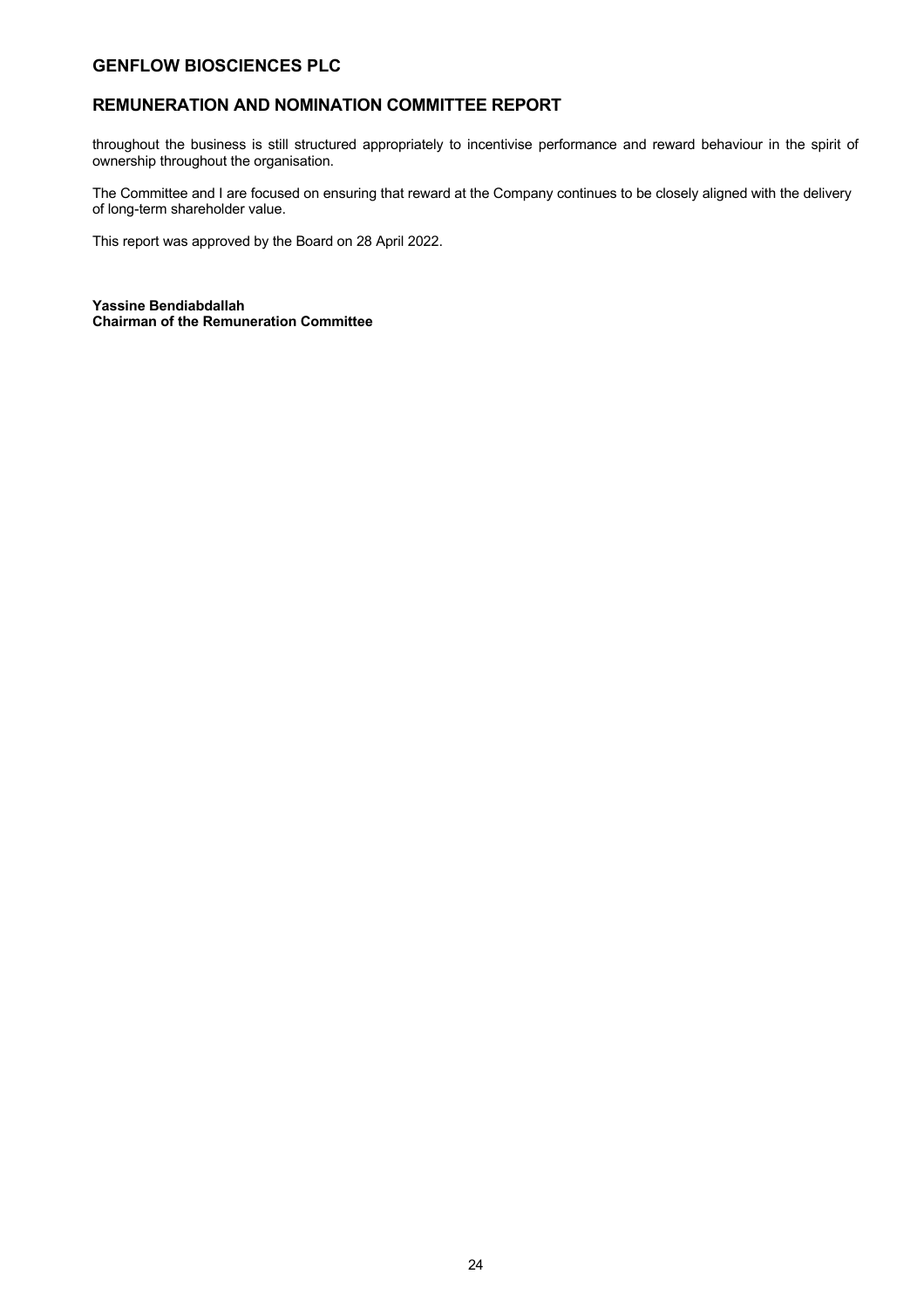### **INDEPENDENT AUDITOR'S REPORT TO THE MEMBERS OF GENFLOW BIOSCIENCES PLC**

### **Independent Auditor's Report to the Members of Genflow Biosciences Plc**

### **Opinion**

We have audited the financial statements of Genflow Biosciences Plc (the 'parent company') and its subsidiaries (the 'group') for the period ended 31 December 2021 which comprise the Consolidated and Parent Company Statements of Financial Position, the Consolidated Statement of Comprehensive Income, the Consolidated and Parent Company Statements of Changes in Shareholders' Equity, the Consolidated and Parent Company Cash Flow Statements and notes to the financial statements, including significant accounting policies. The financial reporting framework that has been applied in their preparation is applicable law and UK-adopted international accounting standards and as regards the parent company financial statements, as applied in accordance with the provisions of the Companies Act 2006.

In our opinion:

- the financial statements give a true and fair view of the state of the group's and of the parent company's affairs as at 31 December 2021 and of the group's loss for the period then ended;
- the group financial statements have been properly prepared in accordance with UK-adopted international accounting standards;
- the parent company financial statements have been properly prepared in accordance with UK-adopted international accounting standards and as applied in accordance with the provisions of the Companies Act 2006; and
- the financial statements have been prepared in accordance with the requirements of the Companies Act 2006.

### **Basis for opinion**

We conducted our audit in accordance with International Standards on Auditing (UK) (ISAs (UK)) and applicable law. Our responsibilities under those standards are further described in the Auditor's responsibilities for the audit of the financial statements section of our report. We are independent of the group and parent company in accordance with the ethical requirements that are relevant to our audit of the financial statements in the UK, including the FRC's Ethical Standard as applied to listed public interest entities, and we have fulfilled our other ethical responsibilities in accordance with these requirements. We believe that the audit evidence we have obtained is sufficient and appropriate to provide a basis for our opinion.

### **Conclusions relating to going concern**

In auditing the financial statements, we have concluded that the director's use of the going concern basis of accounting in the preparation of the financial statements is appropriate. Our evaluation of the directors' assessment of the group's and parent company's ability to continue to adopt the going concern basis of accounting included obtaining management's assessment of going concern and associated cashflow forecasts for a period of more than 12 months from the date of approval of the financial statements. We reviewed the assessment and made enquiries of management to confirm key assumptions made and drivers of the assessment. We evaluated the inputs to the cashflow forecast for reasonableness, including the capital raise from the initial public offering, and ongoing forecast expenditure. The proceeds from the initial public offering have been used as the basis for the going concern assumption as they are expected to cover working capital for the going concern period.

Based on the work we have performed, we have not identified any material uncertainties relating to events or conditions that, individually or collectively, may cast significant doubt on the group's or parent company's ability to continue as a going concern for a period of at least twelve months from when the financial statements are authorised for issue.

Our responsibilities and the responsibilities of the directors with respect to going concern are described in the relevant sections of this report.

### **Our application of materiality**

We apply the concept of materiality both in planning and performing our audit, and in evaluating the effect of misstatements. At the planning stage, materiality is used to determine the financial statement areas that are included within the scope of our audit and the extent of sample sizes during the audit. This is reviewed accordingly during fieldwork and completion dependent on adjustments made during the audit.

The group was audited to a level of materiality for the financial statements as a whole of £36,000, a benchmark calculated using 5% of the draft loss before tax of the group. This is the first period in which the parent company and group has existed in its current form. We consider the loss before tax to be the most significant determinant of the group's financial position and performance used by shareholders and investors for the current period, with the significant balances in the period being the administrative expenditure and loss for the period.

The performance materiality applied at the group level was £25,200 and we have reported misstatements during our audit work above £1,800, as well as differences below that threshold that, in our view, warranted reporting on qualitative grounds. The group performance materiality was set by us so as to ensure sufficient coverage of the key balances.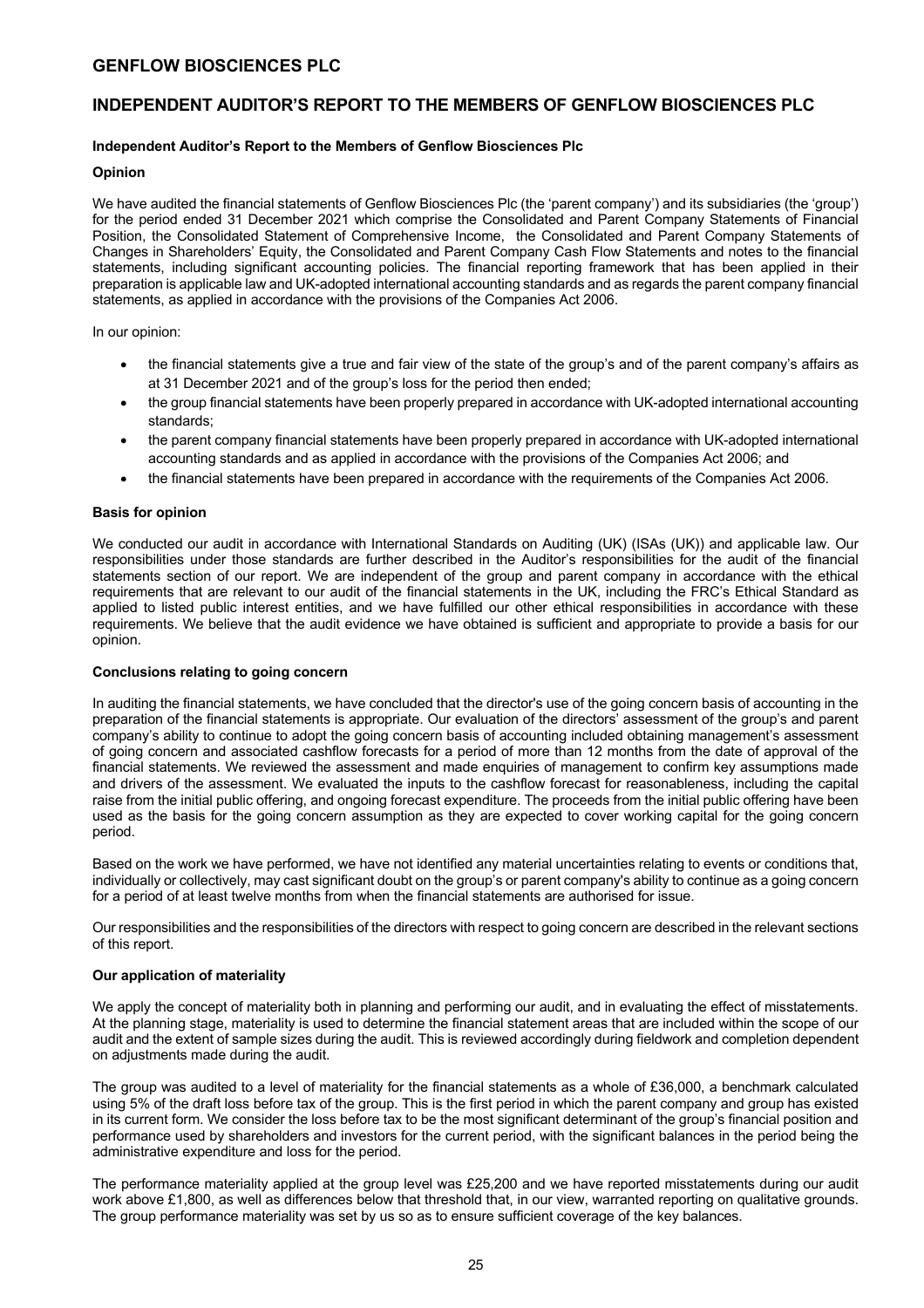## **INDEPENDENT AUDITOR'S REPORT TO THE MEMBERS OF GENFLOW BIOSCIENCES PLC**

The materiality applied to the parent company was £32,000 being 5% of the draft loss before tax, with performance materiality applied of £22,400.

No component auditors were used and both subsidiaries were audited by the group audit team. Genflow Biosciences srl was audited to a materiality of £20,000 being 5% of the draft loss before tax, with performance materiality applied of £14,000. Genflow Biosciences Inc was audited to a materiality of £10,000 being a proportion of the group's loss, with performance materiality applied of £17,000. We agreed with the audit committee that we would report any individual audit difference in excess of £1,000 and £500 for Genflow Biosciences srl and Genflow Biosciences Inc respectively, as well as differences below this threshold that, in our review, warranted reporting on qualitative grounds.

### **Our approach to the audit**

In designing our audit, we determined materiality and assessed the risks of material misstatement in the financial statements. We looked at areas involving significant accounting estimates and judgements by the directors and considered future events that are inherently uncertain, including the accounting for the acquisitions in the period and the carrying value of investments in subsidiaries. We also addressed the risk of management override of internal controls, including among other matters, consideration of whether there was evidence of bias that represented a risk of material misstatement due to fraud.

The audit of the parent company and subsidiaries was performed in London by PKF Littlejohn LLP, using a team with specific experience of auditing acquisitions and publicly listed entities.

### **Key audit matters**

Key audit matters are those matters that, in our professional judgment, were of most significance in our audit of the financial statements of the current period and include the most significant assessed risks of material misstatement (whether or not due to fraud) we identified, including those which had the greatest effect on: the overall audit strategy, the allocation of resources in the audit; and directing the efforts of the engagement team. These matters were addressed in the context of our audit of the financial statements as a whole, and in forming our opinion thereon, and we do not provide a separate opinion on these matters.

| <b>Key Audit Matter</b>                                                                                                                                                                                                                                                                                                                                                                                                                                                                                                                                                                                                                         | How our scope addressed this matter                                                                                                                                                                                                                                                                                                                                                                                                                                                                                                                                                                                                                                                                                                                                                                                                                                                                                                                                                                  |
|-------------------------------------------------------------------------------------------------------------------------------------------------------------------------------------------------------------------------------------------------------------------------------------------------------------------------------------------------------------------------------------------------------------------------------------------------------------------------------------------------------------------------------------------------------------------------------------------------------------------------------------------------|------------------------------------------------------------------------------------------------------------------------------------------------------------------------------------------------------------------------------------------------------------------------------------------------------------------------------------------------------------------------------------------------------------------------------------------------------------------------------------------------------------------------------------------------------------------------------------------------------------------------------------------------------------------------------------------------------------------------------------------------------------------------------------------------------------------------------------------------------------------------------------------------------------------------------------------------------------------------------------------------------|
| Accounting for the acquisition of Genflow<br><b>Biosciences Inc and Genflow Biosciences srl</b>                                                                                                                                                                                                                                                                                                                                                                                                                                                                                                                                                 |                                                                                                                                                                                                                                                                                                                                                                                                                                                                                                                                                                                                                                                                                                                                                                                                                                                                                                                                                                                                      |
| During the period, the Company acquired two<br>subsidiaries, namely Genflow Biosciences Inc<br>and Genflow Biosciences Srl.<br>There was a risk that the acquisition was not<br>accounted for in accordance with IFRS. Under<br>IFRS, if the acquisition is considered to be under<br>common control, then IFRS 3 does not<br>necessarily apply and merger accounting can be<br>used. If this is not the case, IFRS 3 will apply and<br>the Company will have to fair value the assets<br>acquired.<br>the<br>Management's<br>that<br>assessment<br>was<br>acquisition was under common control and<br>merger accounting was applied (Note 17). | We have obtained and reviewed management's<br>assessment and accounting workpapers for the<br>transaction. Our work included the following:<br>Reviewing the share exchange agreements<br>and related documents to ensure the terms of<br>the acquisitions have been accurately<br>assessed by management in forming their<br>opinion of the accounting treatment;<br>Critically assessing the accounting entries for<br>$\bullet$<br>the deemed acquisition cost, comprising the<br>consideration shares along with the assets<br>and liabilities of the acquired entity at the date<br>of acquisition;<br>Reperforming<br>consolidation<br>the<br>and<br>acquisition adjustments; and<br>Reviewing the disclosures relating to the<br>acquisitions in the financial statements.<br>From our work, we agreed with management's<br>assessment that the acquisition felt outside of the<br>scope of IFRS as it was an acquisition under common<br>control. We reviewed<br>the<br>merger<br>accounting |
|                                                                                                                                                                                                                                                                                                                                                                                                                                                                                                                                                                                                                                                 | workpapers and confirmed the treatment was in line<br>with the underlying transaction.                                                                                                                                                                                                                                                                                                                                                                                                                                                                                                                                                                                                                                                                                                                                                                                                                                                                                                               |

### **Other information**

The other information comprises the information included in the annual report, other than the financial statements and our auditor's report thereon. The directors are responsible for the other information contained within the annual report. Our opinion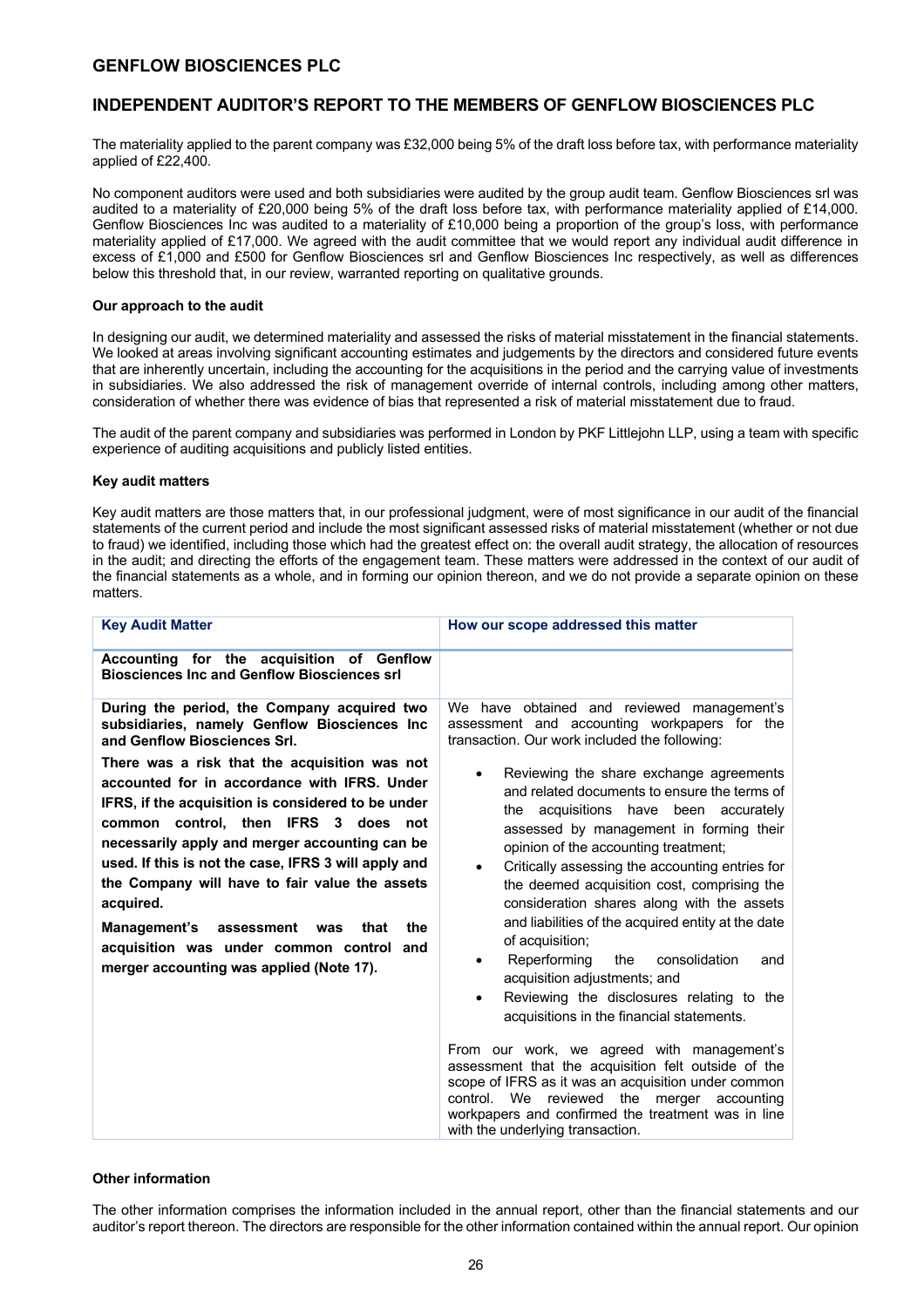### **INDEPENDENT AUDITOR'S REPORT TO THE MEMBERS OF GENFLOW BIOSCIENCES PLC**

on the group and parent company financial statements does not cover the other information and, except to the extent otherwise explicitly stated in our report, we do not express any form of assurance conclusion thereon. Our responsibility is to read the other information and, in doing so, consider whether the other information is materially inconsistent with the financial statements or our knowledge obtained in the course of the audit, or otherwise appears to be materially misstated. If we identify such material inconsistencies or apparent material misstatements, we are required to determine whether this gives rise to a material misstatement in the financial statements themselves. If, based on the work we have performed, we conclude that there is a material misstatement of this other information, we are required to report that fact.

We have nothing to report in this regard.

### **Opinions on other matters prescribed by the Companies Act 2006**

In our opinion the part of the directors' remuneration report to be audited has been properly prepared in accordance with the Companies Act 2006.

In our opinion, based on the work undertaken in the course of the audit:

- the information given in the strategic report and the directors' report for the financial period for which the financial statements are prepared is consistent with the financial statements; and
- the strategic report and the directors' report have been prepared in accordance with applicable legal requirements.

### **Matters on which we are required to report by exception**

In the light of the knowledge and understanding of the group and the parent company and their environment obtained in the course of the audit, we have not identified material misstatements in the strategic report or the directors' report.

We have nothing to report in respect of the following matters in relation to which the Companies Act 2006 requires us to report to you if, in our opinion:

- adequate accounting records have not been kept by the parent company, or returns adequate for our audit have not been received from branches not visited by us; or
- the parent company financial statements and the part of the directors' remuneration report to be audited are not in agreement with the accounting records and returns; or
- certain disclosures of directors' remuneration specified by law are not made; or
- we have not received all the information and explanations we require for our audit.

### **Responsibilities of directors**

As explained more fully in the statement of directors' responsibilities, the directors are responsible for the preparation of the group and parent company financial statements and for being satisfied that they give a true and fair view, and for such internal control as the directors determine is necessary to enable the preparation of financial statements that are free from material misstatement, whether due to fraud or error.

In preparing the group and parent company financial statements, the directors are responsible for assessing the group's and the parent company's ability to continue as a going concern, disclosing, as applicable, matters related to going concern and using the going concern basis of accounting unless the directors either intend to liquidate the group or the parent company or to cease operations, or have no realistic alternative but to do so.

### **Auditor's responsibilities for the audit of the financial statements**

Our objectives are to obtain reasonable assurance about whether the financial statements as a whole are free from material misstatement, whether due to fraud or error, and to issue an auditor's report that includes our opinion. Reasonable assurance is a high level of assurance but is not a guarantee that an audit conducted in accordance with ISAs (UK) will always detect a material misstatement when it exists. Misstatements can arise from fraud or error and are considered material if, individually or in the aggregate, they could reasonably be expected to influence the economic decisions of users taken on the basis of these financial statements.

Irregularities, including fraud, are instances of non-compliance with laws and regulations. We design procedures in line with our responsibilities, outlined above, to detect material misstatements in respect of irregularities, including fraud. The extent to which our procedures are capable of detecting irregularities, including fraud is detailed below:

• We obtained an understanding of the group and parent company and the sector in which they operate to identify laws and regulations that could reasonably be expected to have a direct effect on the financial statements. We obtained our understanding in this regard through detailed discussions with management about and potential instances of non-compliance with laws and regulations both in the UK and in overseas subsidiaries. We also selected a specific audit team based on experience with auditing entities within this industry of a similar size.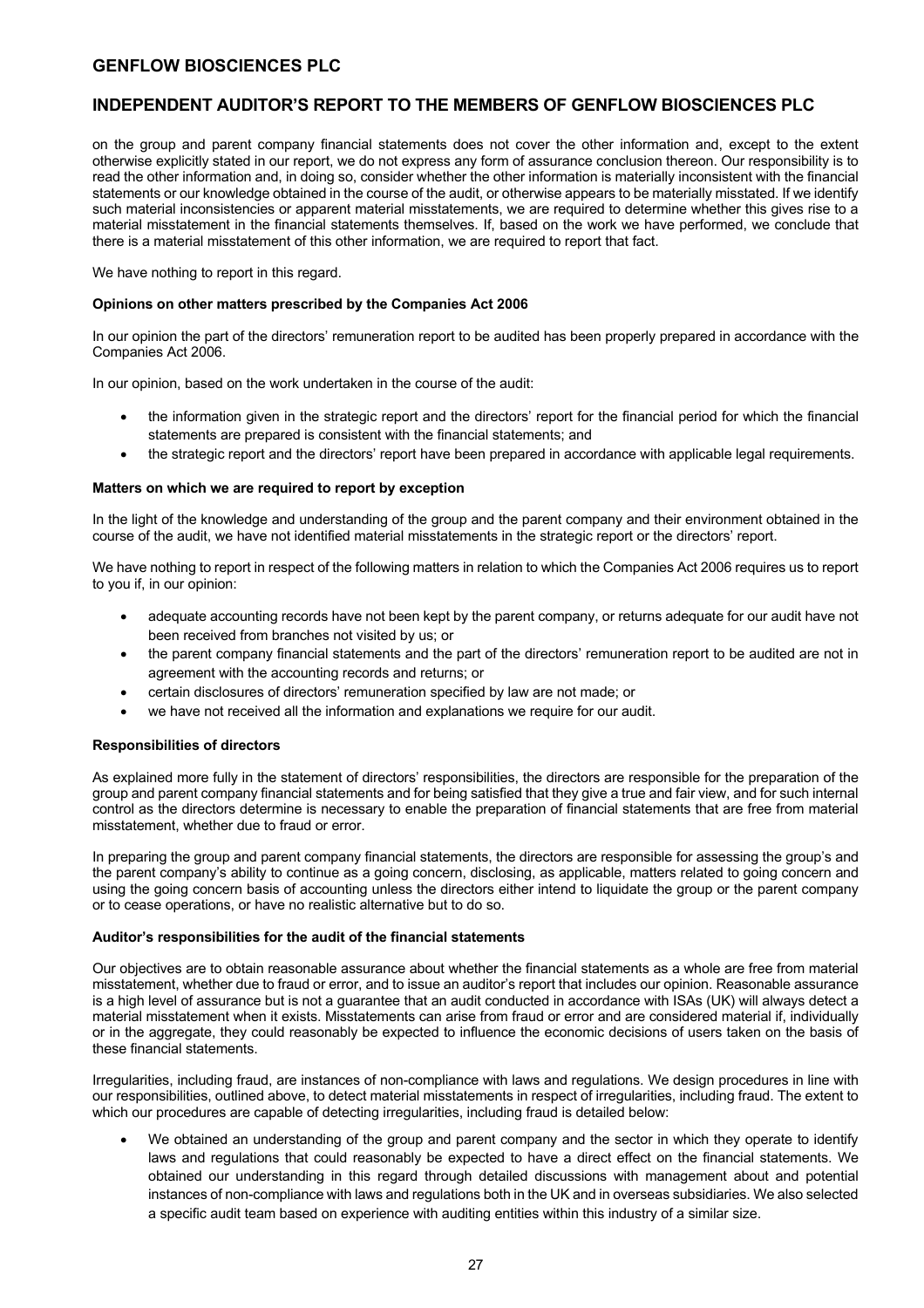## **INDEPENDENT AUDITOR'S REPORT TO THE MEMBERS OF GENFLOW BIOSCIENCES PLC**

- We determined the principal laws and regulations relevant to the group and parent company in this regard to be those arising from:
	- o Main Market Listing Rules;
	- o The Companies Act 2006; o UK Employment law;
	- o The Prospectus Directive;
	- o Anti Bribery Legislation;
	- o Market Abuse Directive;
	- o Financial Services and Market Act;
	- o Disclosure and Transparency Rules;
	- o Belgium and US law and company reporting requirements; and
	- o Local tax and employment law.
- We designed our audit procedures to ensure the audit team considered whether there were any indications of noncompliance by the group and parent company with those laws and regulations. These procedures included, but were not limited to:
	- o Making enquiries of management and local management for the subsidiaries;
	- o Review of Board minutes; and
	- o Review of accounting ledgers.

These procedures were carried out for all entities within the group to ensure no instances of non-compliance within the parent company or any of its subsidiaries.

- We also identified the risks of material misstatement of the financial statements due to fraud. Aside from the nonrebuttable presumption of a risk of fraud arising from management override of controls, we did not identify any significant fraud risks.
- As in all of our audits, we addressed the risk of fraud arising from management override of controls by performing audit procedures which included, but were not limited to: testing over all journals on a risk based approach to identify any unusual transactions that could be indicative of fraud; reviewing accounting estimates for evidence of bias; evaluating the business rationale of any significant transactions that are unusual or outside the normal course of business; and reviewing transactions through the bank statements to identify potentially large or unusual transactions that do not appear to be in line with our understanding of business operations.

Because of the inherent limitations of an audit, there is a risk that we will not detect all irregularities, including those leading to a material misstatement in the financial statements or non-compliance with regulation. This risk increases the more that compliance with a law or regulation is removed from the events and transactions reflected in the financial statements, as we will be less likely to become aware of instances of non-compliance. The risk is also greater regarding irregularities occurring due to fraud rather than error, as fraud involves intentional concealment, forgery, collusion, omission or misrepresentation.

A further description of our responsibilities for the audit of the financial statements is located on the Financial Reporting Council's website at: *www.frc.org.uk/auditorsresponsibilities*. This description forms part of our auditor's report.

### **Other matters which we are required to address**

We were appointed by the directors of the parent company on 21 January 2022 to audit the financial statements for the period ending 31 December 2021 and subsequent financial periods. This is our first period as auditors of the Company.

The non-audit services prohibited by the FRC's Ethical Standard were not provided to the group or the parent company and we remain independent of the group and the parent company in conducting our audit.

Prior to our appointment as auditors, we were engaged as reporting accountants for the Company's initial public offering and listing on to the Standard Segment of the London Stock Exchange. No reliance was placed on our work as reporting accountants during the audit.

Our audit opinion is consistent with the additional report to the audit committee.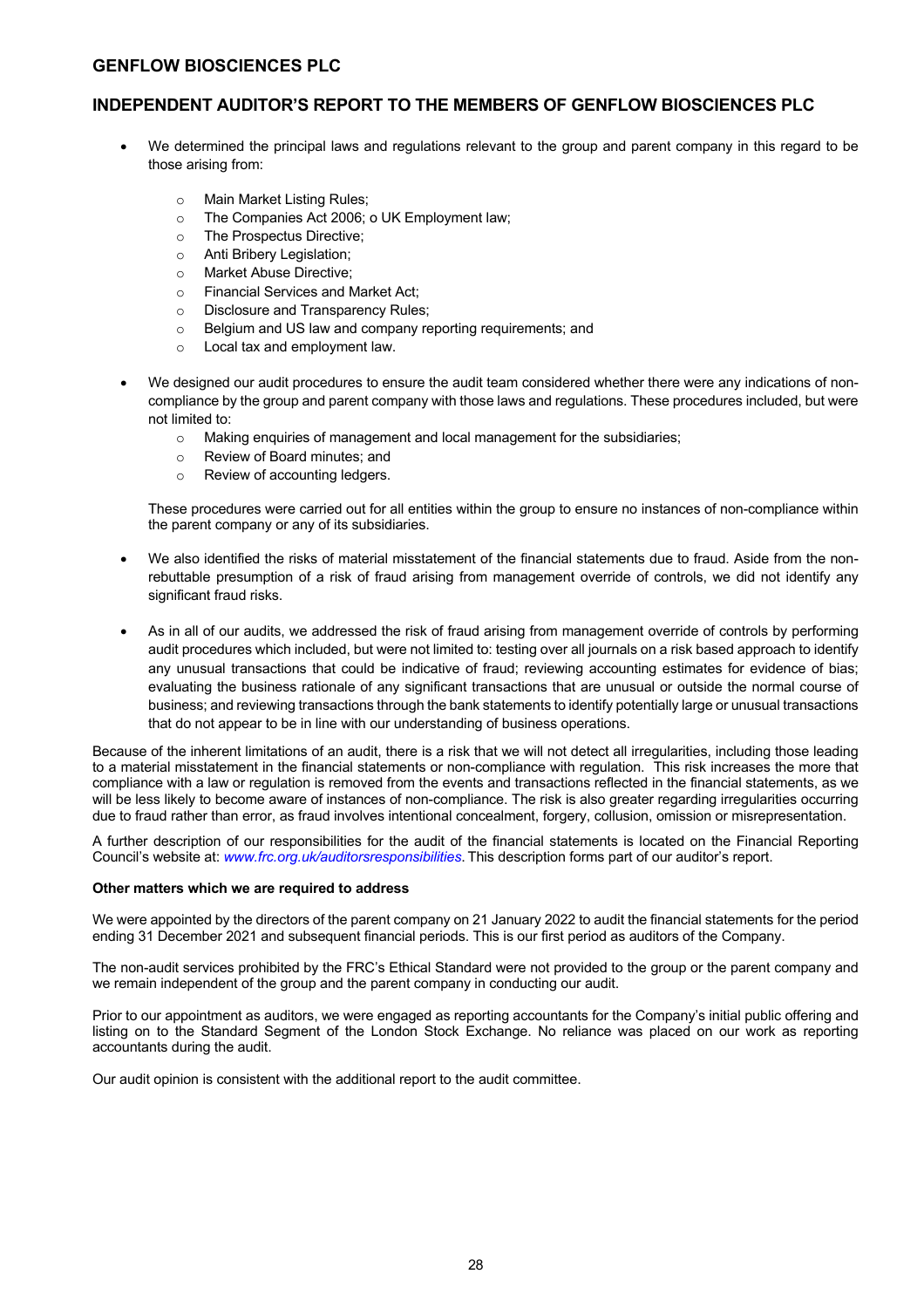### **INDEPENDENT AUDITOR'S REPORT TO THE MEMBERS OF GENFLOW BIOSCIENCES PLC**

### **Use of our report**

This report is made solely to the company's members, as a body, in accordance with Chapter 3 of Part 16 of the Companies Act 2006. Our audit work has been undertaken so that we might state to the company's members those matters we are required to state to them in an auditor's report and for no other purpose. To the fullest extent permitted by law, we do not accept or assume responsibility to anyone, other than the company and the company's members as a body, for our audit work, for this report, or for the opinions we have formed.

**Eric Hindson (Senior Statutory Auditor)** 15 Westferry Circus **For and on behalf of PKF Littlejohn LLP** Canary Wharf Canary Wharf Canary Wharf Canary Wharf Canary Wharf Canary Wharf Canary Wharf Canary Wharf Canary Wharf Canary Wharf Canary Wharf Canary Wharf Canary Wharf Canary Cana **Statutory Auditor** 

28 April 2022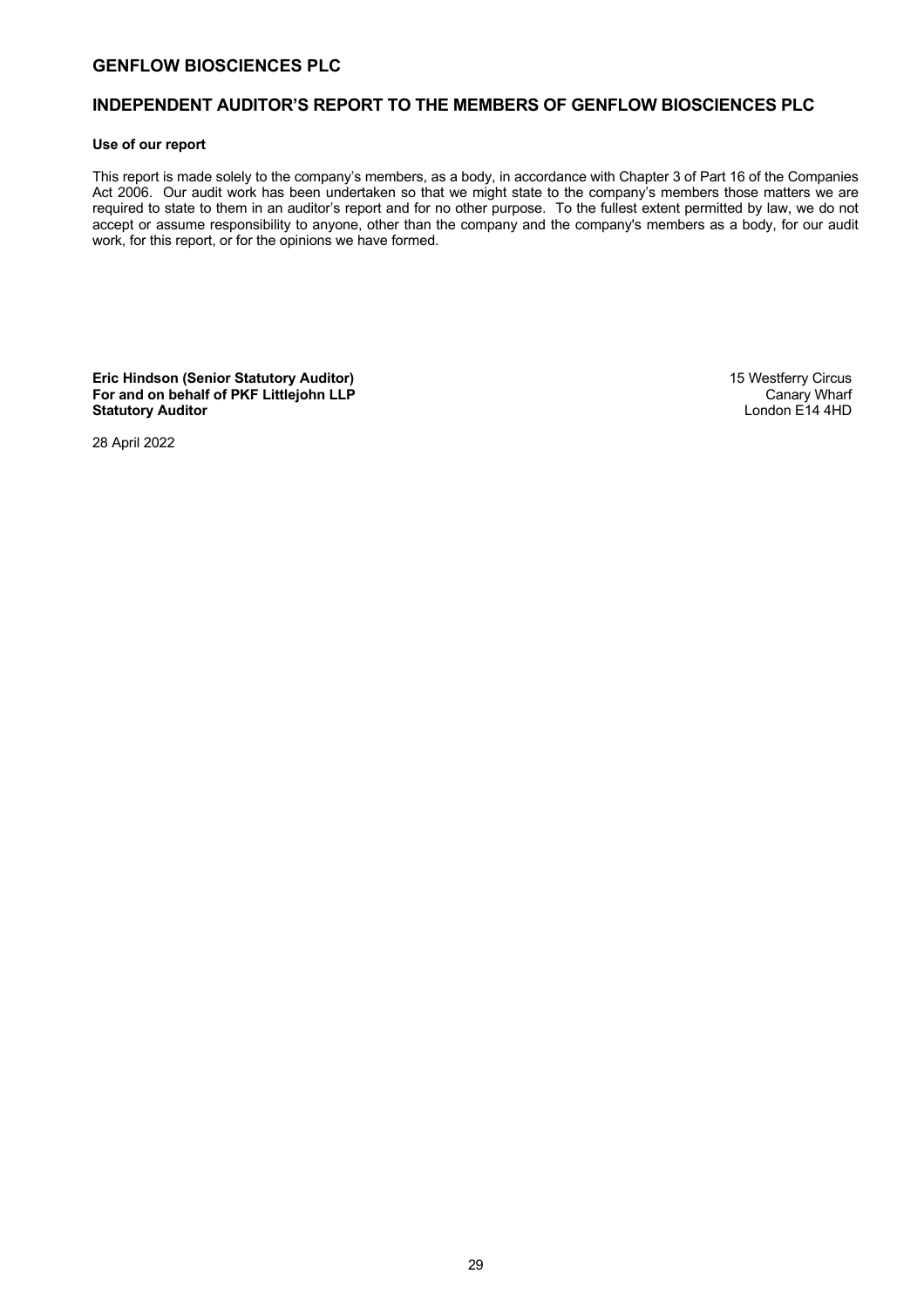## **CONSOLIDATED AND COMPANY STATEMENT OF FINANCIAL POSITION As at 31 December 2021**

#### **Group and Company Company number 13138531**

| <b>COLLIDALLY HULLINGE TO LOODS L</b>       |      |            |            |
|---------------------------------------------|------|------------|------------|
|                                             | Note | 2021       | 2021       |
|                                             |      | £          | £          |
|                                             |      | Group      | Company    |
| <b>Non-Current Assets</b>                   |      |            |            |
| Investments                                 | 10   |            | 68,131     |
| <b>Total non-current assets</b>             |      |            | 68,131     |
| <b>Current Assets</b>                       |      |            |            |
| Trade and other receivables                 | 11   | 52,547     | 48,542     |
| Cash and cash equivalents                   | 12   | 224,004    | 166,566    |
| <b>Total current assets</b>                 |      | 276,551    | 215,108    |
| <b>Total Assets</b>                         |      | 276,551    | 283,239    |
| <b>Current Liabilities</b>                  |      |            |            |
| Trade and other payables                    | 13   | 221,427    | 191,512    |
| <b>Total Liabilities</b>                    |      | 221,427    | 191,512    |
| <b>Net Assets</b>                           |      | 55,124     | 91,727     |
| Equity attributable to owners of the Parent |      |            |            |
| Share capital                               | 15   | 73,371     | 73,371     |
| Share premium                               | 15   | 633,765    | 633,765    |
| Other reserves                              | 16   | 156,183    |            |
| Retained earnings                           |      | (808, 195) | (615, 409) |
| <b>Total Equity</b>                         |      | 55,124     | 91,727     |

The Company has taken advantage of the exemption under Section 408 of the Companies Act 2006 from presenting its own profit and loss account. During the period ended 31 December 2021, the Company made a loss for the period of £795,409.

The financial statements were approved and authorised for issue by the Board of Directors on 28 April 2022 and were signed on its behalf by:

**Eric Leire**  Chief Executive Officer

The Notes from page 35 form part of these financial statements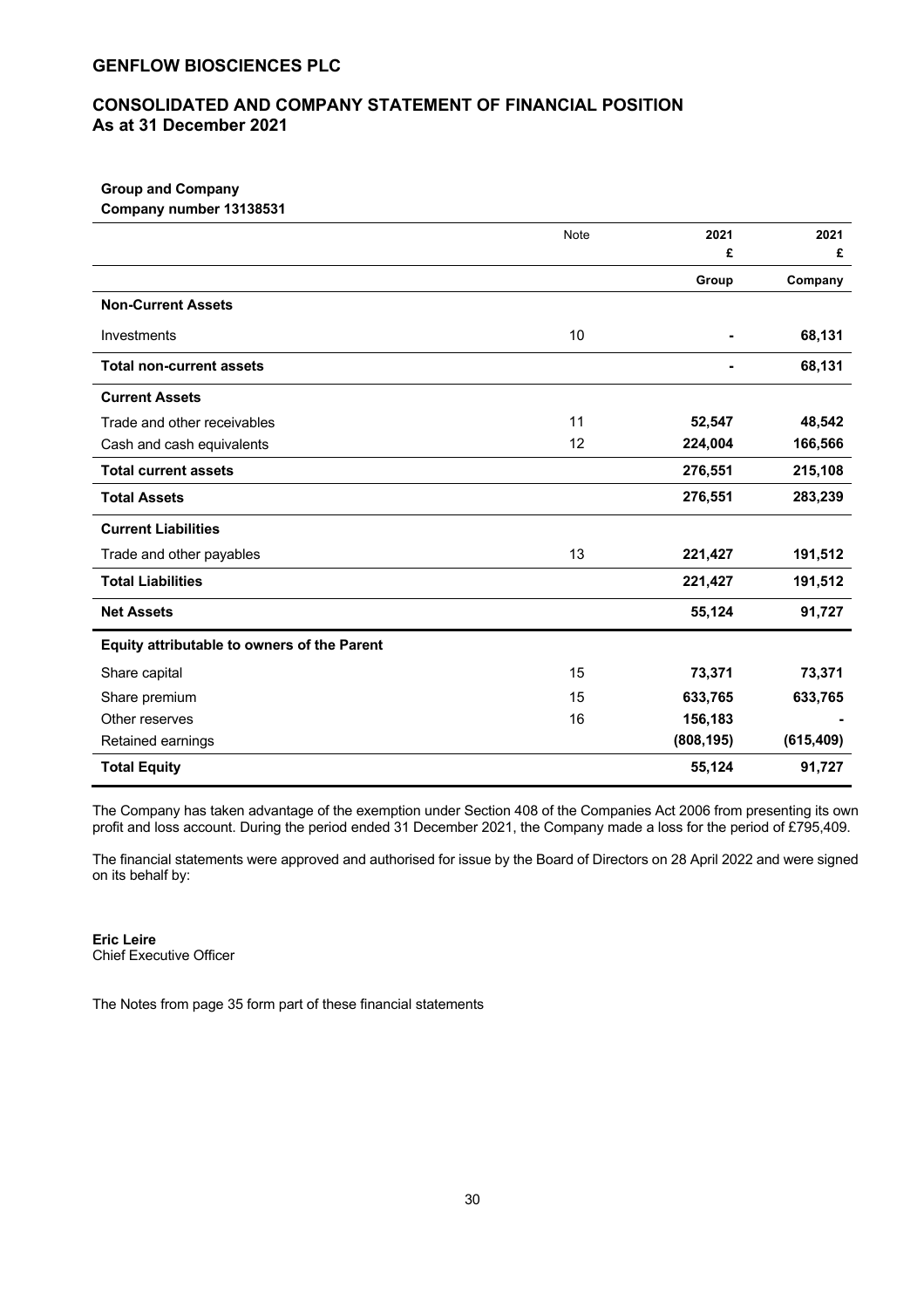## **CONSOLIDATED STATEMENT OF COMPREHENSIVE INCOME Period ended 31 December 2021**

|                                                                                                                 | Note | Period ended 31<br>December 2021 |
|-----------------------------------------------------------------------------------------------------------------|------|----------------------------------|
|                                                                                                                 |      | £                                |
|                                                                                                                 |      | Group                            |
| <b>Continuing Operations</b>                                                                                    |      |                                  |
| Administration expenses                                                                                         | 6    | (938,096)                        |
| Other losses                                                                                                    | 11   | (50,000)                         |
| <b>Operating Loss</b>                                                                                           |      | (988,096)                        |
| Net finance income/(costs)                                                                                      |      | (99)                             |
| <b>Loss before Taxation</b>                                                                                     |      | (988, 195)                       |
| Income tax                                                                                                      | 9    |                                  |
| Loss for the period from continuing operations                                                                  |      | (988, 195)                       |
| Loss attributable to:                                                                                           |      |                                  |
| owners of the Parent                                                                                            |      | (988, 195)                       |
|                                                                                                                 |      | (988, 195)                       |
|                                                                                                                 |      |                                  |
| <b>Other Comprehensive Income:</b>                                                                              |      |                                  |
| Items that may be subsequently reclassified to profit or loss                                                   |      |                                  |
| Exchange differences on translating foreign operations                                                          |      | (14,065)                         |
| <b>Total Comprehensive Income</b>                                                                               |      | (1,002,260)                      |
| <b>Attributable to:</b>                                                                                         |      |                                  |
| - owners of the Parent                                                                                          |      | (1,002,260)                      |
| <b>Total Comprehensive Income from continuing operations</b>                                                    |      | (1,002,260)                      |
|                                                                                                                 |      |                                  |
| Earnings per share (pence) from continuing operations attributable to owners<br>of the Parent - Basic & Diluted | 18   | (0.593)                          |
|                                                                                                                 |      |                                  |

The Notes from page 35 form part of these financial statements.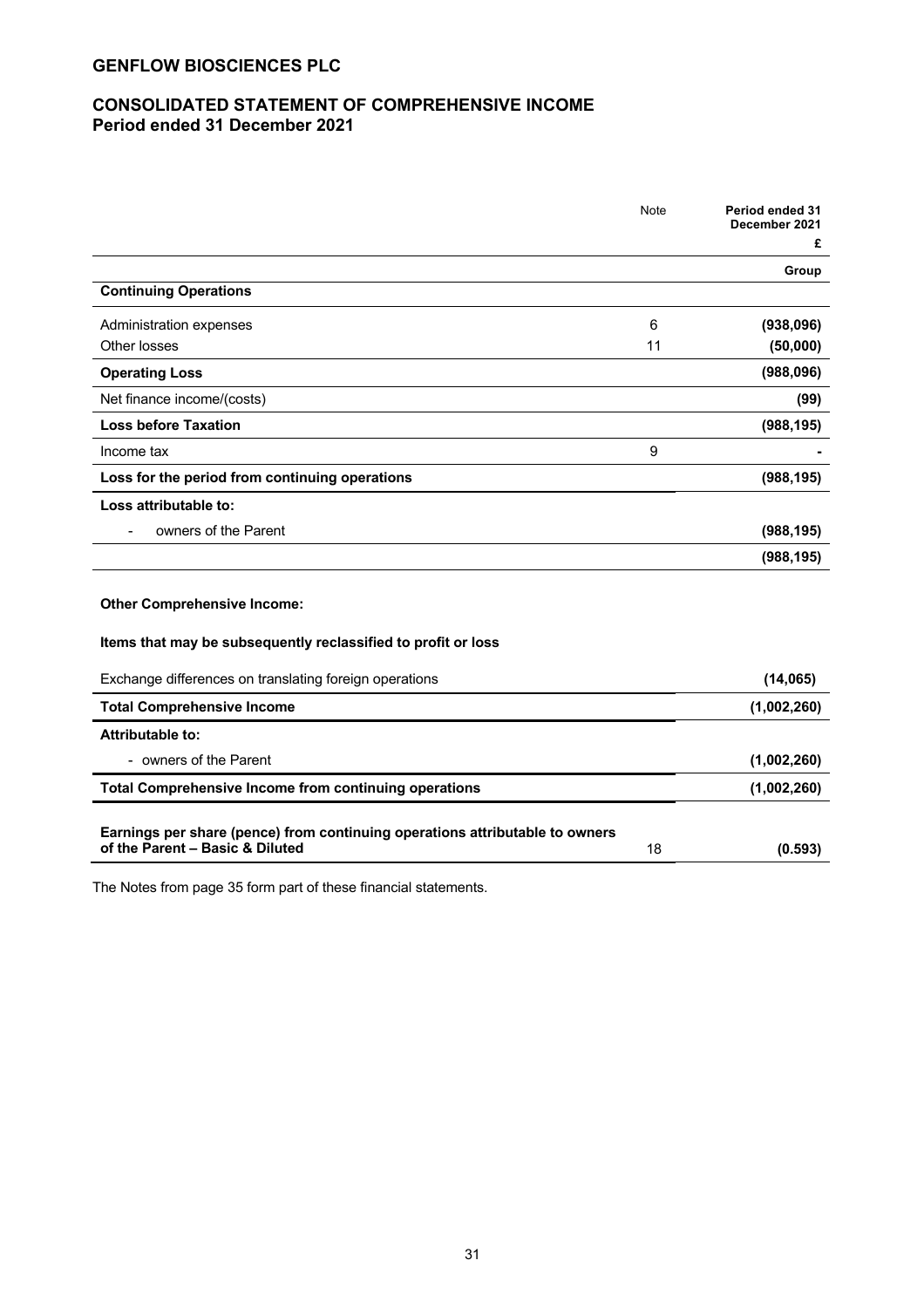## **CONSOLIDATED STATEMENT OF CHANGES IN SHAREHOLDERS' EQUITY For the period ended 31 December 2021**

|                                                           |    | <b>Attributable to Equity Shareholders- Group</b> |                         |                   |                           |                     |
|-----------------------------------------------------------|----|---------------------------------------------------|-------------------------|-------------------|---------------------------|---------------------|
|                                                           |    | <b>Share</b><br>capital                           | <b>Share</b><br>premium | Other<br>reserves | <b>Retained</b><br>losses | <b>Total equity</b> |
|                                                           |    | £                                                 | £                       | £                 | £                         | £                   |
| As at 18 January 2021                                     |    |                                                   |                         |                   |                           |                     |
| Loss for the period                                       |    |                                                   |                         |                   | (988, 195)                | (988, 195)          |
| Other comprehensive income                                |    |                                                   |                         |                   |                           |                     |
| Exchange differences on translating foreign<br>operations |    |                                                   |                         | (14,065)          |                           | (14,065)            |
|                                                           |    |                                                   |                         | (14,065)          | (988, 195)                | (1,002,260)         |
| Total comprehensive income for the period                 |    |                                                   |                         |                   |                           |                     |
| <b>Transactions with owners</b>                           |    |                                                   |                         |                   |                           |                     |
| Issue of ordinary shares                                  | 15 | 27,597                                            | 859,539                 |                   |                           | 887,136             |
| Issue of bonus shares                                     | 15 | 45,774                                            | (45, 774)               |                   |                           |                     |
| Capital reduction                                         | 15 |                                                   | (180,000)               |                   | 180,000                   |                     |
| Merger of entity under common control                     | 17 |                                                   |                         | 170,248           |                           | 170,248             |
| <b>Total transactions with owners</b>                     |    | 73,371                                            | 633,765                 | 170,248           | 180,000                   | 1,057,348           |
| As at 31 December 2021                                    |    | 73,371                                            | 633,765                 | 156,183           | (808, 195)                | 55,124              |

The Notes from page 35 form part of these financial statements.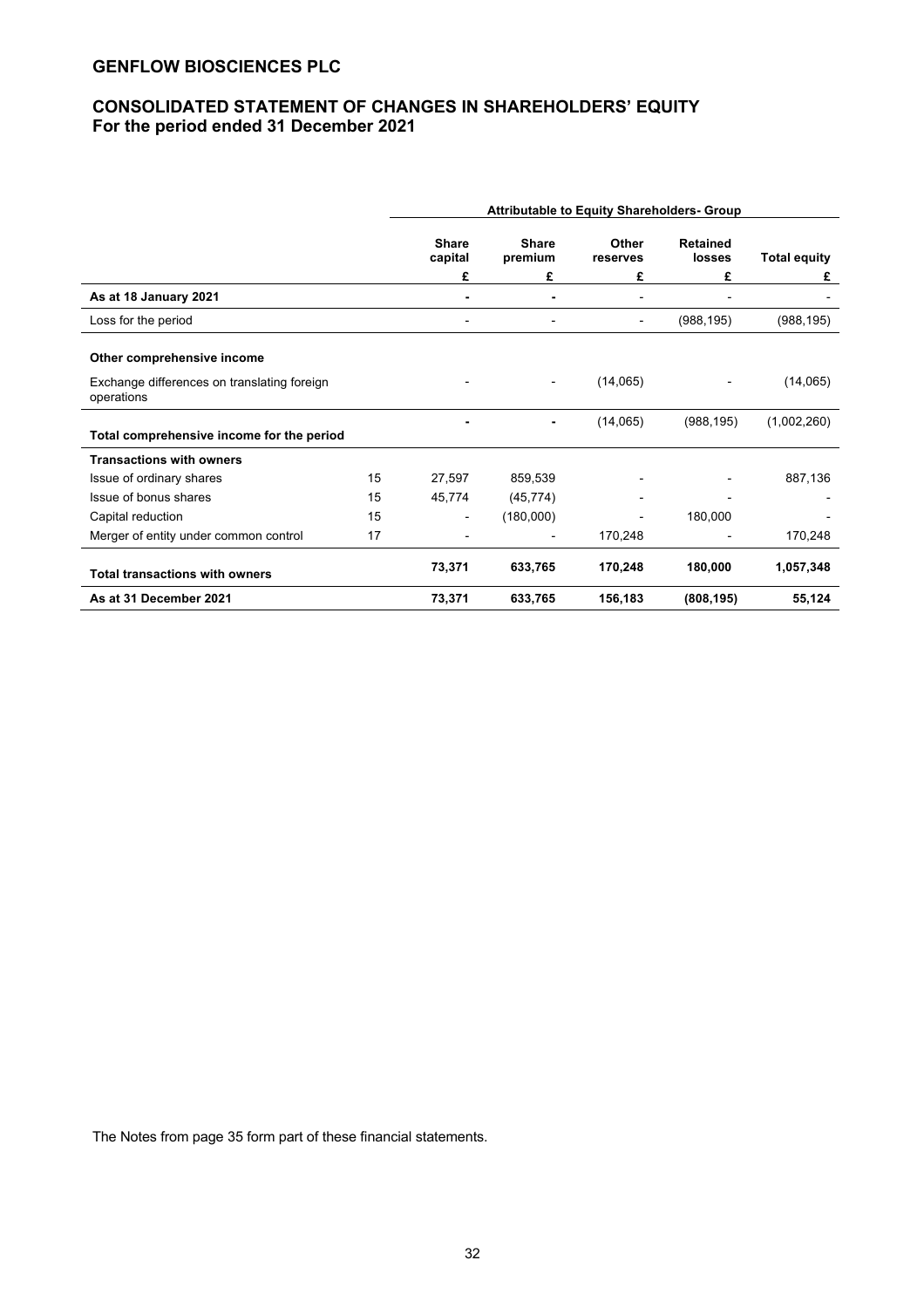## **COMPANY STATEMENT OF CHANGES IN SHAREHOLDERS' EQUITY For the period ended 31 December 2021**

|                                           |    | Share capital            | Share premium | <b>Retained losses</b> | <b>Total equity</b> |
|-------------------------------------------|----|--------------------------|---------------|------------------------|---------------------|
|                                           |    | £                        | £             | £                      | £                   |
| As at 18 January 2021                     |    |                          | ۰             |                        |                     |
| Loss for the period                       |    | $\overline{\phantom{0}}$ | ٠             | (795, 409)             | (795, 409)          |
|                                           |    |                          |               |                        |                     |
| Other comprehensive income                |    |                          |               |                        |                     |
|                                           |    | ۰                        | ۰             | (795, 409)             | (795, 409)          |
| Total comprehensive income for the period |    |                          |               |                        |                     |
| <b>Transactions with owners</b>           |    |                          |               |                        |                     |
| Issue of ordinary shares                  | 15 | 27,597                   | 859,539       |                        | 887,136             |
| Issue of bonus shares                     | 15 | 45,774                   | (45, 774)     |                        |                     |
| Capital reduction                         | 15 |                          | (180,000)     | 180,000                |                     |
| <b>Total transactions with owners</b>     |    | 73,371                   | 633,765       | 180,000                | 887,136             |
| As at 31 December 2021                    |    | 73,371                   | 633,765       | (615, 409)             | 91,727              |

**Attributable to Equity Shareholders- Company**

The Notes from page 35 form part of these financial statements.

33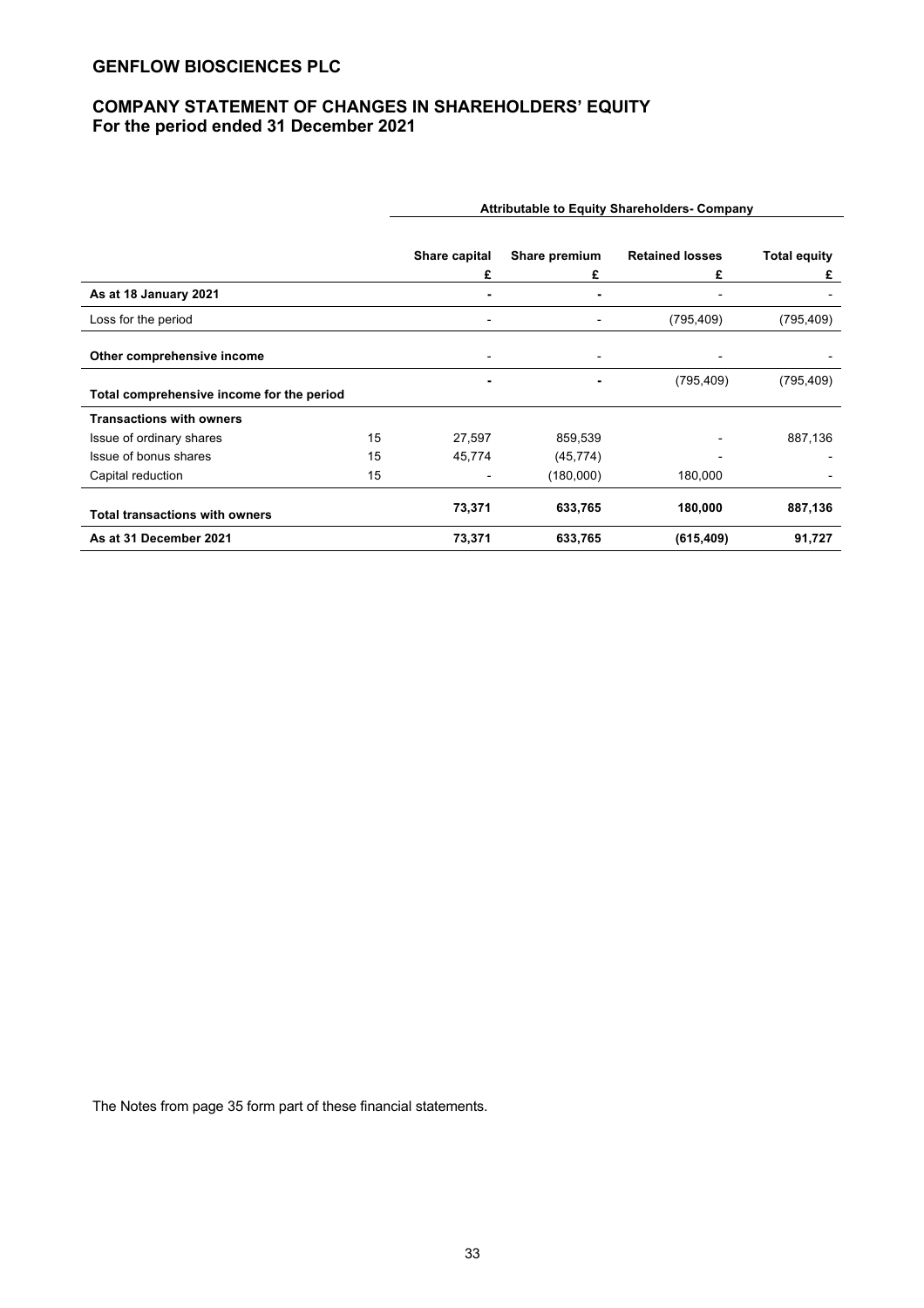## **CONSOLIDATED AND COMPANY CASH FLOW STATEMENTS For the period ended 31 December 2021**

|                                                   | Note | 2021       | 2021       |
|---------------------------------------------------|------|------------|------------|
|                                                   |      | £          | £          |
|                                                   |      | Group      | Company    |
| <b>Cash flows from operating activities</b>       |      |            |            |
| Loss after taxation                               |      | (988, 195) | (795, 409) |
| Adjustments for:                                  |      |            |            |
| Share based payments                              |      | 18,960     | 18,960     |
| Impairment of receivables                         | 11   | 50,000     | 50,000     |
| Net finance income                                |      | 99         |            |
| Increase in trade and other receivables           | 11   | (49, 668)  | (45, 663)  |
| Increase in trade and other payables              | 13   | 221,427    | 191,512    |
| Net cash used in operating activities             |      | (747, 377) | (580, 600) |
| Cash flows from investing activities              |      |            |            |
| Cash acquired through business combinations       | 17   | 198,502    |            |
| Loans granted to subsidiaries                     |      |            | (42, 950)  |
| Net cash used in investing activities             |      | 198,502    | (42, 950)  |
| <b>Cash flows from financing activities</b>       |      |            |            |
| Proceeds from issue of shares                     | 15   | 783,711    | 783,711    |
| Proceeds from borrowings                          |      |            | 6,405      |
| Net cash generated from financing activities      |      | 783,711    | 790,116    |
| Net increase in cash and cash equivalents         |      | 224,004    | 166,566    |
| Cash and cash equivalents at beginning of period  |      |            |            |
| Cash and cash equivalents at end of period        | 12   | 224,004    | 166,566    |
|                                                   |      |            |            |
| Non-cash investing and financing activities       |      |            |            |
| Consultancy fees settle in shares                 |      | (18,960)   | (18,960)   |
| Shares issued to settle a subsidiary commitment   |      |            | (11, 203)  |
| Acquisition of subsidiary for share consideration |      |            | (20, 383)  |

The Notes from page 35 form part of these financial statements.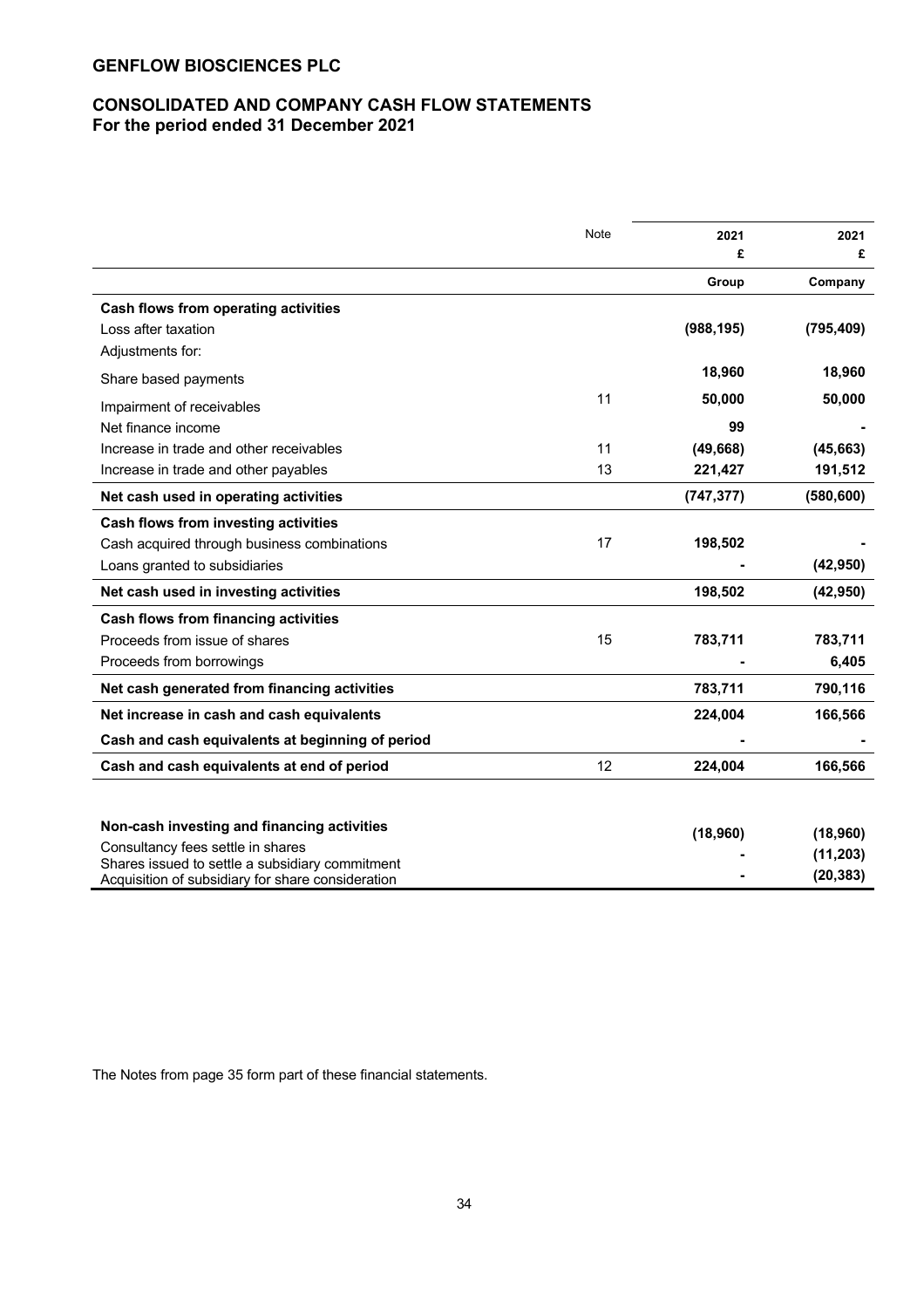## **NOTES TO THE FINANCIAL STATEMENTS For the period ended 31 December 2021**

### **ACCOUNTING POLICIES**

### **1. General Information**

The principal activity of Genflow Biosciences Plc ("the Company") and its subsidiaries (together "the Group") is the research and development of gene therapy targeting the upstream biology of ageing.

The Company is incorporated and domiciled in the United Kingdom. The Company was incorporated on 18 January 2021 and commenced trading on this date. The Company changed its name from Genflow Biosciences Ltd to Genflow Biosciences Plc on 2 August 2021 as part of the Company's re-registration to a Plc.

As part of the Company's re-registration to a Plc the Company carried out a capital reduction by reducing its share premium Account from £206,094.90 to £26,094.90, with the difference of £180,000 being taken to retaining earnings.

On 10 November 2021, the Company changed its accounting reference date to 31 December to align its year end with the other entities within the Group.

The address of its registered office is Suite 1, 15 Ingestre Place, London, W1F 0DU.

### **2. Summary of Significant Accounting Policies**

The principal accounting policies applied in the preparation of these financial statements are set out below. These policies have been consistently applied to all the periods presented, unless otherwise stated.

### **2.1 Basis of Preparation of Financial Statements**

The financial statements of the Company, which comprise the balance sheet and related notes, are prepared in accordance with Part 15 of the Companies Act 2006, which applies to companies generally.

The Group financial statements have been prepared in accordance with International Financial Reporting Standards (IFRS) and IFRS Interpretations Committee (IFRS IC) interpretations as adopted by the United Kingdom applicable to companies under IFRS. The Group financial statements have been prepared under the historical cost convention.

The financial statements are presented in UK Pounds Sterling rounded to the nearest pound.

The preparation of financial statements in conformity with IFRSs requires the use of certain critical accounting estimates. It also requires management to exercise its judgement in the process of applying the Group's Accounting Policies. The areas involving a higher degree of judgement or complexity, or areas where assumptions and estimates are significant to the financial statements, are disclosed in Note 4.

### **2.2 Changes in accounting policy and disclosures**

*(a) New and amended standards mandatory for the first time for the financial periods beginning on or after 1 January 2021*

The International Accounting Standards Board (IASB) issued various amendments and revisions to International Financial Reporting Standards and IFRIC interpretations. The amendments and revisions were applicable for the period ended 31 December 2021 but did not result in any material changes to the financial statements of the Group or Company.

*b) New standards, amendments and interpretations in issue but not yet effective or not yet endorsed and not early adopted*

Standards, amendments and interpretations that are not yet effective and have not been early adopted are as follows:

| <b>Standard</b>      | Impact on initial application                                           | <b>Effective date</b> |
|----------------------|-------------------------------------------------------------------------|-----------------------|
| IFRS 16 (Amendments) | Property, plant, and equipment                                          | *1 January 2022       |
| IAS 1 (Amendments)   | Classification of Liabilities as Current or Non-Current. 1 January 2022 |                       |
| Annual improvements  | 2018-2020 Cycle                                                         | 1 January 2022        |
| IAS 37 (Amendments)  | Provisions, contingent liabilities and contingent assets*1 January 2022 |                       |
| IAS 8 (Amendments)   | Accounting estimates                                                    | 1 January 2023        |

*\* Subject to endorsement*

The Group is evaluating the impact of the new and amended standards above which are not expected to have a material impact on future Group financial statements.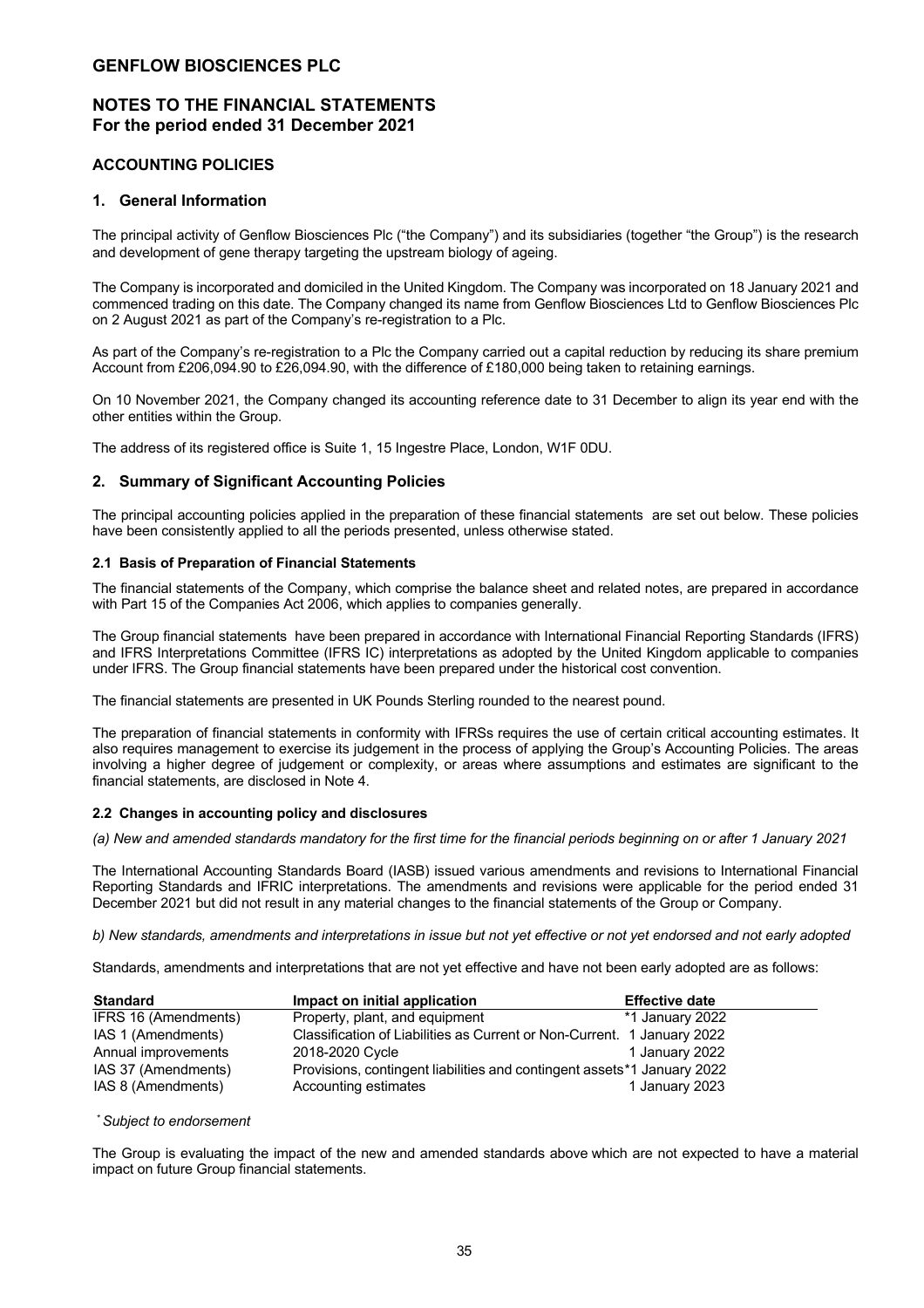## **NOTES TO THE FINANCIAL STATEMENTS For the period ended 31 December 2021**

### **2.3 Basis of Consolidation**

The Group financial statements consolidate the financial statements of Genflow Biosciences Plc and the financial statements of all of its subsidiary undertakings made up to 31 December 2021.

Subsidiaries are entities over which the Group has control. The Group controls an entity when the Group is exposed to, or has rights to, variable returns from its involvement with the entity and has the ability to affect those returns through its power over the entity. Where an entity does not have returns, the Group's power over the investee is assessed as to whether control is held. Subsidiaries are fully consolidated from the date on which control is transferred to the Group. They are deconsolidated from the date that control ceases.

The Group applies merger accounting to account for the acquisition of subsidiaries under common control. The consideration transferred for the acquisition of a subsidiary is equal to the assets transferred without any restatement to fair value, the liabilities incurred to the former owners of the acquiree and the equity interests issued by the Group. The difference that arises on consolidation is deducted from, or added to, reserves.

Acquisition-related costs are expensed as incurred unless they result from the issuance of shares, in which case they are offset against the premium on those shares within equity.

Investments in subsidiaries are accounted for at cost less impairment.

Inter-company transactions, balances, income and expenses on transactions between group companies are eliminated. Profits and losses resulting from intercompany transactions that are recognised in assets are also eliminated.

Where considered appropriate, adjustments are made to the financial information of subsidiaries to bring the accounting policies used into line with those used by other members of the Group. All intercompany transactions and balances between Group enterprises are eliminated on consolidation.

### **2.4 Going Concern**

The Group's business activities, together with the factors likely to affect its future development, performance and position, are set out in the Chairman's Report from page 3. In addition, Note 3 to the financial statements includes the Group's objectives, policies and processes for managing its capital; its financial risk management objectives; and details of its exposure to credit and liquidity risk.

Although the Group's assets are not generating revenue streams, an operating loss has been reported and an operating loss is expected in the 12 months to 31 December 2022, the Directors believe that the Group will have sufficient funds to meet its immediate working capital requirements and undertake its targeted operating activities over the next 12 months from the date of approval of these financial statements. Following Admission, the Company received net proceeds of £3,451,516 from the issuance of 47,036,500 Ordinary Shares. Since admission and post period end, the Group has received notification that it had been awarded a non-dilutive research grant award of up to €3.375m from the regional government of Wallonia in southern Belgium. Management hope to use the funds to expedite certain phases of its planned research and development. Management has prepared forecast covering 18 month post-year end and believe that current cash reserves will adequately cover the working capital requirements of the Group in addition to meeting research and development commitments.

As such, the Directors have a reasonable expectation that the Group has and will have future access to adequate resources to continue in operational existence for the foreseeable future and, therefore, continue to adopt the going concern basis in preparing the Annual Report and financial statements.

### **2.5 Segment Reporting**

Operating segments are reported in a manner consistent with the internal reporting provided to the chief operating decisionmaker. The chief operating decision-maker, who is responsible for allocating resources and assessing performance of the operating segments, has been identified as the Board of Directors that makes strategic decisions.

Segment results, include items directly attributable to a segment as well as those that can be allocated on a reasonable basis.

### **2.6 Foreign Currencies**

### *(a) Functional and presentation currency*

Items included in the financial statements of the Group's entities are measured using the currency of the primary economic environment in which the entity operates (the 'functional currency'). The functional currency of the Company is Sterling, the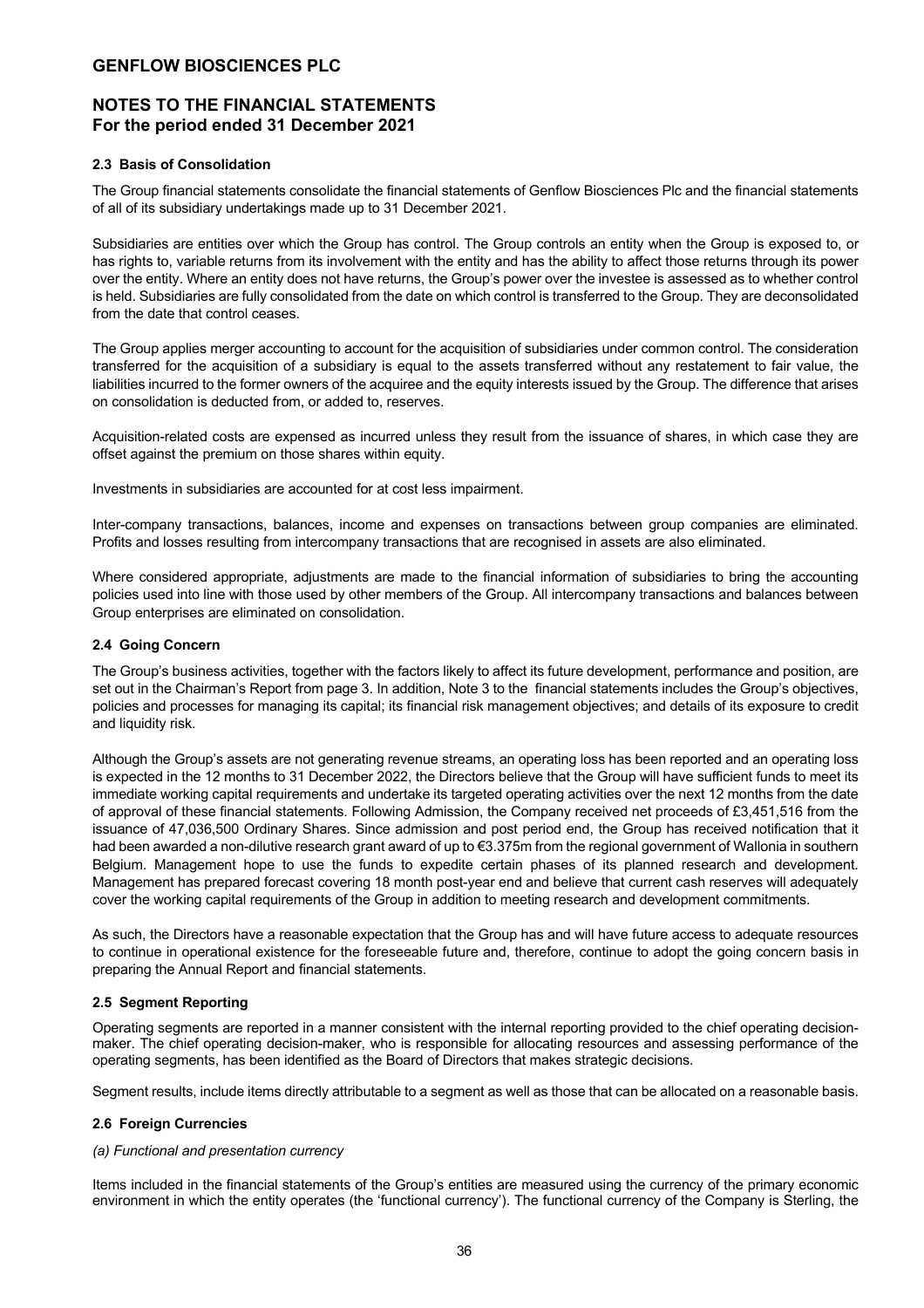### **NOTES TO THE FINANCIAL STATEMENTS For the period ended 31 December 2021**

functional currency of the US subsidiary is US Dollars and the functional currency of the Belgian subsidiary is Euros. The financial statements are presented in Pounds Sterling, rounded to the nearest pound.

### *(b) Transactions and balances*

Foreign currency transactions are translated into the functional currency using the exchange rates prevailing at the dates of the transactions or valuation where such items are re-measured. Foreign exchange gains and losses resulting from the settlement of such transactions and from the translation at year-end exchange rates of monetary assets and liabilities denominated in foreign currencies are recognised in the Income Statement.

### *(c) Group companies*

The results and financial position of all the Group's entities (none of which has the currency of a hyperinflationary economy) that have a functional currency different from the presentation currency are translated into the presentation currency as follows:

- assets and liabilities for each statement of financial position presented are translated at the closing rate at the date of that statement of financial position;
- income and expenses for each statement of comprehensive income presented are translated at average exchange rates (unless this average is not a reasonable approximation of the cumulative effect of the rates prevailing on the transaction dates, in which case income and expenses are translated at the dates of the transactions); and
- all resulting exchange differences are recognised in other comprehensive income where material.

On consolidation, exchange differences arising from the translation of the net investment in foreign entities, and of monetary items receivable from foreign subsidiaries for which settlement is neither planned nor likely to occur in the foreseeable future, are taken to other comprehensive income. When a foreign operation is sold, such exchange differences are recognised in the income statement as part of the gain or loss on sale.

### **2.7 Research and development**

Expenditure on research activities undertaken with the prospect of gaining new scientific or technical knowledge and understanding is recognised in the income statement as an expense as incurred. Development costs that are directly attributable to the design and testing of identifiable and unique products controlled by the Group are recognised as intangible assets where the following criteria are met:

- o It is technically feasible to complete the asset so that it will be available for use;
- o Management intends to complete the asset and use or sell it;
- o There is an ability to use or sell the asset;
- $\circ$  It can be demonstrated how the asset will generate probable future economic benefits;
- o Adequate technical, financial and other resources to complete the development and to use or sell the asset are available; and
- o The expenditure attributable to the asset during its development can be reliably measured.

Directly attributable costs that are capitalised as part of the asset include the product development employee costs and an appropriate portion of relevant overheads. Other development expenditures that do not meet these criteria are recognised as an expense as incurred. Development costs previously recognised as an expense are not recognised as an asset in a subsequent period.

### **2.8 Financial Assets**

### *(a) Classification*

The Group classifies its financial assets in the following categories: at amortised cost including trade receivables and other financial assets at amortised cost, at fair value through other comprehensive income and at fair value through profit or loss, loans and receivables, and available-for-sale. The classification depends on the purpose for which the financial assets were acquired. Management determines the classification of its financial assets at initial recognition.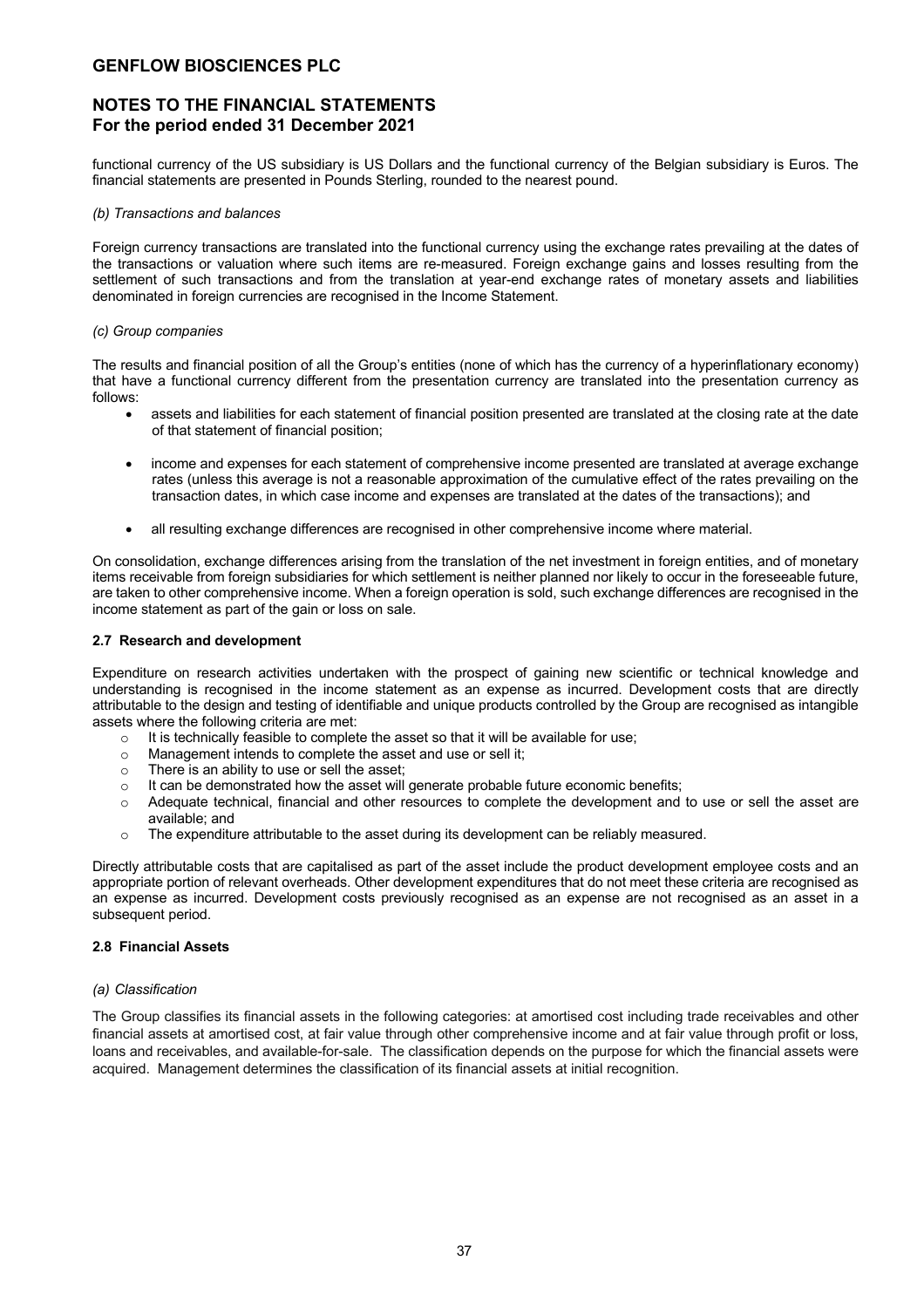## **NOTES TO THE FINANCIAL STATEMENTS For the period ended 31 December 2021**

### *(b) Recognition and measurement*

#### *Amortised cost*

Trade and other receivables are recognised initially at the amount of consideration that is unconditional, unless they contain significant financing components, in which case they are recognised at fair value. The group holds the trade and other receivables with the objective of collecting the contractual cash flows, and so it measures them subsequently at amortised cost using the effective interest method.

The group classifies its financial assets as at amortised cost only if both of the following criteria are met:

- the asset is held within a business model whose objective is to collect the contractual cash flows; and
- the contractual terms give rise to cash flows that are solely payments of principle and interest.

### *(c) Impairment of financial assets*

The Group recognises an allowance for expected credit losses (ECLs) for all debt instruments not held at fair value through profit or loss. ECLs are based on the difference between the contractual cash flows due in accordance with the contract and all the cash flows that the Group expects to receive, discounted at an approximation of the original EIR. The expected cash flows will include cash flows from the sale of collateral held or other credit enhancements that are integral to the contractual terms.

ECLs are recognised in two stages. For credit exposures for which there has not been a significant increase in credit risk since initial recognition, ECLs are provided for credit losses that result from default events that are possible within the next 12-months (a 12-month ECL). For those credit exposures for which there has been a significant increase in credit risk since initial recognition, a loss allowance is required for credit losses expected over the remaining life of the exposure, irrespective of the timing of the default (a lifetime ECL).

For trade receivables (not subject to provisional pricing) and other receivables due in less than 12 months, the Group applies the simplified approach in calculating ECLs, as permitted by IFRS 9. Therefore, the Group does not track changes in credit risk, but instead, recognises a loss allowance based on the financial asset's lifetime ECL at each reporting date.

The Group considers a financial asset in default when contractual payments are 90 days past due. However, in certain cases, the Group may also consider a financial asset to be in default when internal or external information indicates that the Group is unlikely to receive the outstanding contractual amounts in full before taking into account any credit enhancements held by the Group. A financial asset is written off when there is no reasonable expectation of recovering the contractual cash flows and usually occurs when past due for more than one year and not subject to enforcement activity.

At each reporting date, the Group assesses whether financial assets carried at amortised cost are credit impaired. A financial asset is credit-impaired when one or more events that have a detrimental impact on the estimated future cash flows of the financial asset have occurred.

### *(d) Derecognition*

The Group derecognises a financial asset only when the contractual rights to the cash flows from the asset expire, or when it transfers the financial asset and substantially all the risks and rewards of ownership of the asset to another entity.

On derecognition of a financial asset measured at amortised cost, the difference between the asset's carrying amount and the sum of the consideration received and receivable is recognised in profit or loss. This is the same treatment for a financial asset measured at FVTPL.

### **2.9 Financial Liabilities**

Financial liabilities are classified, at initial recognition, as financial liabilities at fair value through profit or loss, loans and borrowings, payables, or as derivatives designated as hedging instruments in an effective hedge, as appropriate. All financial liabilities are recognised initially at fair value and, in the case of loans and borrowings and payables, net of directly attributable transaction costs. The Group's financial liabilities include trade and other payables.

### *Subsequent measurement*

The measurement of financial liabilities depends on their classification, as described below:

### *Trade and other payables*

Trade payables are obligations to pay for goods or services that have been acquired in the ordinary course of business from suppliers. Accounts payable are classified as current liabilities if payment is due within one year or less. If not, they are presented as non-current liabilities.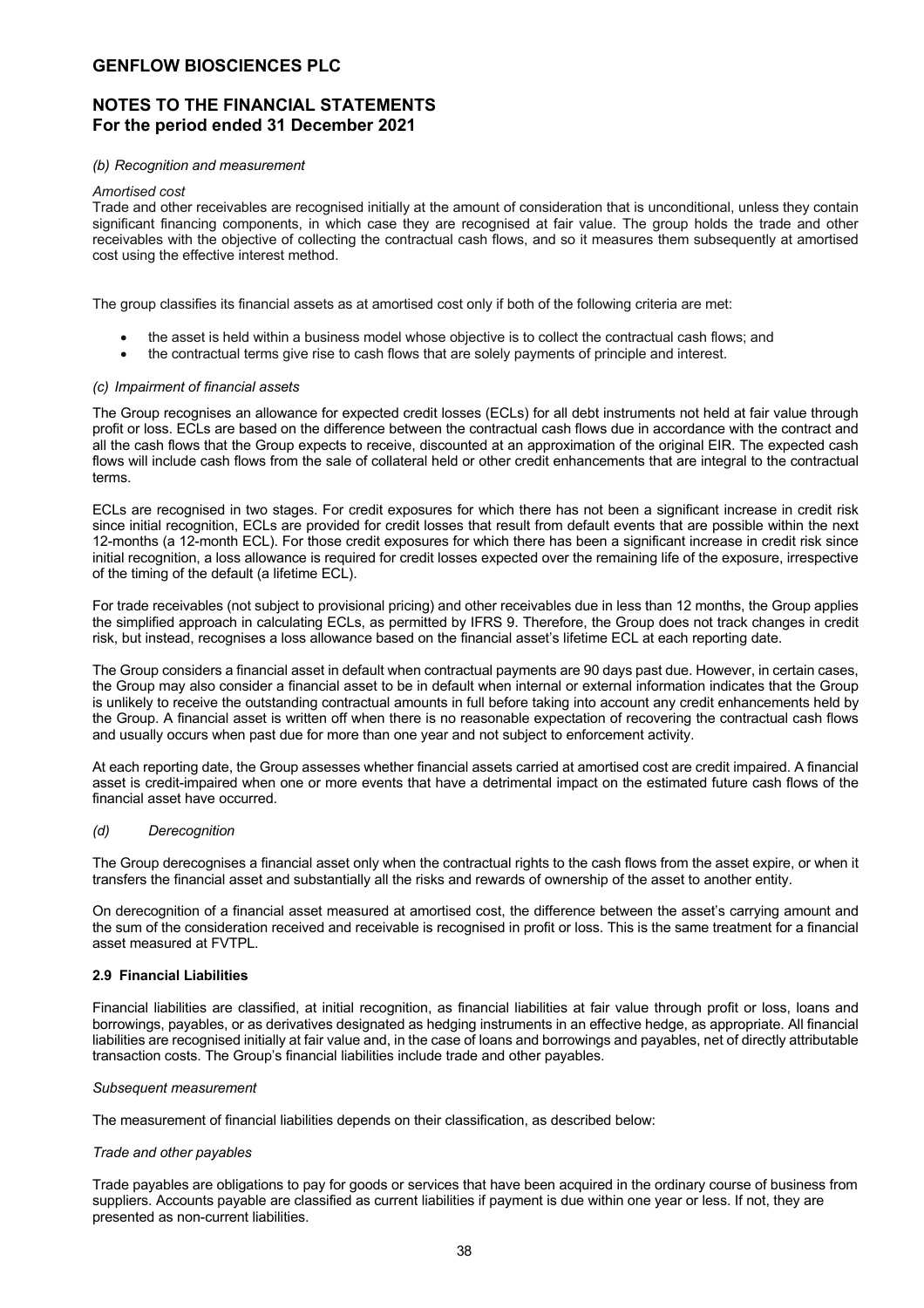## **NOTES TO THE FINANCIAL STATEMENTS For the period ended 31 December 2021**

Trade payables are recognised initially at fair value, and subsequently measured at amortised cost using the effective interest method.

### *Derecognition*

A financial liability is derecognised when the associated obligation is discharged or cancelled or expires.

When an existing financial liability is replaced by another from the same lender on substantially different terms, or the terms of an existing liability are substantially modified, such an exchange or modification is treated as the derecognition of the original liability and the recognition of a new liability. The difference in the respective carrying amounts is recognised in profit or loss and other comprehensive income.

### **2.10 Cash and Cash Equivalents**

Cash and cash equivalents comprise cash at bank and in hand and are subject to an insignificant risk of changes in value.

### **2.11 Taxation**

Tax is recognised in the Income Statement, except to the extent that it relates to items recognised in other comprehensive income or directly in equity. In this case, the tax is also recognised in other comprehensive income or directly in equity, respectively.

Deferred income tax is recognised, using the liability method, on temporary differences arising between the tax bases of assets and liabilities and their carrying amounts in the consolidated financial statements. Deferred income tax is determined using tax rates (and laws) that have been enacted, or substantially enacted, by the end of the reporting period and are expected to apply when the related deferred income tax asset is realised, or the deferred income tax liability is settled.

Deferred income tax assets are recognised only to the extent that it is probable that future taxable profit will be available against which the temporary differences can be utilised.

Deferred income tax assets are recognised on deductible temporary differences arising from investments in subsidiaries, associates and joint arrangements only to the extent that it is probable the temporary difference will reverse in the future and there is sufficient taxable profit available against which the temporary difference can be utilised.

Deferred income tax assets and liabilities are offset when there is a legally enforceable right to offset current tax assets against current tax liabilities, and when the deferred income tax assets and liabilities relate to income taxes levied by the same taxation authority on either the taxable entity or different taxable entities where there is an intention to settle the balances on a net basis.

There has been no tax credit or expense for the period relating to current or deferred tax.

### **2.12 Share Capital**

Ordinary shares are classified as equity. Incremental costs directly attributable to the issue of new shares or options are shown in equity as a deduction, net of tax, from the proceeds.

### **2.13 Reserves**

Share Premium – the reserve for shares issued above the nominal value. This also includes the cost of share issues that occurred during the period.

Retained Earnings – the retained earnings reserve includes all current and prior periods retained profit and losses.

Merger Reserve – represents the difference between the value of shares issued by the Company in exchange for the value of shares acquired in respect of the acquisition of subsidiaries.

Foreign Currency Translation Reserve - represents the translation differences arising from translating the financial statement items from functional currency to presentational currency.

### **2.14 Earnings per share**

Basic earnings per share is calculated by dividing: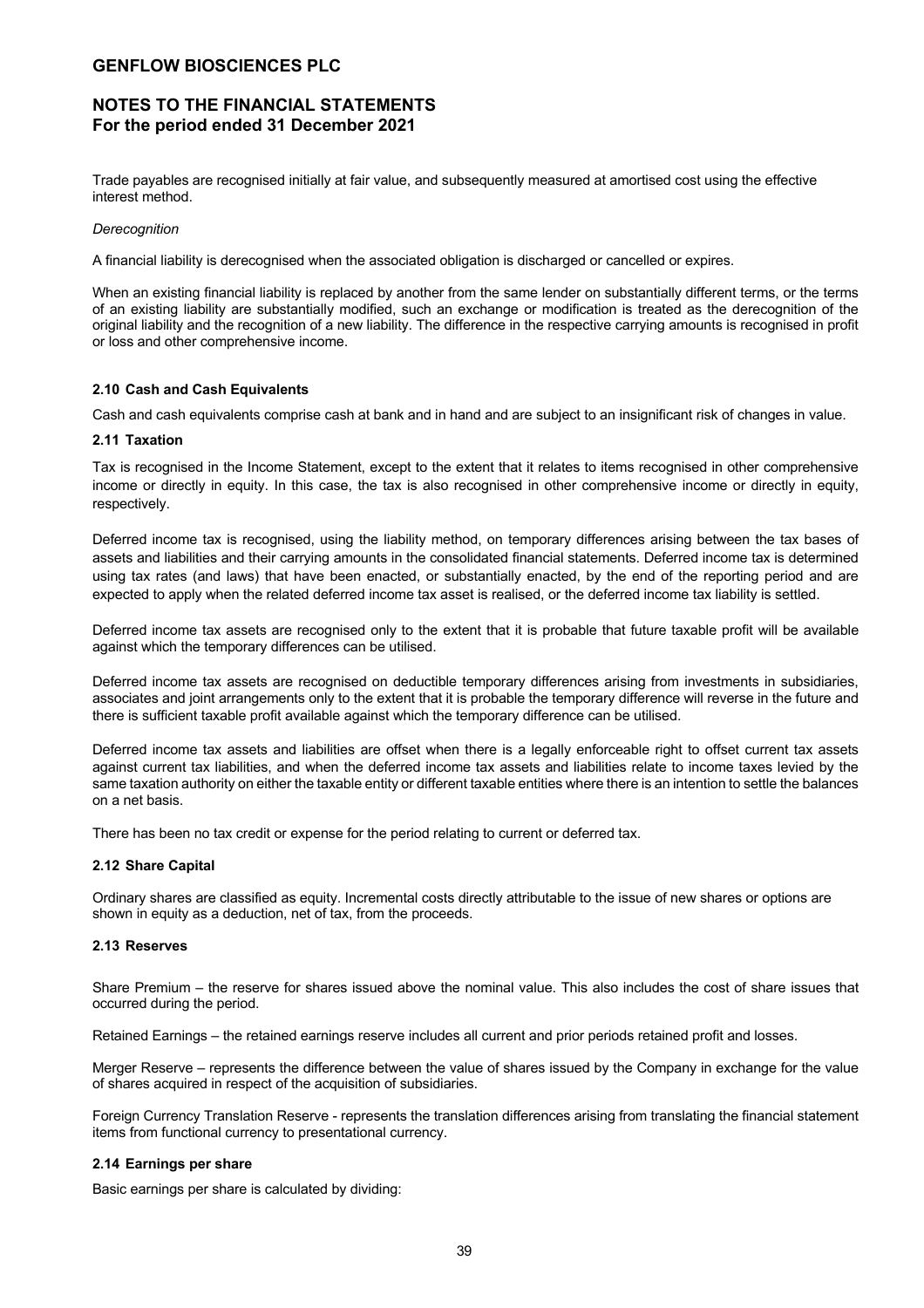## **NOTES TO THE FINANCIAL STATEMENTS For the period ended 31 December 2021**

- the profit attributable to owners of the company, excluding any costs of servicing equity other than ordinary shares;
- by the weighted average number of ordinary shares outstanding during the financial year, adjusted for bonus elements in ordinary shares issued during the year and excluding treasury shares (note 15).

Diluted earnings per share adjusts the figures used in the determination of basic earnings per share to take into account:

- the after-income tax effect of interest and other financing costs associated with dilutive potential ordinary shares; and
- the weighted average number of additional ordinary shares that would have been outstanding, assuming the conversion of all dilutive potential ordinary shares.

### **2.15 Share Based Payments**

The Group does not operate any equity-settled share-based schemes.

In the case of shares and warrants the amount charged to the share premium account is determined by reference to the fair value of the services received if available. If the fair value of the services received is not determinable the shares are valued by reference to the market price and the warrants are valued by reference to the fair value of the warrants granted as described previously.

### **2.16 Operating Leases**

Leases of assets under which the short-term exemption under IFRS 16 has been taken and which a significant amount of the risks and benefits of ownership are effectively retained by the lessor are classified as operating leases. Operating lease payments are charged to the income statement on a straight-line basis over the period of the respective leases. During the period the Group has one lease agreement in place on a one-month rolling basis, which is exempt from disclosure under IFRS 16.

### **3. Financial Risk Management**

### **3.1 Financial Risk Factors**

The Group's activities expose it to a variety of financial risks being market risk (including, interest rate risk and currency risk), credit risk and liquidity risk. The Group's overall risk management programme focuses on the unpredictability of financial markets and seeks to minimise potential adverse effects on the Group's financial performance.

### *Market Risk*

### *(a) Foreign currency risks*

The Group operates internationally and is exposed to foreign exchange risk arising from various currency exposures, primarily with respect to the Euro against the UK pound. Foreign exchange risk arises from future commercial transactions, recognised assets and liabilities and net investments in foreign operations. The Parent Company sends funds to the operating subsidiary to fund research and development and is at risk of being exposed to unfavourable exchange rates. The Company mitigates this risk by buying Euros when exchange rates are favourable and holding them in a designated foreign currency account. The Company only issues loan funding to the subsidiary in Euros. The Group negotiates all material contracts for activities in relation to its subsidiary in Euros. The Directors will continue to assess the effect of movements in exchange rates on the Group's financial operations and initiate suitable risk management measures where necessary.

### *(b) Interest rate risk*

As the Group has no borrowings, it is not exposed to interest rate risk on financial liabilities. The Group's interest rate risk arises from its cash held on short-term deposit, which is not significant.

### *Credit Risk*

Credit risk arises from cash and cash equivalents as well as outstanding receivables. The Group does not currently generate sales and any receivable balances are granted after careful assessment by Management to ensure there is a high chance of recoverability. Management does not expect any losses from non-performance of these receivables.

The Group considers the credit ratings of banks in which it holds funds in order to reduce exposure to credit risk.

### *Liquidity Risk*

The Group's continued future operations depend on the ability to raise sufficient working capital through the issue of equity share capital or debt. The Directors are reasonably confident that adequate funding will be forthcoming with which to finance operations. Controls over expenditure are carefully managed. Post period end, the Company raised gross proceeds of £3.7m which will fund the Group for the next 12 months. See note 2.4 for further details on going concern and liquidity.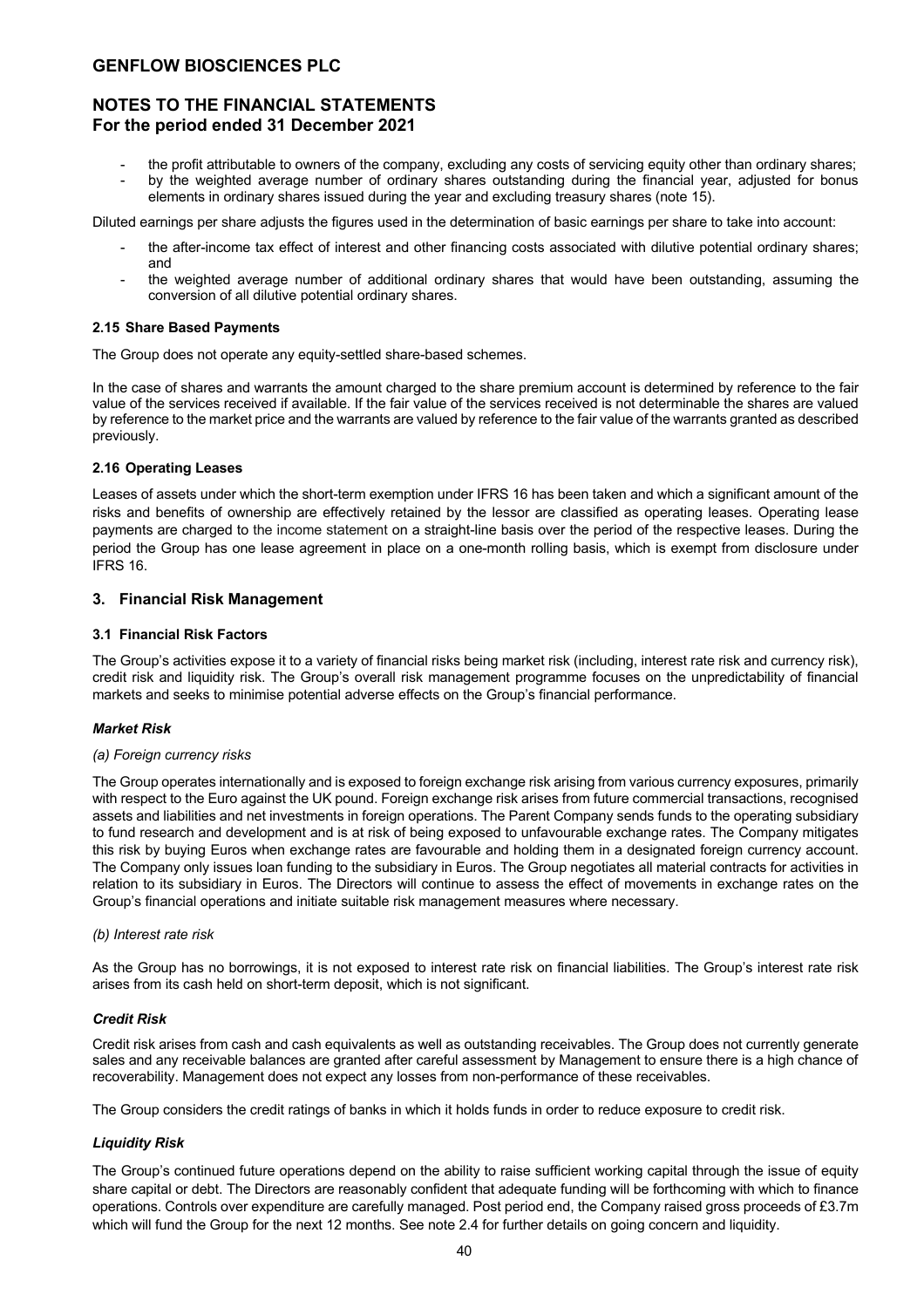## **NOTES TO THE FINANCIAL STATEMENTS For the period ended 31 December 2021**

### **3.2 Capital Risk Management**

The Group's objectives when managing capital are to safeguard the Group's ability to continue as a going concern, in order to provide returns for shareholders and to enable the Group to continue its research and development activities. The Group has no debt at 31 December 2021 and defines capital based on the total equity of the Company. The Group monitors its level of cash resources available against future planned operational activities and the Company may issue new shares in order to raise further funds from time to time.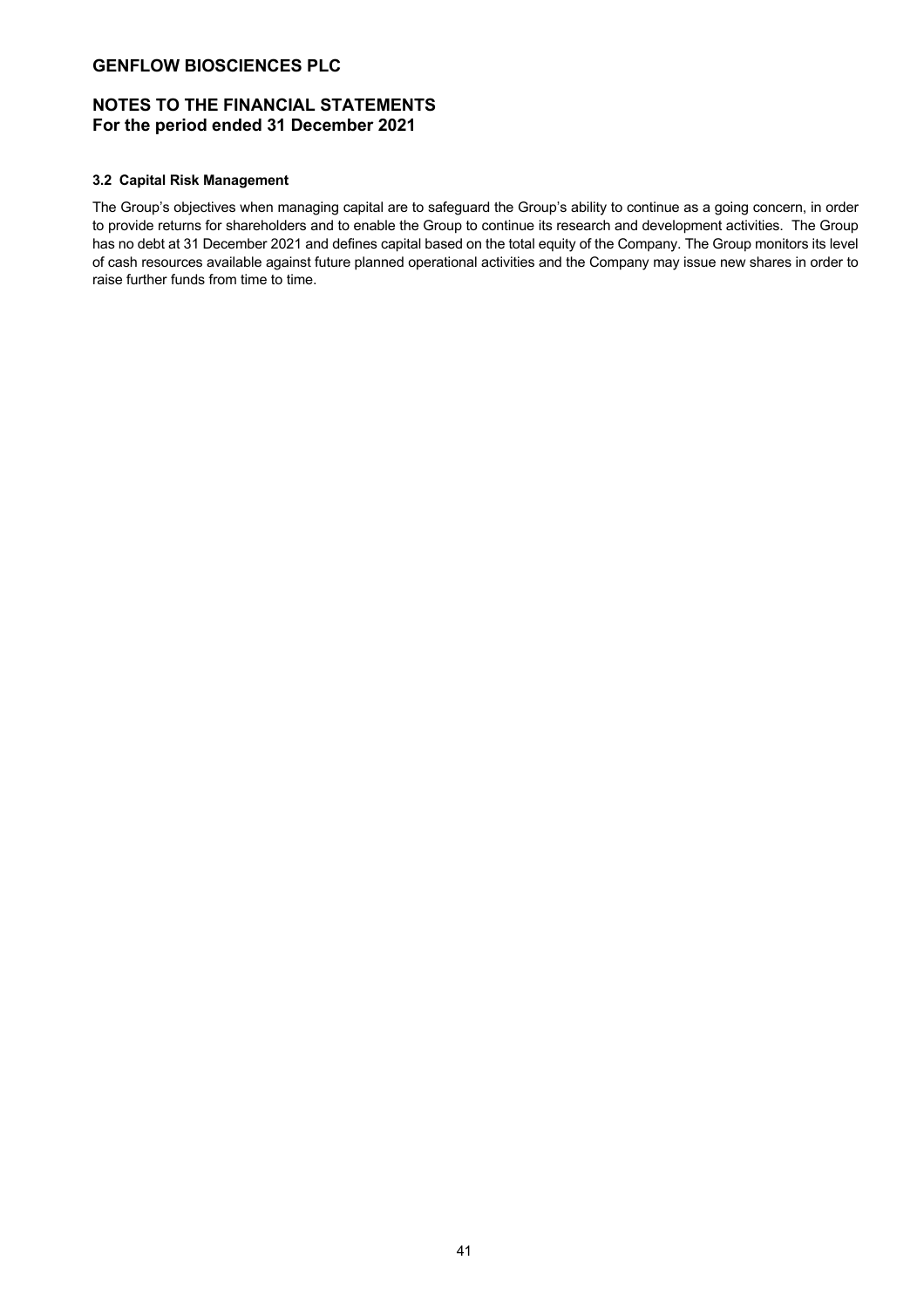## **NOTES TO THE FINANCIAL STATEMENTS For the period ended 31 December 2021**

### **4. Critical Accounting Estimates and Judgements**

The preparation of the Group financial statements in conformity with IFRSs requires Management to make estimates and assumptions that affect the reported amounts of assets and liabilities and disclosure of contingent assets and liabilities at the date of the financial statements and the reported amount of expenses during the period. Actual results may vary from the estimates used to produce these financial statements.

Estimates and judgements are continually evaluated and are based on historical experience and other factors, including expectations of future events that are believed to be reasonable under the circumstances.

The significant items subject to such estimates and assumptions are as follows;

### *Research and development*

IAS 38 Intangible Assets requires management to differentiate between research and the development phase of R&D activities and their related costs. In accordance with IAS 38, an intangible asset arising from development shall be recognised if, and only, if, an entity can demonstrate certain criteria. The Board continually monitor its activities against the prescribed criteria to determine the point in which the Group would enter the development phase of its activities. The entity is currently in the phases of formulation, design and evaluation of its product and therefore management are confident that the entity is in the research phase. As a result, any expenditure arising from R&D activities are expensed in the Statement of Comprehensive Income.

### *Business combinations*

Management were required to exercise judgement when accounting for the acquisition of Genflow Biosciences Inc to determine whether it was outside of the scope of IFRS 3 Business Combinations. In accordance with IFRS, acquisitions under common control fall outside of the scope of IFRS 3 and should be accounted for under merger accounting rules. Management were required to assess the criteria of 'common control' and concluded that the transaction fell under this category. The key to this judgement was that the acquisition did not impact non-controlling shareholders of the receiving company, as their shares in Genflow Biosciences Inc were exchanged for shares in Genflow Biosciences Plc.

### **5. Segmental Information**

As at 31 December 2021, the Group operates in two geographical areas, the UK and Belgium. The Parent Company operates in one geographical area, the UK. Activities in the UK are mainly administrative in nature whilst activities in Belgium relate to research and development. The US entity is dormant. The reports used by the chief operating decision maker are based on these geographical segments.

| 2021                                        | <b>Belgium</b> | UK                     | Total                 |
|---------------------------------------------|----------------|------------------------|-----------------------|
| Administrative expenses<br>Other losses     | (192, 687)     | (745, 409)<br>(50,000) | (938,096)<br>(50,000) |
| Loss from operations per reportable segment | (192, 687)     | (795,409)              | (988,096)             |
| Additions to non-current assets             |                |                        |                       |
| Reportable segment assets                   | 61.443         | 215.108                | 276,551               |
| Reportable segment liabilities              | 29.915         | 191,512                | 221,427               |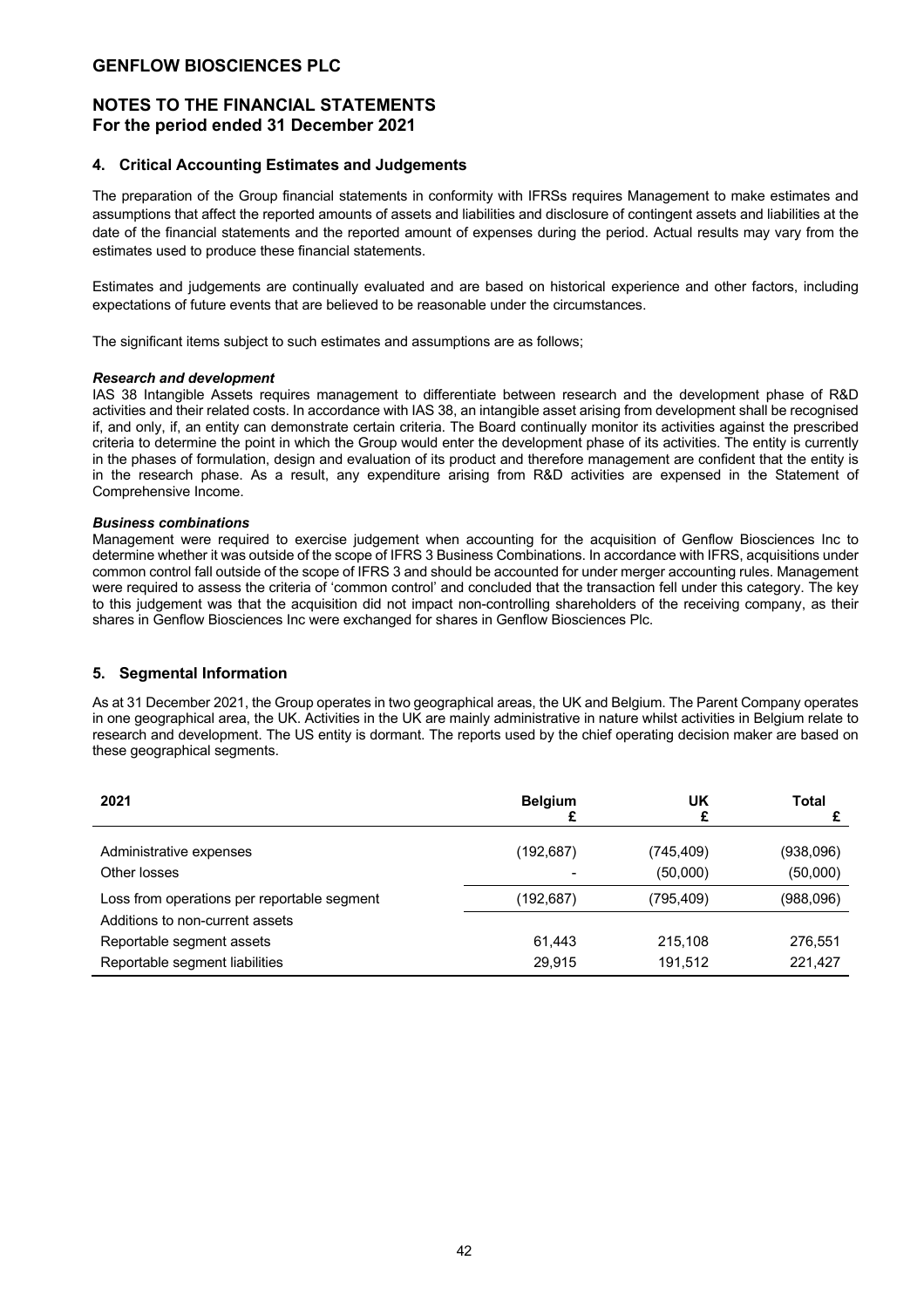## **NOTES TO THE FINANCIAL STATEMENTS For the period ended 31 December 2021**

## **6. Expenses by Nature**

|                                                                                                                  | Group   |
|------------------------------------------------------------------------------------------------------------------|---------|
|                                                                                                                  | 2021    |
|                                                                                                                  | £       |
| Directors' fees (note 8)                                                                                         | 166,441 |
| Fees payable to the Company's auditors for the audit of the Parent Company and group<br>financial statements     | 42,500  |
| Fees paid or payable to the Company's auditor and its associates for due diligence and<br>transactional services | 50,050  |
| Professional, legal and consulting fees                                                                          | 386,325 |
| PR and marketing                                                                                                 | 138,933 |
| Accounting related services                                                                                      | 2,980   |
| Insurance                                                                                                        | 4,340   |
| Office and administrative expenses                                                                               | 3,531   |
| IT and software services                                                                                         | 27,199  |
| Travel and entertainment                                                                                         | 6,668   |
| Research and development costs                                                                                   | 86,044  |
| Share based payments                                                                                             | 18,960  |
| Other expenses                                                                                                   | 4,125   |
| Total administrative expenses                                                                                    | 938,096 |

### **7. Employees**

The average monthly number of employees, including Directors, during the period was 2 (Company - 2). See Note 8 for details of remuneration paid to Directors serving during the period.

## **8. Directors' Remuneration**

|                                | For the period ended 31 December 2021                               |   |                               |              |  |
|--------------------------------|---------------------------------------------------------------------|---|-------------------------------|--------------|--|
|                                | <b>Short term</b><br><b>Post-Employment</b><br>benefits<br>benefits |   | <b>Share based</b><br>payment | <b>Total</b> |  |
|                                | £                                                                   | £ | £                             | £            |  |
| <b>Executive Directors</b>     |                                                                     |   |                               |              |  |
| Eric Leire                     | 148,017                                                             |   | ۰                             | 148,017      |  |
| <b>Non-executive Directors</b> |                                                                     |   |                               |              |  |
| Yassine Bendiabdallah          | 18,424                                                              |   | ۰                             | 18,424       |  |
|                                | 166,441                                                             |   |                               | 166,441      |  |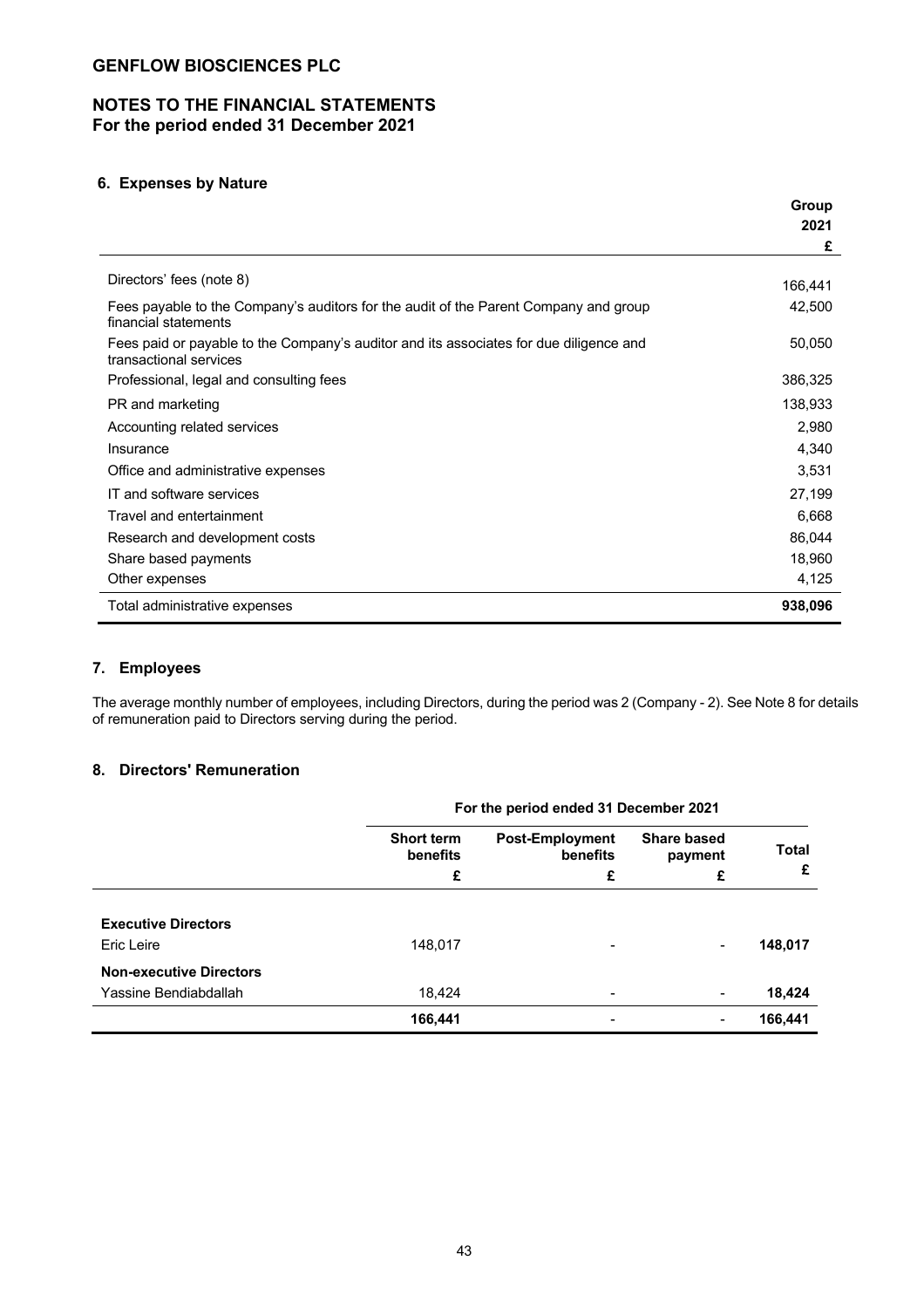## **NOTES TO THE FINANCIAL STATEMENTS For the period ended 31 December 2021**

## **9. Taxation**

|                                                           | Group | Company |
|-----------------------------------------------------------|-------|---------|
| Tax recognised in profit or loss                          | 2021  | 2021    |
|                                                           | £     |         |
| Current tax<br>Deferred tax                               |       |         |
| Total tax charge in the Statement Of Comprehensive Income | ۰     |         |

The tax on the Group's loss differs from the theoretical amount that would arise using the weighted average tax rate applicable to the losses of the consolidated entities as follows:

| Group                                                                                 | 2021      |
|---------------------------------------------------------------------------------------|-----------|
| Loss before tax                                                                       | (988,195) |
| Tax at the weighted average rate of 20.4% (Company: 19%)                              | (201,592) |
| Expenditure not deductible for tax purposes                                           | 27,127    |
| Net tax effect of losses carried forward on which no deferred tax asset is recognised | 174,465   |
| Income tax for the period                                                             |           |

No charge to taxation arises due to the losses incurred.

The weighted average applicable tax rate of 20.4% used is a combination of the 19% standard rate of corporation tax in the UK and 25% Belgian corporation tax.

The Group has accumulated tax losses of approximately £174,000 (Company - £125,000) available to carry forward against future taxable profits. A deferred tax asset has not been recognised because of uncertainty over future taxable profits against which the losses may be utilized.

### **10. Investment in Subsidiary Undertakings**

|                                   | Company |
|-----------------------------------|---------|
|                                   | 2021    |
|                                   | £       |
| Shares in subsidiary undertakings |         |
| At beginning of the period        |         |
| Additions to investments          | 20,383  |
| Loans receivable                  | 47,748  |
| <b>Disposals</b>                  |         |
| At period end                     | 68,131  |

On 1st April 2021, the Company acquired 100% of the equity interest in Genflow Biosciences Inc. and its subsidiary Genflow Biosciences SRL by way of a share for share exchange agreement. Further details included in note 17 'Business Combinations'. During the period, £54,153 was loaned by the Company to Genflow Biosciences Srl and £6,405 was repaid. The amount owing at the period end is in respect of working capital and is not expected to be repaid. As such, it forms part of the amount invested into Genflow Biosciences SRL by the Company.

Investments in Group undertakings are stated at cost less impairment.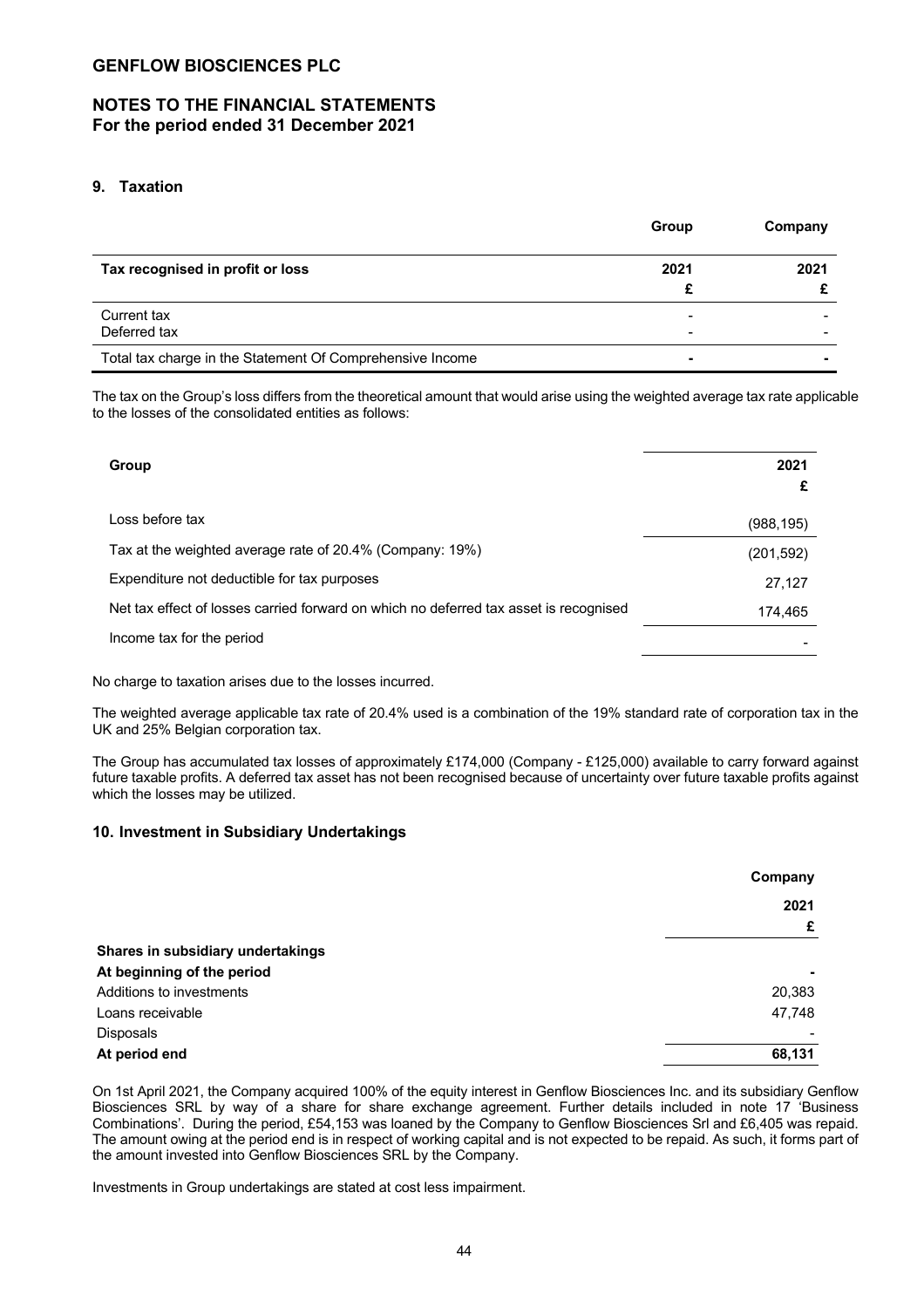## **NOTES TO THE FINANCIAL STATEMENTS For the period ended 31 December 2021**

Details of subsidiaries at 31 December 2021 are as follows:

| Name of subsidiary                | Country of<br>incorporation | Share capital<br>held by Group | Share capital<br>held by<br>Company | <b>Principal</b><br>activities | <b>Registered office address</b>                                 |
|-----------------------------------|-----------------------------|--------------------------------|-------------------------------------|--------------------------------|------------------------------------------------------------------|
| Genflow<br>Biosciences Inc.       | United<br><b>States</b>     | £20.383                        | 100%                                | Dormant                        | Harvard Square, One<br>Miffin Place #400.<br>Cambridge, MA 02138 |
| Genflow<br><b>Biosciences SRL</b> | <b>Belgium</b>              | £1.608                         | 100%                                | Research and<br>development    | Rue Auguste Piccard 48<br>6041 Gosselies                         |

### **11. Trade and Other Receivables**

|                   | Group  | Company |
|-------------------|--------|---------|
|                   | 2021   | 2021    |
|                   | £      | £       |
| VAT receivable    | 16,016 | 12,900  |
| Prepayments       | 32,808 | 32,808  |
| Other receivables | 3,723  | 2,834   |
|                   | 52,547 | 48,542  |

Trade and other receivables are all due within one year. The fair value of all receivables is the same as their carrying values stated above. These assets, excluding prepayments, are the only form of financial asset within the Group, together with cash and cash equivalents.

Included within other receivables is £2,834 owed in relation to shares subscribed for and issued in the period. Unpaid share capital of £50,000 has been impaired during the year. The remaining amount is deemed to be recoverable within 12 months of the period end.

The carrying amounts of the Group's trade and other receivables are denominated in the following currencies:

|                            | Group  | Company                  |
|----------------------------|--------|--------------------------|
|                            | 2021   | 2021                     |
|                            | £      | £                        |
| <b>UK Pounds</b>           | 48,542 | 48,542                   |
| Euros                      | 3,116  |                          |
| <b>US Dollars</b>          | 889    | $\overline{\phantom{0}}$ |
| <b>Current receivables</b> | 52,547 | 48,542                   |

The maximum exposure to credit risk at the reporting date is the carrying value of each class of receivable mentioned above. The Group does not hold any collateral as security. All trade and other receivables are considered fully recoverable and performing.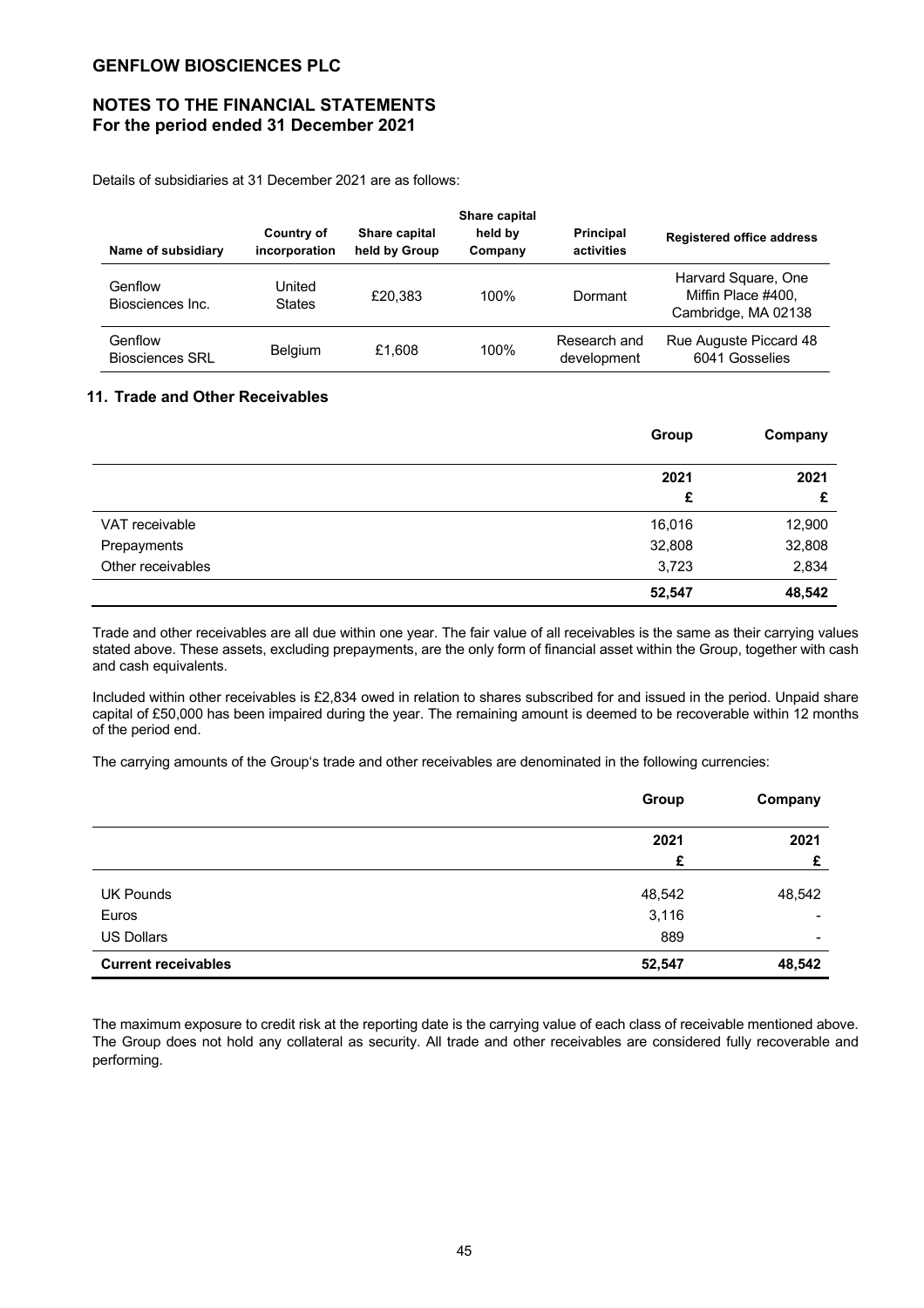## **NOTES TO THE FINANCIAL STATEMENTS For the period ended 31 December 2021**

### **12. Cash and Cash Equivalents**

|                          | Group   | Company |  |
|--------------------------|---------|---------|--|
|                          | 2021    | 2021    |  |
|                          |         |         |  |
| Cash at bank and in hand | 224,004 | 166,566 |  |

The carrying amounts of the Group and Company's cash and cash equivalents are denominated in the following currencies:

|                           | Group   | Company |
|---------------------------|---------|---------|
|                           | 2021    | 2021    |
|                           | £       | £       |
| <b>UK Pounds</b>          | 148,646 | 148,646 |
| Euros                     | 57,438  | ٠       |
| <b>US Dollars</b>         | 8,358   | 8,358   |
| <b>Australian Dollars</b> | 9,562   | 9,562   |
|                           | 224,004 | 166,566 |

## **13. Trade and Other Payables**

|                  | Group   | Company<br>2021<br>£ |  |
|------------------|---------|----------------------|--|
|                  | 2021    |                      |  |
|                  | £       |                      |  |
| Trade payables   | 37,686  | 25,351               |  |
| Other payables   | 13,325  | 3,295                |  |
| Accrued expenses | 170,416 | 162,866              |  |
|                  | 221,427 | 191,512              |  |

All trade and other payables are due for payment within twelve months of the period end. Trade payables are settled within normal commercial terms, usually between 30-60 days.

The carrying amounts of the Group and Company's trade and other payables are denominated in the following currencies:

|                  | Group   | Company |
|------------------|---------|---------|
|                  | 2021    | 2021    |
|                  | £       | £       |
| <b>UK Pounds</b> | 191,521 | 191,512 |
| Euros            | 29,906  | ٠       |
|                  | 221,427 | 191,521 |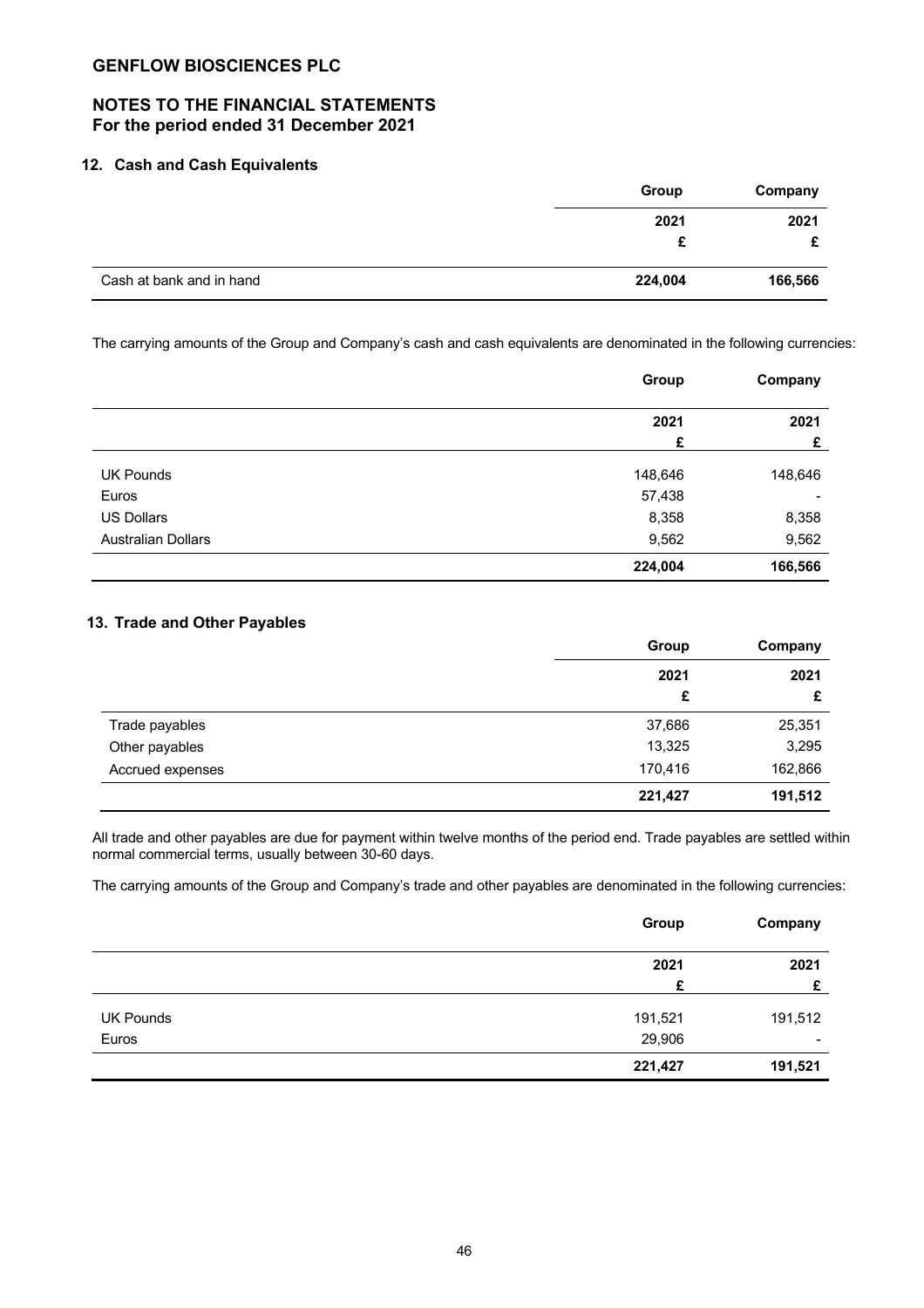# **NOTES TO THE FINANCIAL STATEMENTS For the period ended 31 December 2021**

# **14. Financial Instruments by Category**

| Group - 31 December 2021                               | At amortised |           |
|--------------------------------------------------------|--------------|-----------|
| <b>Assets per Statement of Financial Position</b>      | cost         | Total     |
| Trade and other receivables (excluding<br>prepayments) | 19.739       | 19.739    |
| Cash and cash equivalents                              | 224.004      | 224.004   |
| <b>Total</b>                                           | 243,788      | 243,788   |
| <b>Liabilities per Statement of Financial Position</b> |              |           |
| Trade and other payables (excluding accruals)          | (51,011)     | (51, 011) |
| <b>Total</b>                                           | (51,011)     | (51,011)  |

| Company – 31 December 2021<br><b>Assets per Statement of Financial Position</b> | At amortised<br>cost | Total    |
|---------------------------------------------------------------------------------|----------------------|----------|
| Trade and other receivables (excluding<br>prepayments)                          | 15.734               | 15.734   |
| Cash and cash equivalents                                                       | 166.566              | 166,566  |
| <b>Total</b>                                                                    | 182,300              | 182,300  |
| <b>Liabilities per Statement of Financial Position</b>                          |                      |          |
| Trade and other payables (excluding accruals)                                   | (28, 646)            | (28,646) |
| <b>Total</b>                                                                    | (28, 646)            | (28,646) |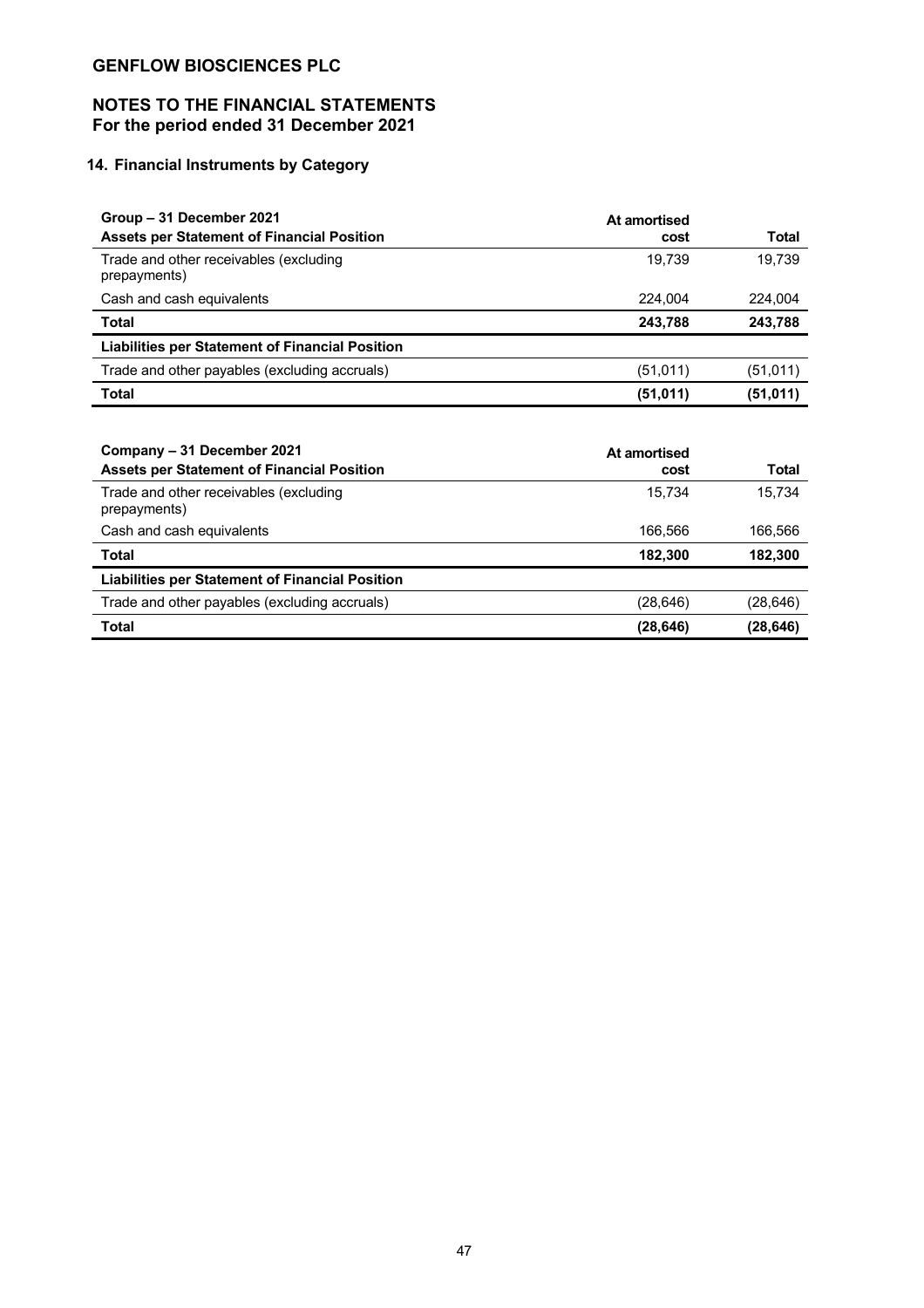## **NOTES TO THE FINANCIAL STATEMENTS For the period ended 31 December 2021**

### **15. Share Capital and Share Premium**

**Issued share capital**

| Company                                             | Number of<br>shares | Ordinary<br>shares | <b>Share</b><br>premium | Total<br>£ |
|-----------------------------------------------------|---------------------|--------------------|-------------------------|------------|
|                                                     |                     | £                  | £                       |            |
| <b>Issued and fully paid</b>                        |                     |                    |                         |            |
| Issued on incorporation                             | 100                 |                    |                         |            |
| Issue of new shares - 25 March 2021                 | 6,312,500           | 630                | 251,869                 | 252.499    |
| Issue of new shares - 1 April 2021                  | 203,833,878         | 20,383             |                         | 20,383     |
| Issue of new shares - 2 June 2021                   | 18,724,000          | 1,872              | 407,938                 | 409.810    |
| Issue of bonus shares on a 2:1 basis - 13 July 2021 | 457,740,956         | 45,774             | (45, 774)               |            |
| Consolidation of share capital - 13 July 2021       | (457,740,956)       |                    |                         |            |
| Capital reduction - 13 July 2021                    |                     |                    | (180,000)               | (180,000)  |
| Issue of Ordinary Shares - 9 November 2021          | 15,699,640          | 4,711              | 199,732                 | 204.443    |
| At 31 December 2021                                 | 244,570,118         | 73,371             | 633,765                 | 707,136    |

On 25 March 2021, the Company issued and allotted 6,312,500 new Ordinary Shares at a price of 4 pence per share for gross proceeds of £252,500.

On 1st April 2021, the Company issued 203,833,878 new Ordinary Shares at nominal value of £0.0001 as consideration for the acquisition for the entire share capital of Genflow Biosciences Inc.

On 2 June 2021 the Company issued 9,750,000 new ordinary shares of £0.0001 at a subscription price of 4 pence per share raising a total of £390,000. On the same day, the Company issued and allotted 8,500,00 new Ordinary Shares at nominal value and 474,000 new Ordinary Shares at a price of 4 pence per share in lieu of fees totalling £18,960.

On 3 July 2021 the Company reregistered from a Limited Company to a Public Limited Company. As part of the reregistration, the following capital restructure took place;

- Bonus shares were issued and allotted to shareholders at a rate of 2 bonus shares for each 1 ordinary share held. The bonus shares were allotted at a cost to the share premium account of £45,774.10. This resulted in the Company's share capital amounting to an aggregate nominal value of £68,661.14, which would satisfy the Authorised Minimum requirement for Re-Registration.;
- The Company undertook a share consolidation of shares in the Company at a ratio of 3:1 resulting in the number of Ordinary Shares being consolidated back to 228,870,478 and the nominal value of each Ordinary Share increased from £0.0001 to £0.0003; and
- The Company reduced its share premium account by £180,000 from £206,094.90 to £26,094.90 to ensure that the Company's net assets were not less than the aggregate of its called-up share capital and undistributable reserves as at Re-Registration.

On 9 November 2021, the Company issued and allotted 4,750,000 new Ordinary Shares at a price of 4 pence per share for gross proceeds of £190,000. On the same day, the Company issued and allotted 10,949,640 new Ordinary Shares at nominal value for gross proceeds of £3,284.89.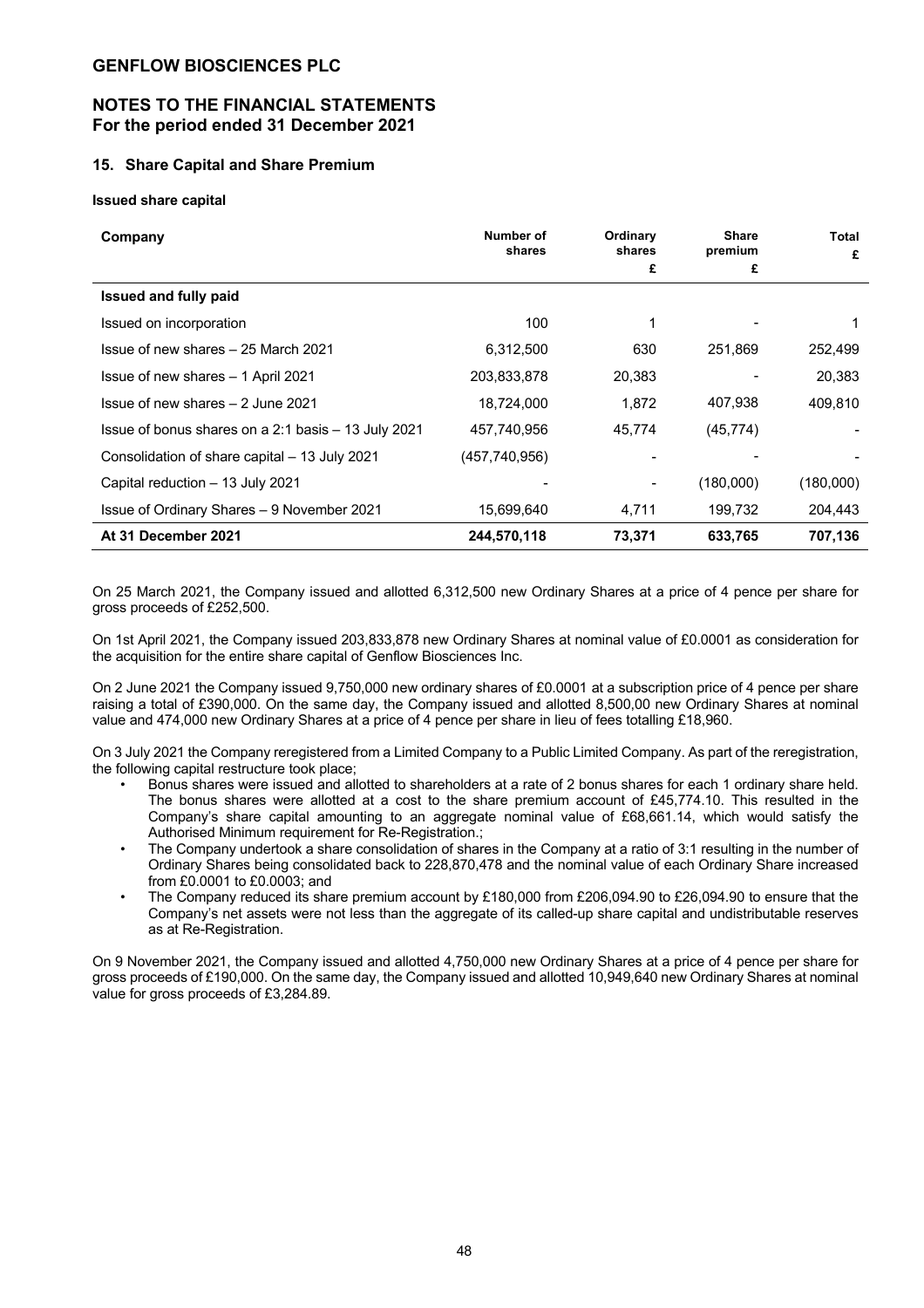## **NOTES TO THE FINANCIAL STATEMENTS For the period ended 31 December 2021**

### **16. Other reserves**

| Group                            | <b>Foreign currency</b><br>translation differences | Merger reserve | <b>Total</b> |
|----------------------------------|----------------------------------------------------|----------------|--------------|
|                                  |                                                    |                |              |
| At 17 January 2021               | $\blacksquare$                                     | $\blacksquare$ |              |
| Currency translation differences | 14.065                                             |                | 14.065       |
| Acquisition of subsidiaries      | $\overline{\phantom{0}}$                           | 170.248        | 170,248      |
| As at 31 December 2021           | 14,065                                             | 170.248        | 156,183      |

### **17. Business Combinations**

On 1st April 2021, the Company acquired 100% of the equity interest in Genflow Biosciences Inc. and its subsidiary Genflow Biosciences SRL by way of a share for share exchange agreement. The Company acquired all of the 33,972,313 issued and outstanding shares of Genflow Biosciences Inc held by its shareholders on a one for six basis in exchange for 203,833,878 ordinary shares of £0.0001 in the Company. The total value of the consideration transferred was £20,383 and no costs related to the acquisition were incurred.

The Company was set-up for the sole purpose of acquiring Genflow Biosciences US Inc and its subsidiary, and is jointly controlled by two parties. The same two parties are deemed to have control of the Company prior to the acquisition and as such, the transaction is deemed to have taken place under common control. The acquisition has been accounted for under merger accounting and no goodwill has been recognised on consolidation.

The following table summarises the consideration paid for Genflow Biosciences US Inc and the values of the assets and equity assumed at the acquisition date;

|                                             | £         |
|---------------------------------------------|-----------|
| <b>Total consideration</b>                  | 20,383    |
| Recognised assets and liabilities acquired: |           |
| Cash and cash equivalents                   | 198.502   |
| Trade and other receivables                 | 6.952     |
| Trade and other payables                    | (14, 822) |
| Total identifiable net assets               | 190,631   |
| Merger reserve                              | 170,248   |

### **18. Earnings per Share**

The calculation of the total basic loss per share of 0.593 pence is based on the loss attributable to equity owners of the group of £988,195 and on the weighted average number of ordinary shares of 166,669,960 In issue during the period.

In accordance with IAS 33, basic and diluted earnings per share are identical as the effect of the exercise of share options or warrants would be to decrease the loss per share.

### **19. Commitments**

During the period, Genflow Biosiences Srl entered into various collaboration agreements which contain commitments and milestone payments, as follows;

- IVEX Labs; €50,000 payable following completion of cloning of mouse Sirt6 and human SIRT6 (both wild-type and centenarian variants) into AAV2 ("Task 1"). A final payment of €50,000 on completion of all the research, receipt of reports for Tasks 1-2, a final report and other deliverables due.
- CSZBio; €10,240 payable per month over two years from June 2021.
- St Anne's University Hospital in Brno International Clinical Research Centre; €102,505 due following completion of In Vitro tests and a further €7,885 due on completion of all research, receipt of reports for In Vitro and In Vivo test, a final report and other deliverables due.